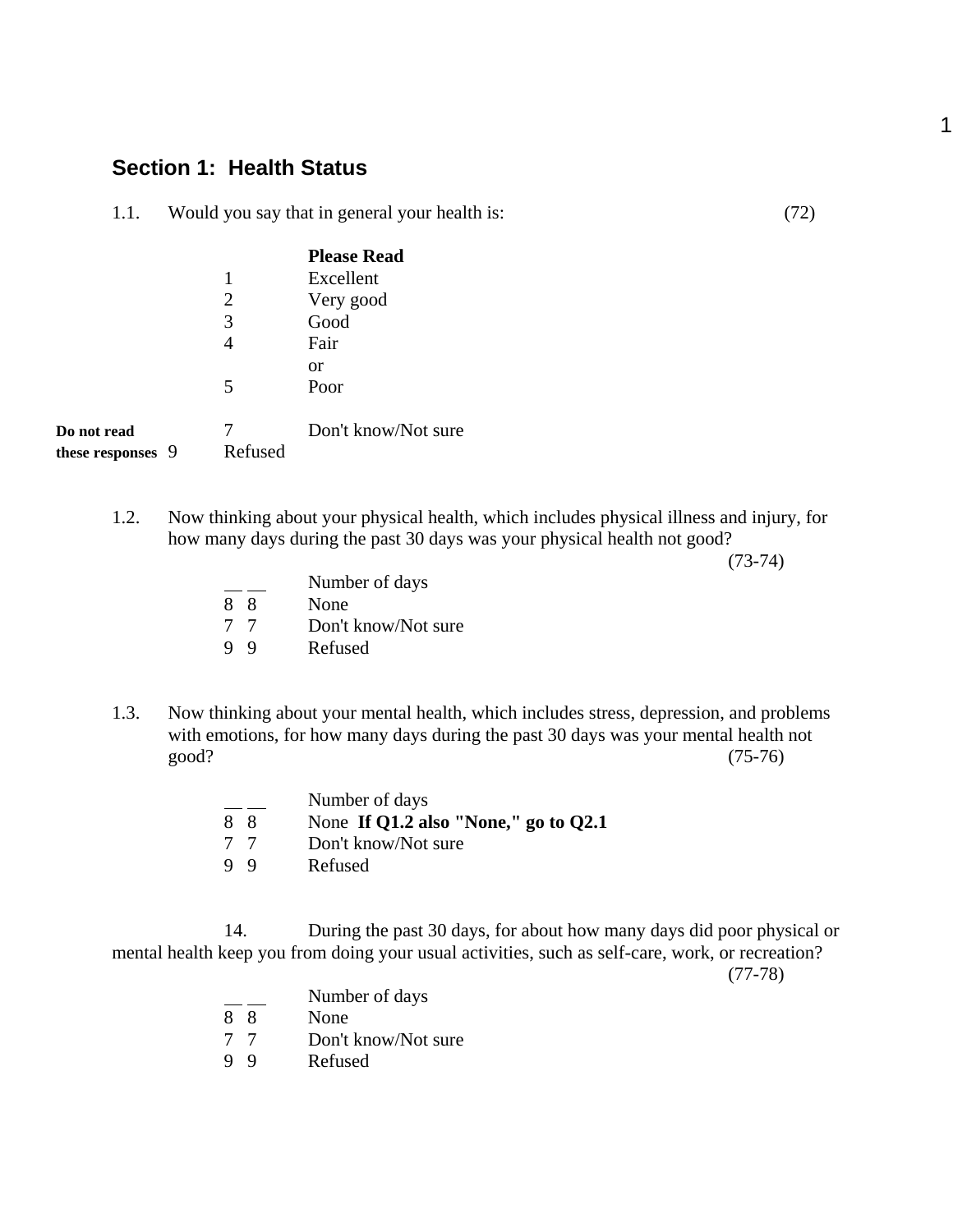## **Section 2: Health Care Access**

- 2.1. Do you have any kind of health care coverage, including health insurance, prepaid plans such as HMOs, or government plans such as Medicare? (79)
	- 1 Yes
	- 2 No **Go to Q2.3**<br>7 Don't know/Not
	- 7 Don't know/Not sure **Go to Q2.3**
	- 9 Refused **Go to Q2.3**
- 2.2. During the past 12 months, was there any time that you did not have any health insurance or coverage? (80)
	- 1 Yes 2 No<br>7 Don Don't know/Not sure 9 Refused
- 2.3. Do you have one person you think of as your personal doctor or health care provider?

(81)

| If "no," ask           |         | Yes, only one       |
|------------------------|---------|---------------------|
| "Is there more         | 2       | More than one       |
| than one or is         | 3       | Nο                  |
| there no person        | 7       | Don't know/Not sure |
| who you think of?" $9$ | Refused |                     |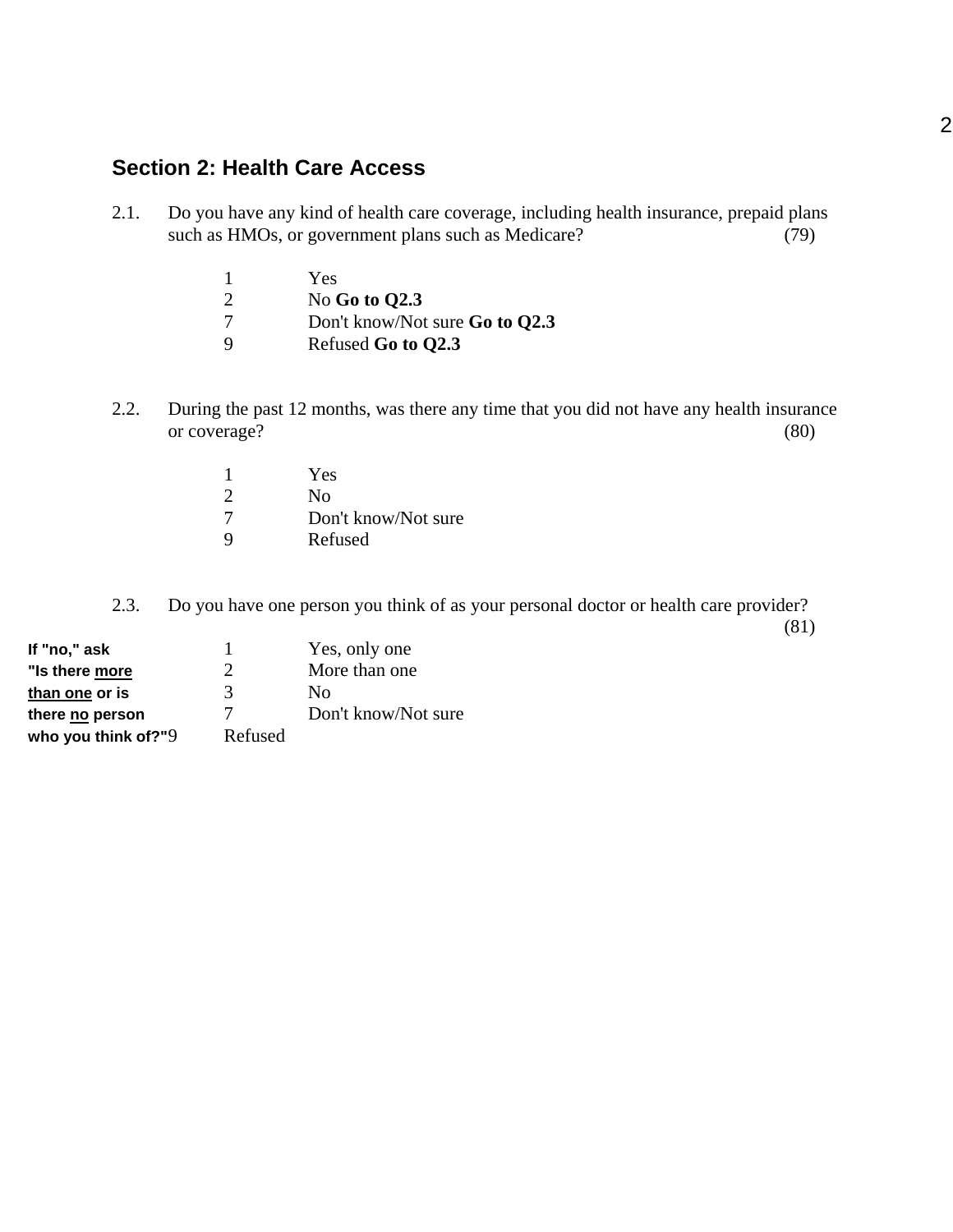# **Section 3: Exercise**

- 3.1. During the past 30 days, other than your regular job, did you participate in any physical activities or exercise such as running, calisthenics, golf, gardening, or walking for exercise? (82)
	- 1 Yes<br>2 No
	- 2 No<br>7 Dor
	- 7 Don=t know/Not sure<br>9 Refused
	- **Refused**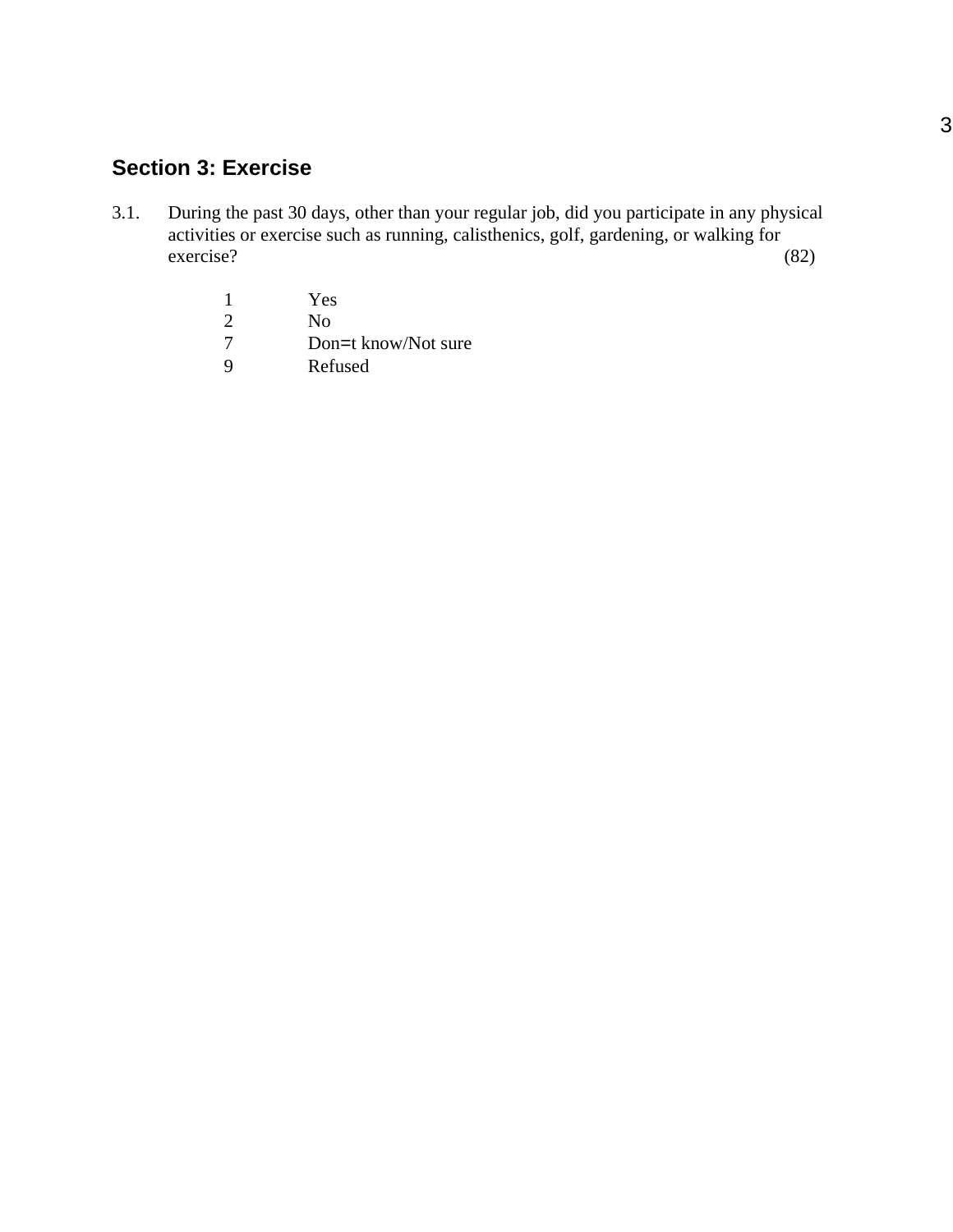# **Section 4: Hypertension Awareness**

- 4.1. Have you ever been told by a doctor, nurse, or other health professional that you have high blood pressure? (83)
	- 1 Yes
	- 2 No **Go to Q5.1**<br>7 Don't know/Not
	- 7 Don't know/Not sure **Go to Q5.1**
	- 9 Refused **Go to Q5.1**
- 4.2. Are you currently taking medicine for your high blood pressure? (84)
	- 1 Yes<br>2 No
	- 2 No<br>7 Dor
	- 7 Don't know/Not sure<br>9 Refused
	- **Refused**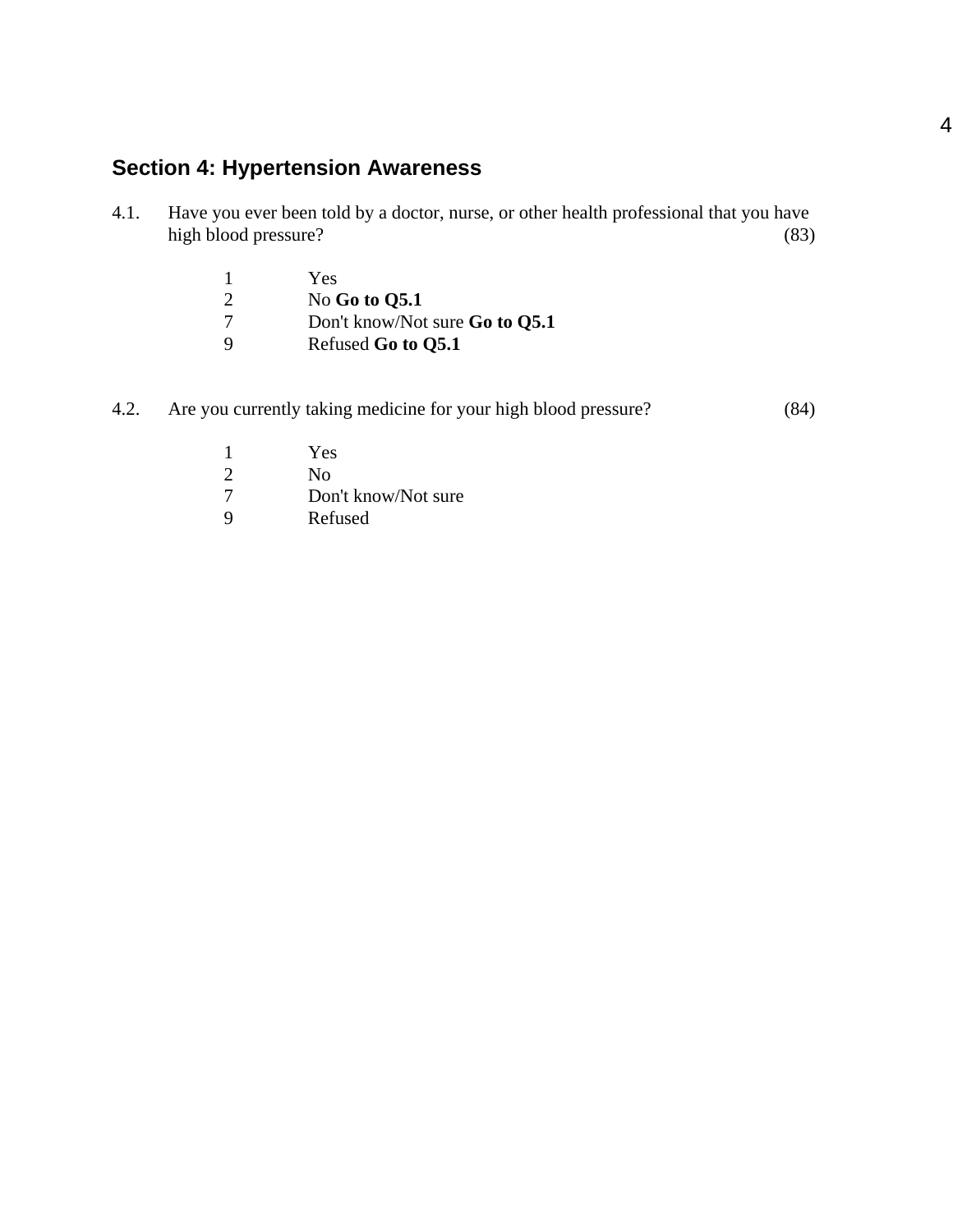## **Section 5: Cholesterol Awareness**

- 5.1. Blood cholesterol is a fatty substance found in the blood. Have you ever had your blood cholesterol checked? (85)
	- 1 Yes
	- 2 No **Go to Q6.1**
	- 7 Don't know/Not sure **Go to Q6.1**
	- 9 Refused **Go to Q6.1**
- 5.2. About how long has it been since you last had your blood cholesterol checked? (86)

#### **Read Only if Necessary**

- 1 Within the past year (1 to 12 months ago)
- 2 Within the past 2 years (1 to 2 years ago)
- 3 Within the past 5 years (2 to 5 years ago)
- 4 5 or more years ago
- 7 Don't know/Not sure
- 9 Refused
- 5.3. Have you ever been told by a doctor, nurse, or other health professional that your blood cholesterol is high? (87)
	- 1 Yes
	- 2 No
	- 7 Don't know/Not sure
	- 9 Refused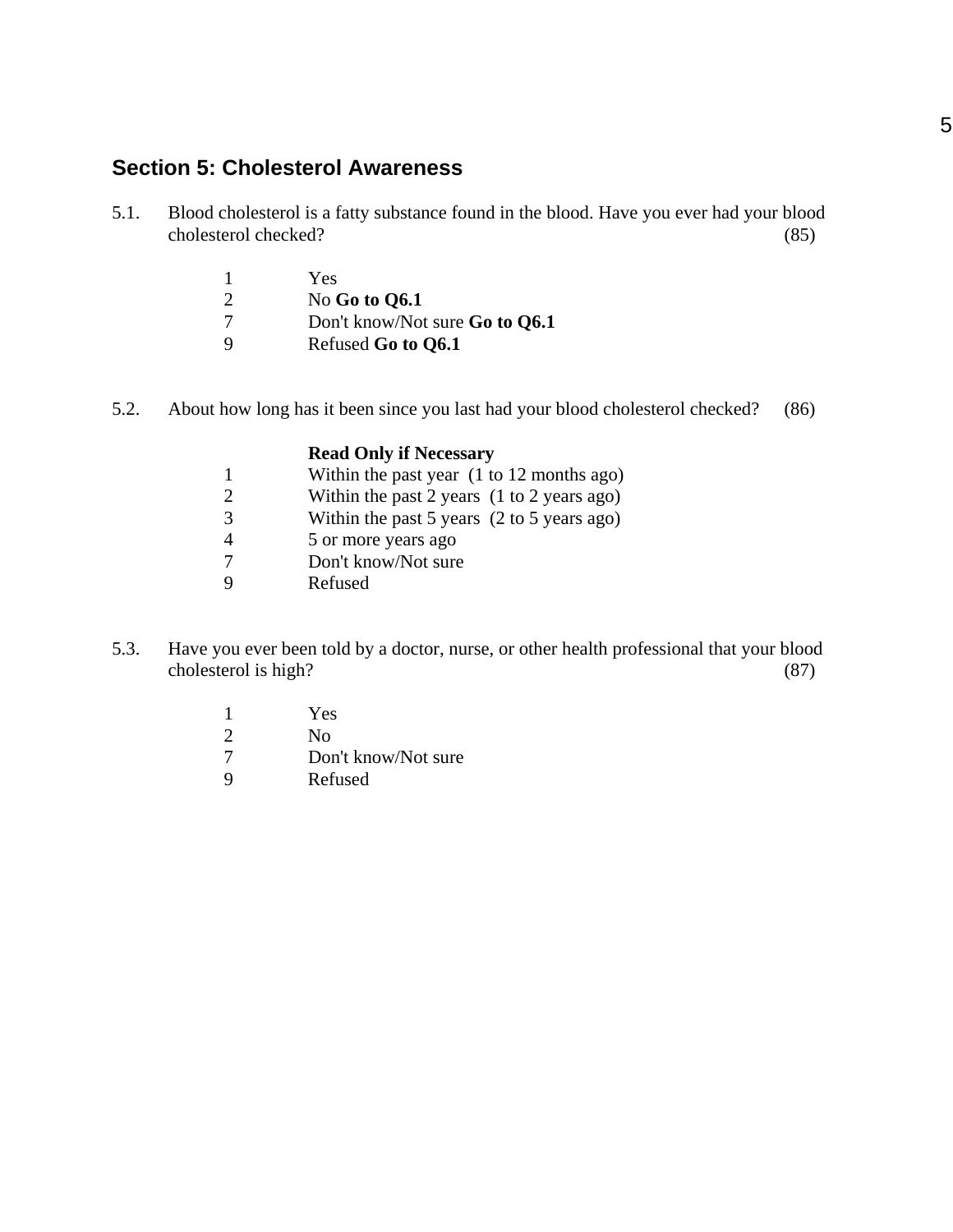# **Section 6: Asthma**

6.1. Have you ever been told by a doctor, nurse, or other health professional that you had asthma? (88)

|   | Yes                              |
|---|----------------------------------|
| 2 | No Go to $Q7.1$                  |
| 7 | Don=t know/Not sure Go to $Q7.1$ |
| 9 | Refused Go to Q7.1               |

6.2. Do you still have asthma? (89)

|             | Yes                 |
|-------------|---------------------|
| 2           | No                  |
| -7          | Don=t know/Not sure |
| $\mathbf Q$ | Refused             |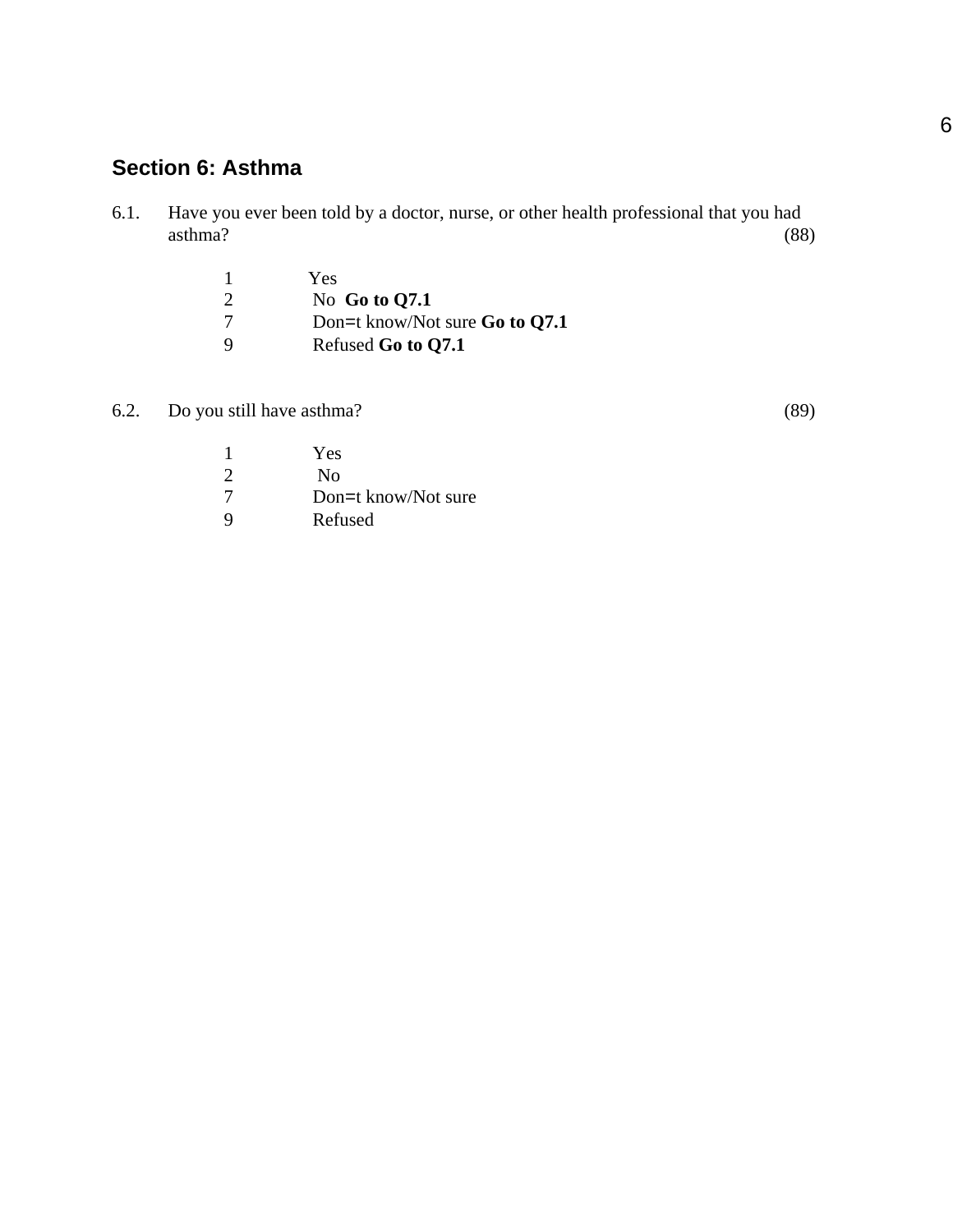## **Section 7: Diabetes**

| 7.1.         | Have you ever been told by a doctor that you have diabetes? |                                            | (90) |
|--------------|-------------------------------------------------------------|--------------------------------------------|------|
| If "Yes" and |                                                             | Yes                                        |      |
| female, ask  |                                                             | Yes, but female told only during pregnancy |      |
| "Was this    |                                                             | No                                         |      |
| only when    |                                                             | Don=t know/Not sure                        |      |

**you were pregnant?"**

**only when** 7 Don=t know/Not sure<br> **vou were** 9 Refused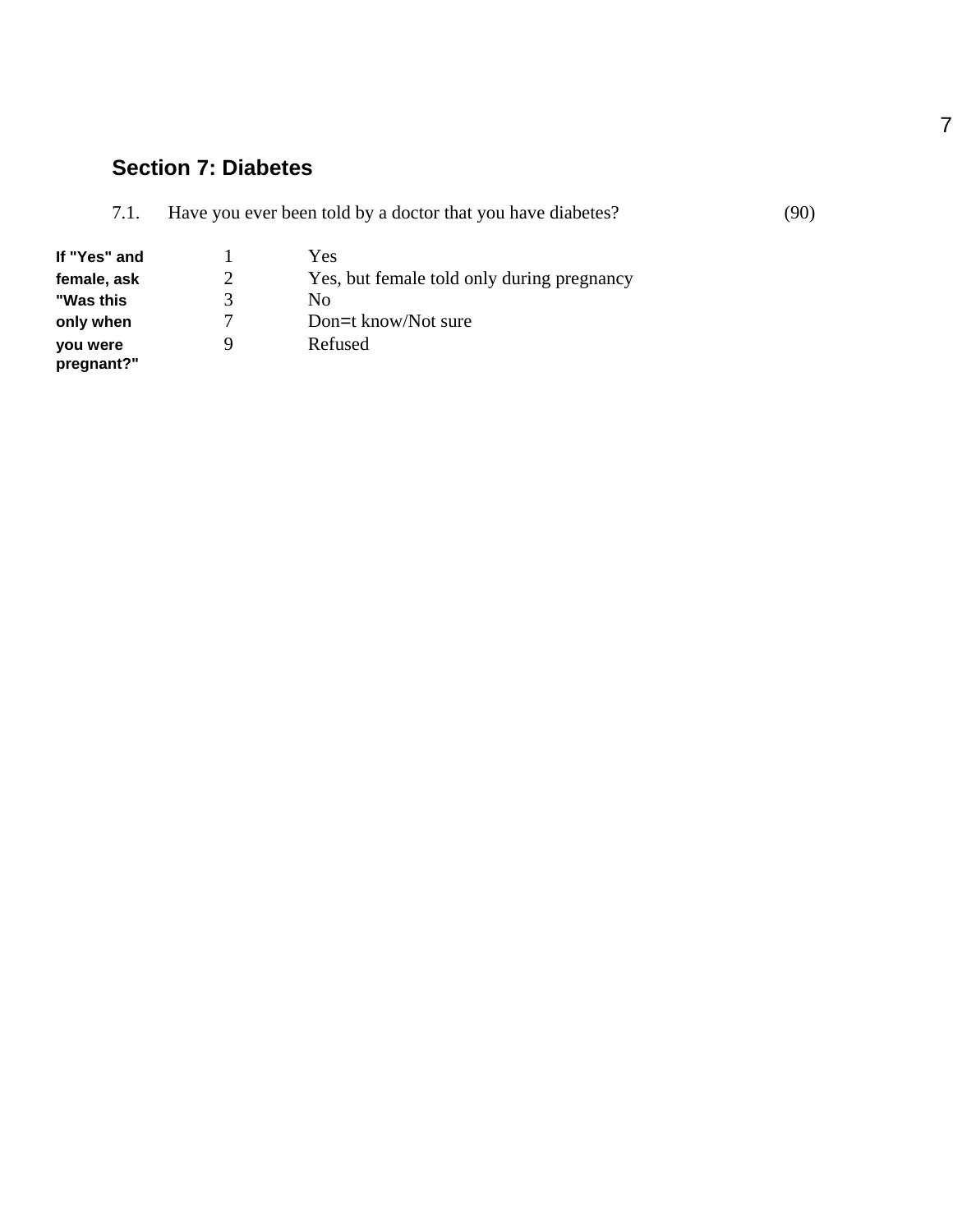## **Section 8: Arthritis**

8.1. During the past 12 months, have you had pain, aching, stiffness or swelling in or around a joint?  $(91)$ 

|   | Yes                                   |
|---|---------------------------------------|
|   | No Go to $\Omega$ 8.5                 |
|   | Don't know/Not sure <b>Go to Q8.5</b> |
| Q | Refused Go to Q8.5                    |

### 8.2. Were these symptoms present on most days for at least one month? (92)

|    | Yes                 |
|----|---------------------|
| 2  | No                  |
| -7 | Don't know/Not sure |
| 9  | Refused             |

### 8.3. Are you now limited in any way in any activities because of joint symptoms? (93)

|                             | Yes                 |
|-----------------------------|---------------------|
| $\mathcal{D}_{\mathcal{L}}$ | No                  |
|                             | Don't know/Not sure |
|                             |                     |

- 9 Refused
- 8.4. Have you ever seen a doctor, nurse, or other health professional for these joint (94) symptoms?
	- 1 Yes<br>2 No N<sub>o</sub> 7 Don't know/Not sure 9 Refused

### 8.5. Have you ever been told by a doctor that you have arthritis? (95)

1 Yes 2 No 7 Don't know/Not sure 9 Refused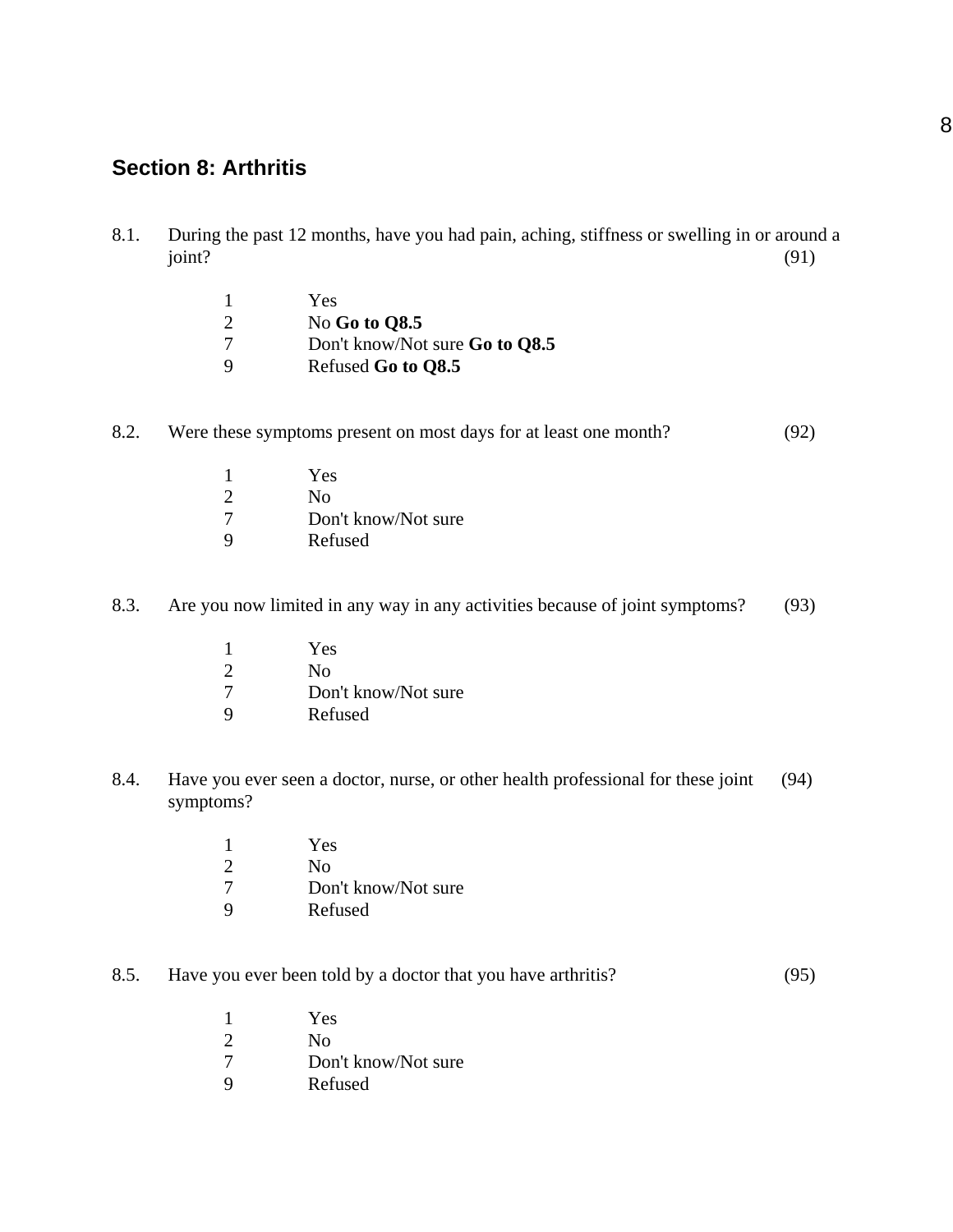| 8.6. | Are you currently being treated by a doctor for arthritis? | (96) |
|------|------------------------------------------------------------|------|
|------|------------------------------------------------------------|------|

- 1 Yes<br>2 No
- 
- 2 No<br>7 Dor<br>9 Ref Don't know/Not sure
- Refused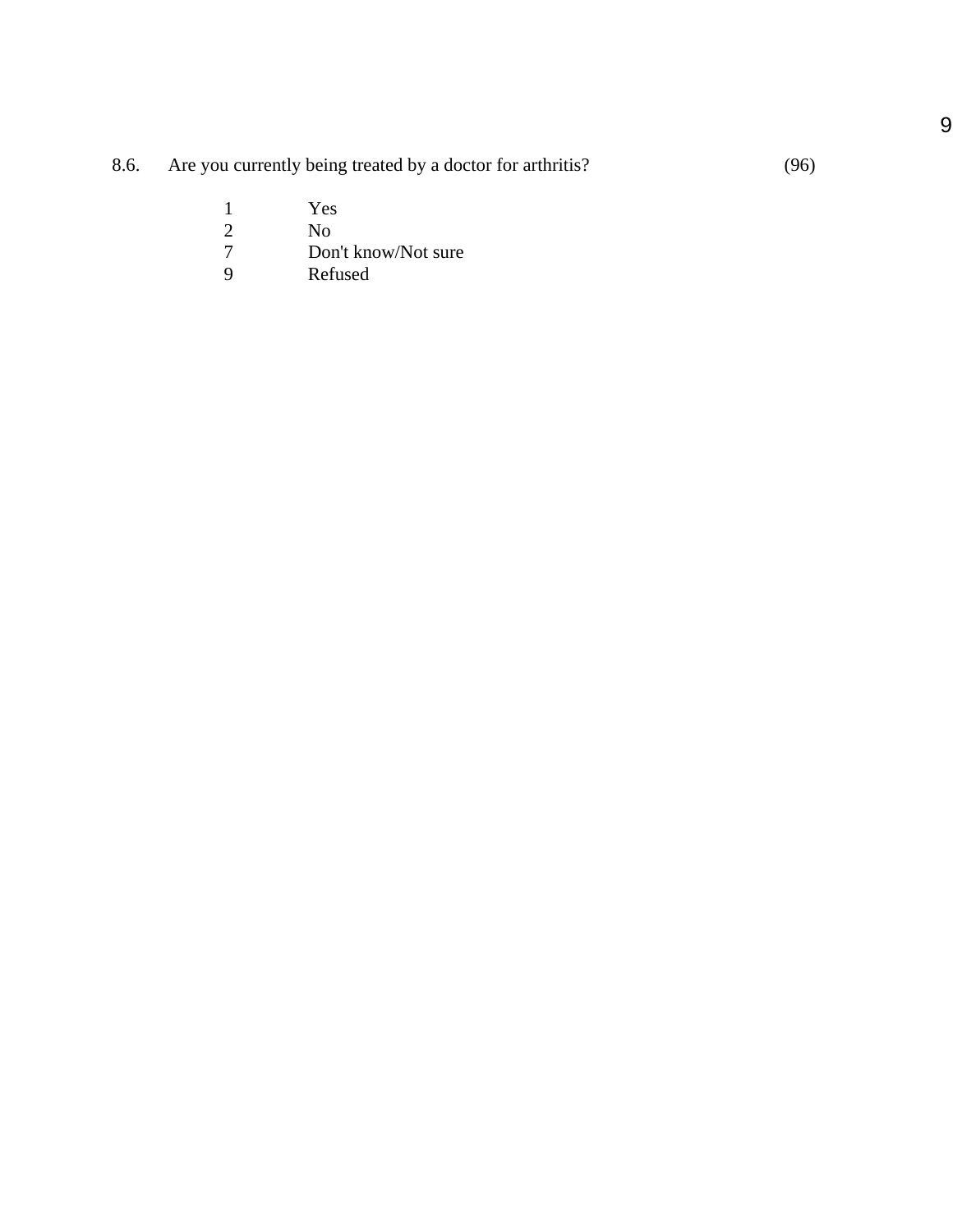## **Section 9: Immunization**

- 9.1. During the past 12 months, have you had a flu shot? (97)
	- 1 Yes<br>2 No 2 No<br>7 Don 7 Don't know/Not sure<br>9 Refused **Refused**
- 9.2. Have you ever had a pneumonia shot? This shot is usually given only once or twice in a person=s lifetime and is different from the flu shot. It is also called the pneumococcal vaccine. (98)
	- 1 Yes 2 No<br>7 Don Don't know/Not sure 9 Refused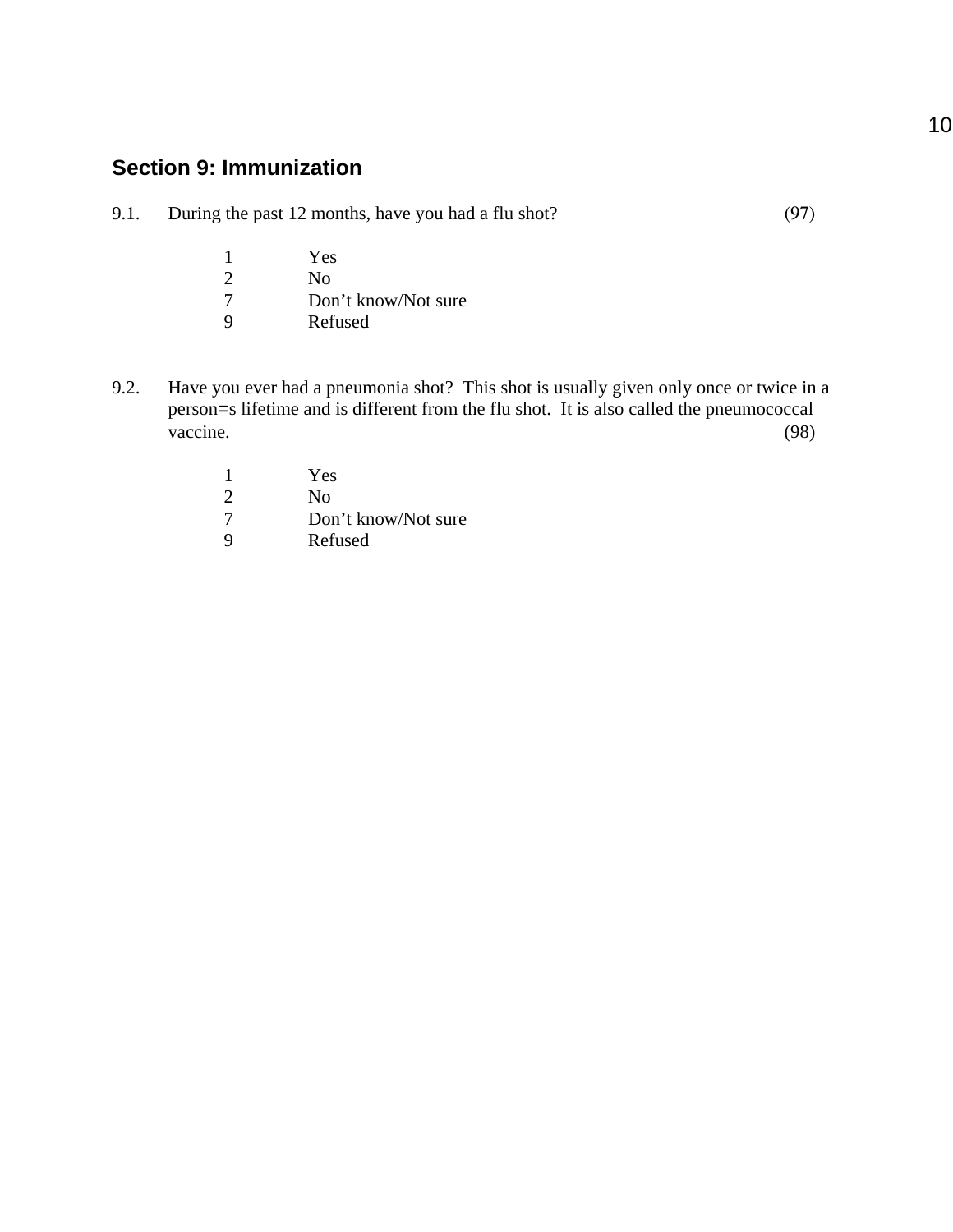## **Section 10: Tobacco Use**

| 10.1.      | Have you smoked at least 100 cigarettes in your entire life? |                                   | (99) |
|------------|--------------------------------------------------------------|-----------------------------------|------|
| 5 packs    |                                                              | Yes                               |      |
| $= 100$    |                                                              | No Go to $Q11.1$                  |      |
| cigarettes | 7                                                            | Don=t know/Not sure Go to $Q11.1$ |      |
|            | 9                                                            | Refused Go to Q11.1               |      |
|            |                                                              |                                   |      |

10.2. Do you now smoke cigarettes every day, some days, or not at all? (100)

- 1 Every day<br>2 Some days 2 Some days<br>3 Not at all G 3 Not at all **Go to Q11.1**<br>9 Refused **Go to O11.1** 9 Refused **Go to Q11.1**
- 10.3. During the past 12 months, have you stopped smoking for one day or longer because you were trying to quit smoking? (101) were trying to quit smoking?

|          | Yes                 |
|----------|---------------------|
| 2        | Nο                  |
| -7       | Don=t know/Not sure |
| <b>Q</b> | Refused             |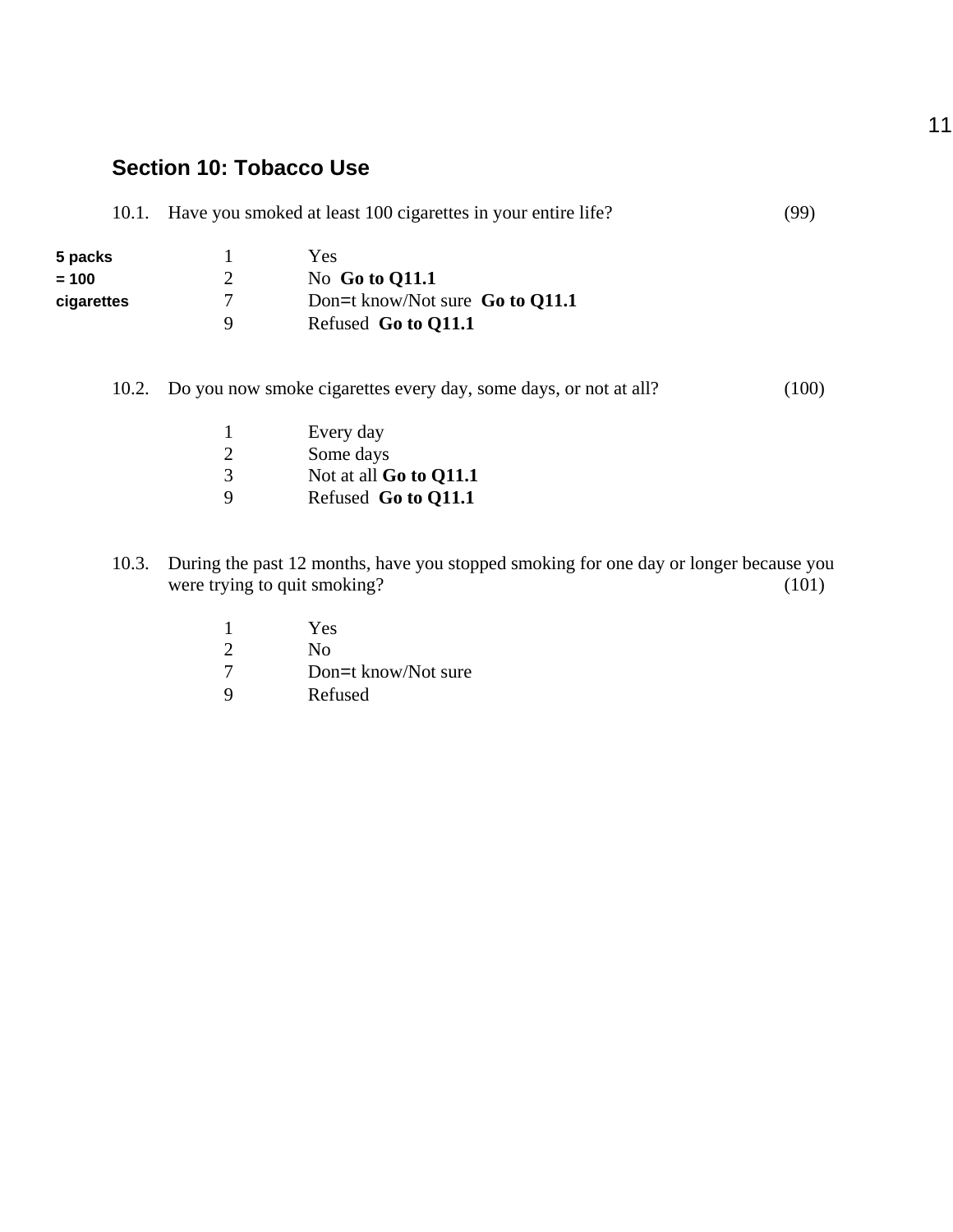## **Section 11: Alcohol Consumption**

11.1. A drink of alcohol is 1 can or bottle of beer, 1 glass of wine, 1 can or bottle of wine cooler, 1 cocktail, or 1 shot of liquor. During the past 30 days, how often have you had at least one drink of any alcoholic beverage? (102-104)

|     | Days per week                                |
|-----|----------------------------------------------|
|     | Days in past 30                              |
| 888 | No drinks in past 30 days <b>Go to Q12.1</b> |
| 777 | Don't know/Not sure <b>Go to Q12.1</b>       |
| 999 | Refused Go to Q12.1                          |

11.2. On the days when you drank, about how many drinks did you drink on the average?  $(105-106)$ 

|    | Number of drinks    |
|----|---------------------|
| 77 | Don't know/Not sure |
| 99 | Refused             |

- 11.3. Considering all types of alcoholic beverages, how many times during the past 30 days did you have 5 or more drinks on an occasion? (107-108)
	- $\frac{1}{8}$  Number of times
	- None
	- 7 7 Don't know/Not sure<br>9 9 Refused
	- **Refused**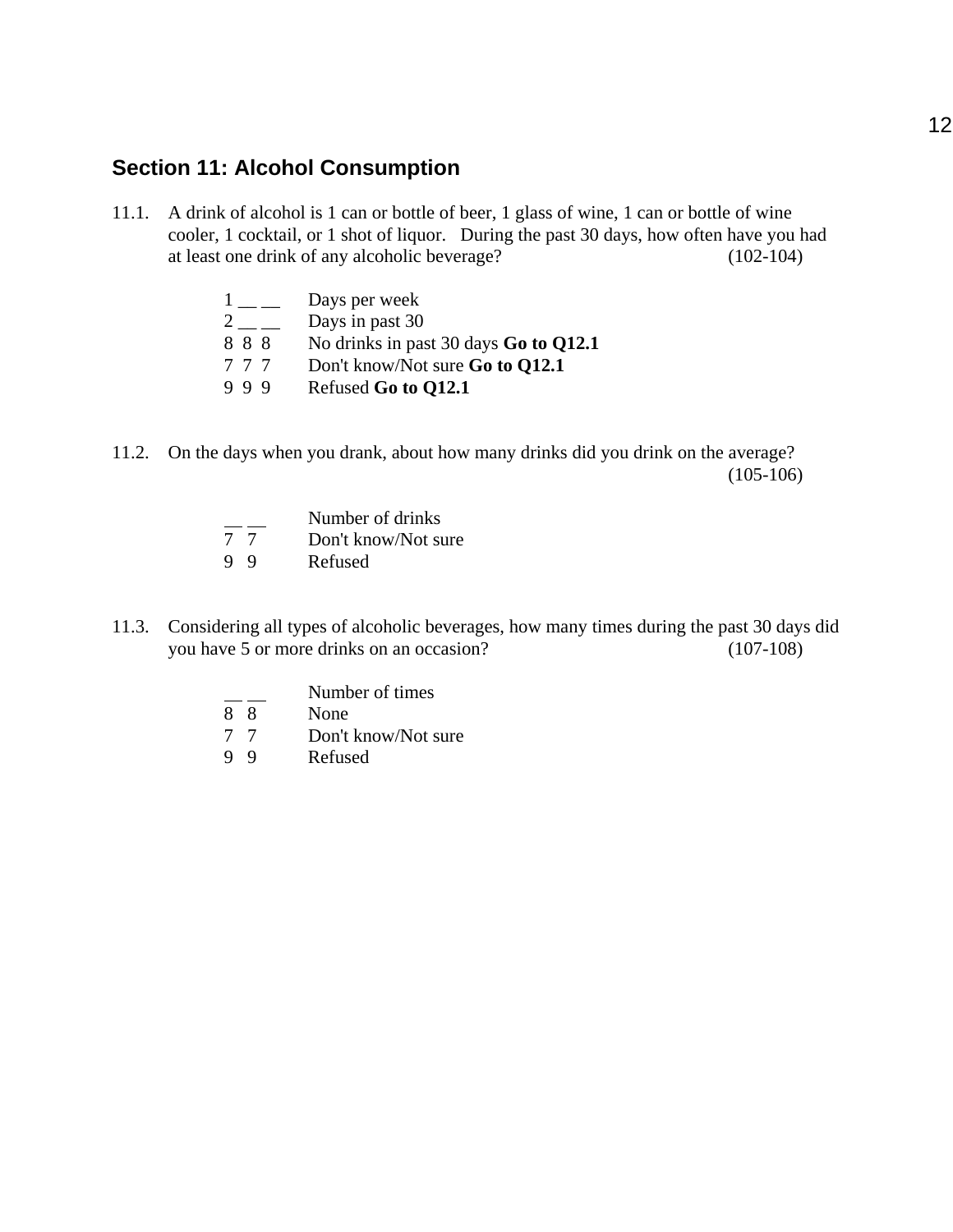## **Section 12: Firearms**

The next question is about firearms, including weapons such as pistols, shotguns, and rifles; but not BB guns, starter pistols, or guns that cannot fire.

- 12.1. Are any firearms now kept in or around your home? Include those kept in a garage, outdoor storage area, car, truck, or other motor vehicle. (109)
	- 1 Yes 2 No<br>7 Dor Don't know/Not sure 9 Refused

## **Section 13: Demographics**

13.1. What is your age? (110-111)

|                | Code age in years   |
|----------------|---------------------|
| 0 <sub>7</sub> | Don't know/Not sure |
| 0 <sub>9</sub> | Refused             |

#### 13.2. Are you Hispanic or Latino? (112)

|                             | Yes                 |
|-----------------------------|---------------------|
| $\mathcal{D}_{\mathcal{L}}$ | Nο                  |
| 7                           | Don't know/Not sure |
| 9                           | Refused             |

### 13.3. Which one or more of the following would you say is your race? (113-118)

|                 |                | <b>Please Read</b>                        |
|-----------------|----------------|-------------------------------------------|
| Mark all        |                | White                                     |
| that apply      | $\overline{2}$ | <b>Black or African American</b>          |
|                 | 3              | Asian                                     |
|                 | 4              | Native Hawaiian or Other Pacific Islander |
|                 | 5              | American Indian, Alaska Native            |
|                 |                | <sub>or</sub>                             |
|                 | 6              | Other [specify]                           |
|                 | 8              | No additional choices                     |
| Do not read     | 7              | Don=t know/Not sure                       |
| these responses | 9              | Refused                                   |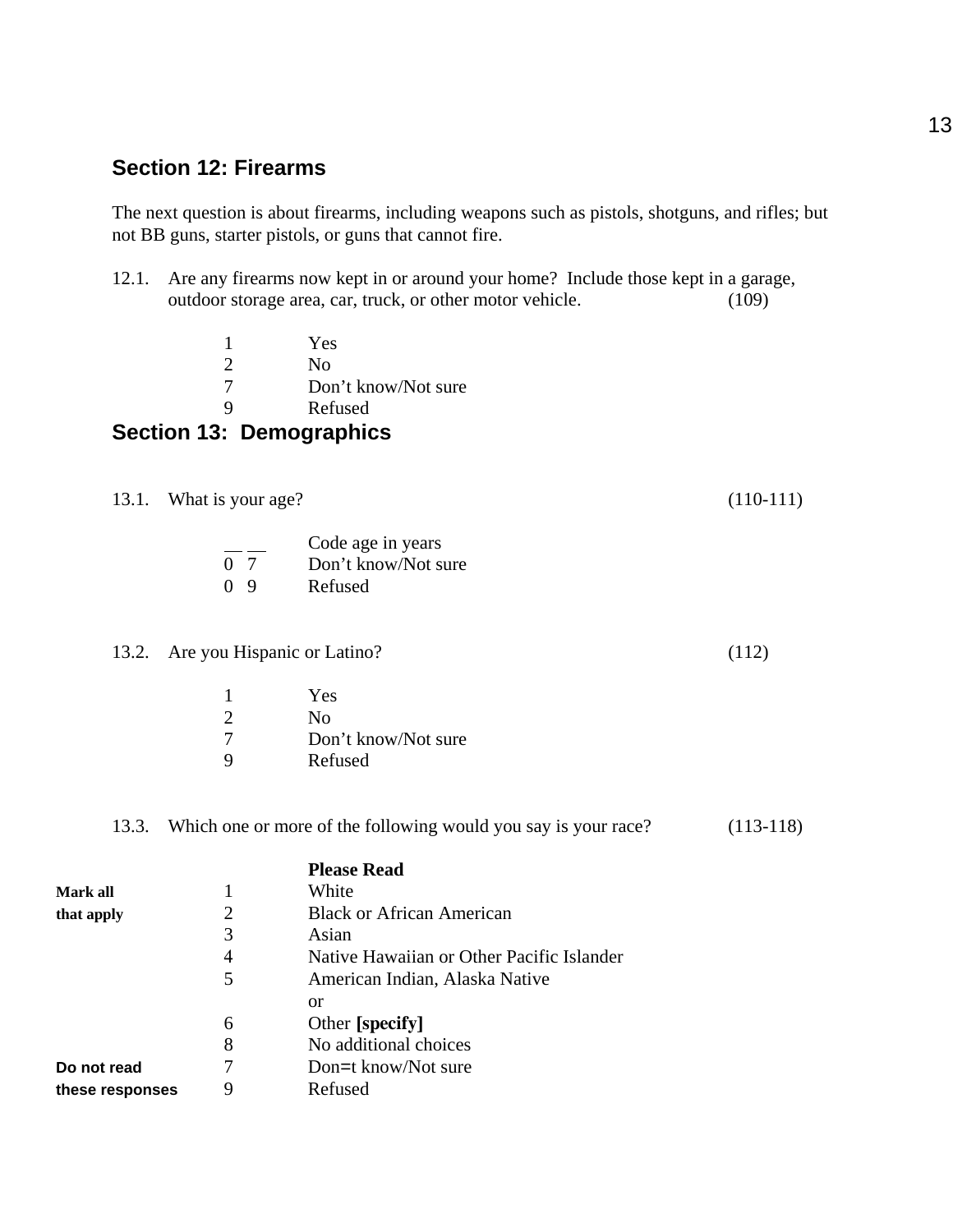#### **If more than one response to Q13.3, continue. Otherwise, go to Q13.5**

| 13.4. |  |  | Which one of these groups would you say best represents your race? |  | (119) |  |
|-------|--|--|--------------------------------------------------------------------|--|-------|--|
|-------|--|--|--------------------------------------------------------------------|--|-------|--|

|   | White                                     |
|---|-------------------------------------------|
|   | <b>Black or African American</b>          |
| 3 | Asian                                     |
|   | Native Hawaiian or Other Pacific Islander |
| 5 | American Indian, Alaska Native            |
|   | Other [specify]                           |
|   | Don't know/Not sure                       |
|   | Refused                                   |

## 13.5. Are you: (120)

**Do not read** 

|   | <b>Please Read</b>              |
|---|---------------------------------|
|   | Married                         |
| 2 | Divorced                        |
| 3 | Widowed                         |
| 4 | Separated                       |
| 5 | Never married                   |
|   | <sub>or</sub>                   |
| 6 | A member of an unmarried couple |
|   |                                 |
| 9 | Refused                         |
|   |                                 |

13.6. How many children less than 18 years of age live in your household ? (121-122)

|   |     | Number of children |
|---|-----|--------------------|
|   | 88  | None               |
| 9 | - 9 | Refuse             |

## 13.7. What is the highest grade or year of school you completed? (123)

#### **Read Only if Necessary**

- 1 Never attended school or only attended kindergarten
- 2 Grades 1 through 8 (Elementary)
- 3 Grades 9 through 11 (Some high school)
- 4 Grade 12 or GED (High school graduate)
- 5 College 1 year to 3 years (Some college or technical school)
- 6 College 4 years or more (College graduate)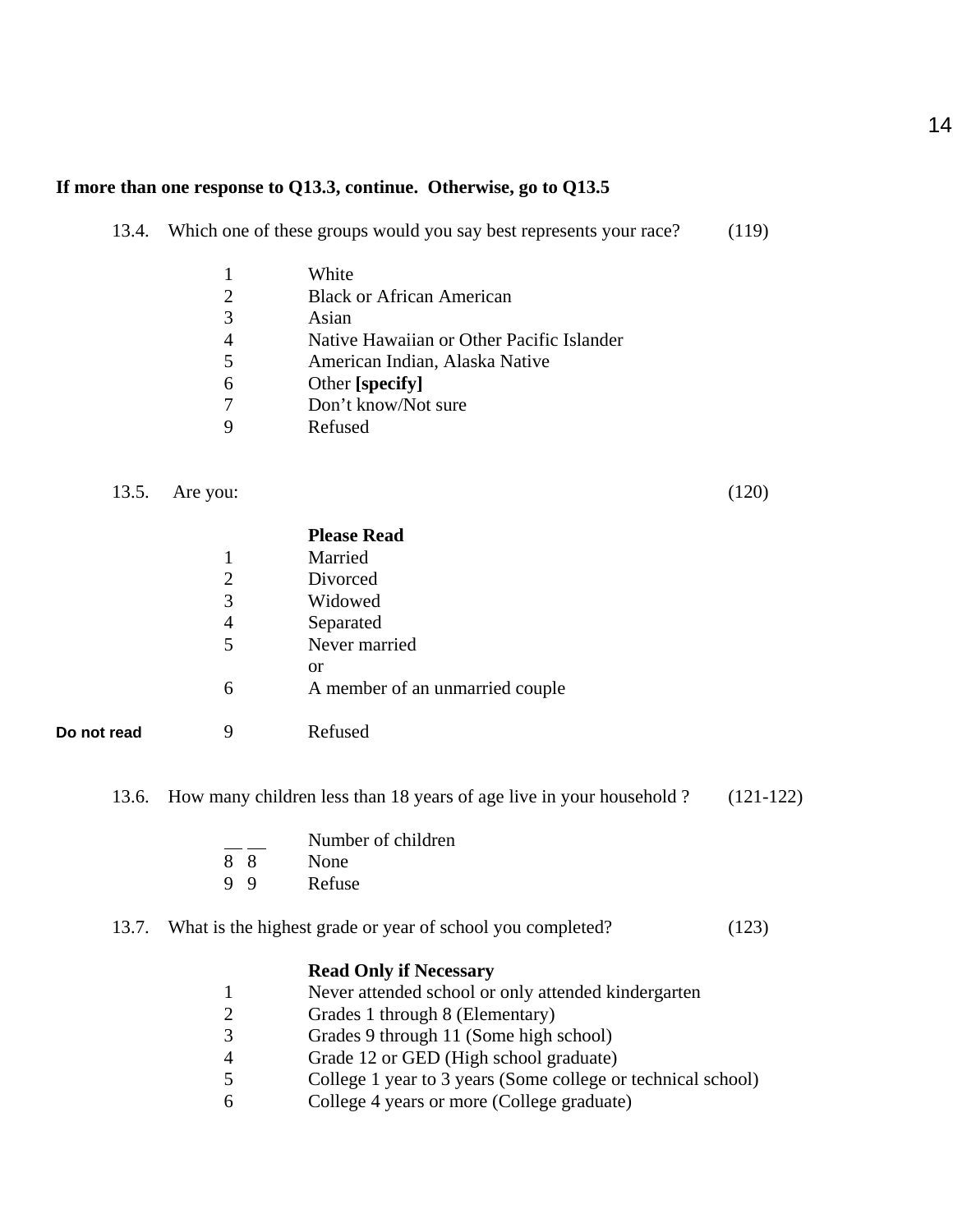9 Refused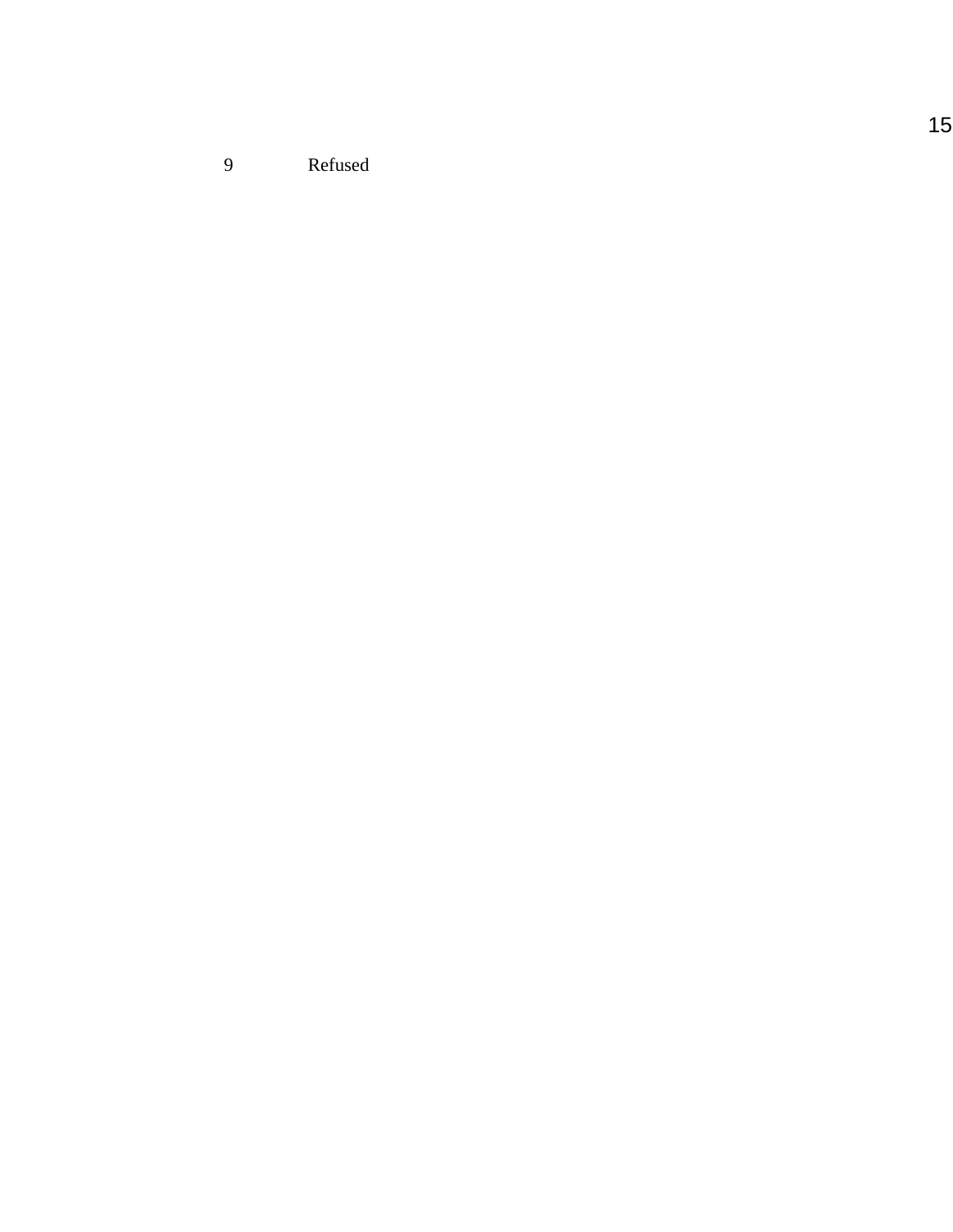|             |   | <b>Please Read</b>               |
|-------------|---|----------------------------------|
|             | 1 | Employed for wages               |
|             | 2 | Self-employed                    |
|             | 3 | Out of work for more than 1 year |
|             | 4 | Out of work for less than 1 year |
|             | 5 | A Homemaker                      |
|             | 6 | A Student                        |
|             |   | Retired                          |
|             |   | <b>or</b>                        |
|             | 8 | Unable to work                   |
|             |   |                                  |
| Do not read | 9 | Refused                          |
|             |   |                                  |

13.9. Is your annual household income from all sources: (125-126)

## **Read as Appropriate**

| If respondent   |                | 04             | Less than \$25,000 If "no," ask $05$ ; if "yes," ask $03$ |             |
|-----------------|----------------|----------------|-----------------------------------------------------------|-------------|
| refuses at      |                |                | $(\$20,000$ to less than $\$25,000$                       |             |
| any income      |                | 0 <sub>3</sub> | Less than \$20,000 If "no," code 04; if "yes," ask 02     |             |
| level, code     |                |                | $($15,000$ to less than \$20,000)                         |             |
| refused         | 0 <sub>2</sub> |                | Less than \$15,000 If "no," code 03; if "yes," ask 01     |             |
|                 |                |                | $($10,000$ to less than $$15,000$ )                       |             |
|                 |                | 0 <sub>1</sub> | Less than $$10,000$ If "no," code 02                      |             |
|                 |                | 0 <sub>5</sub> | Less than $$35,000$ If "no," ask 06                       |             |
|                 |                |                | $(\$25,000$ to less than \$35,000)                        |             |
|                 |                | $0\,6$         | Less than $$50,000$ If "no," ask 07                       |             |
|                 |                |                | $(\$35,000$ to less than $\$50,000$                       |             |
|                 |                | 0 7            | Less than \$75,000 If "no," code 08                       |             |
|                 |                |                | (\$50,000 to less than \$75,000)                          |             |
|                 |                | 08             | \$75,000 or more                                          |             |
| Do not read     |                | 77             | Don=t know/Not sure                                       |             |
| these responses |                | 99             | Refused                                                   |             |
|                 |                |                | 13.10. About how much do you weigh without shoes?         | $(127-129)$ |
| Round           |                |                | Weight                                                    |             |
| fractions up    |                | pounds         |                                                           |             |
|                 |                |                | Don=t know/Not sure                                       |             |
|                 | 9              | 9<br>9         | Refused                                                   |             |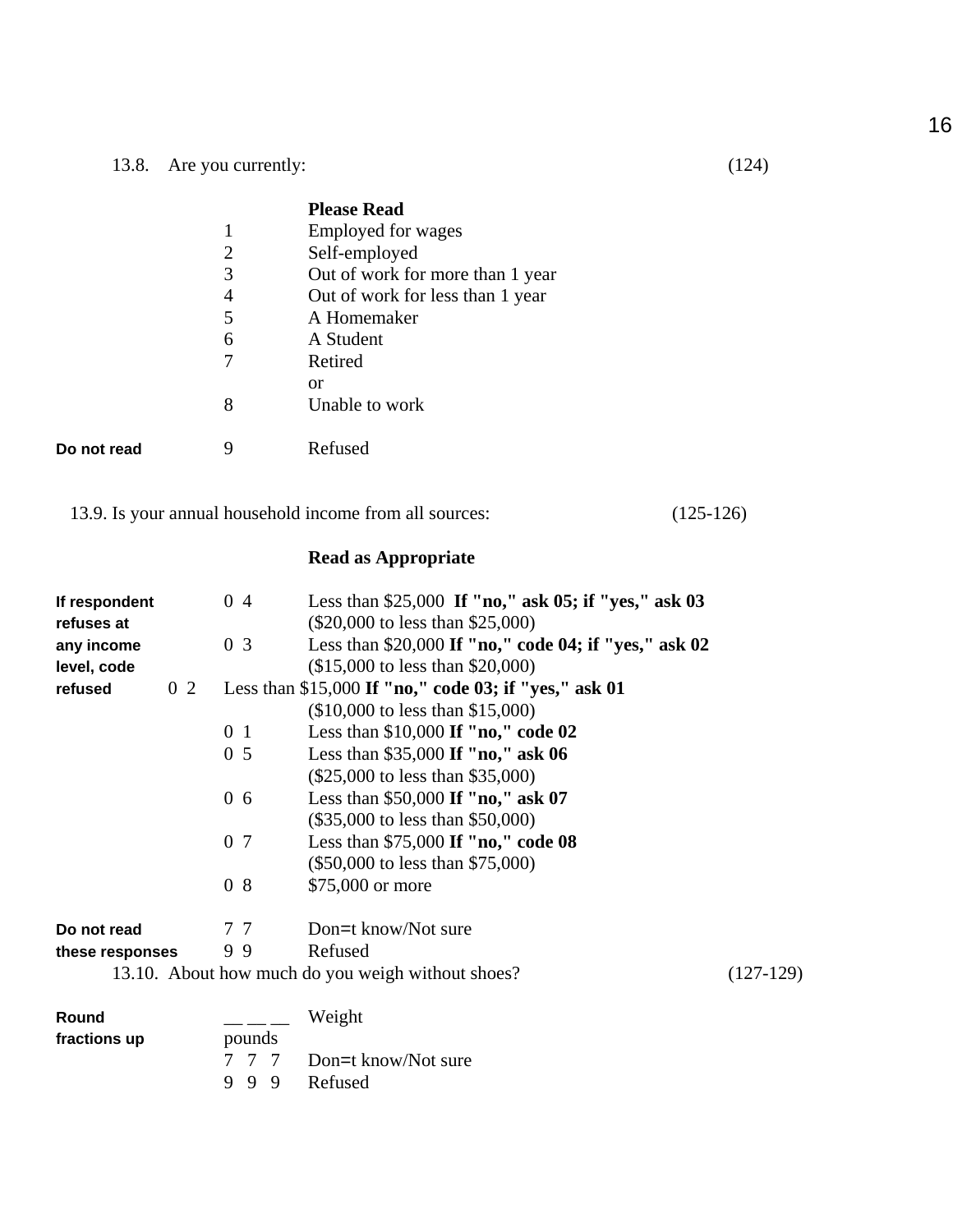|           |                                    | 13.11. About how tall are you without shoes?                                                                                                                            | $(130-132)$ |
|-----------|------------------------------------|-------------------------------------------------------------------------------------------------------------------------------------------------------------------------|-------------|
| Round     |                                    | Height                                                                                                                                                                  |             |
| fractions | ft/inches                          |                                                                                                                                                                         |             |
| down      |                                    | 7 7 7 Don=t know/Not sure                                                                                                                                               |             |
|           | 999                                | Refused                                                                                                                                                                 |             |
|           | 13.12. What county do you live in? |                                                                                                                                                                         | $(133-135)$ |
|           |                                    | FIPS county code                                                                                                                                                        |             |
|           |                                    | 7 7 7 Don=t know/Not sure                                                                                                                                               |             |
|           | 9 9 9 Refused                      |                                                                                                                                                                         |             |
|           |                                    | 13.13. Do you have more than one telephone number in your household? Do not include cell<br>phones or numbers that are only used by a computer or fax machine.<br>(136) |             |
|           | 1                                  | Yes                                                                                                                                                                     |             |
|           | $\overline{2}$                     | No Go to Q13.15                                                                                                                                                         |             |
|           |                                    |                                                                                                                                                                         |             |

- 7 Don=t know/Not sure **Go to Q13.15**<br>9 Refused **Go to O13.15**
- 9 Refused **Go to Q13.15**

13.14. How many of these are residential numbers? (137)

|   | Residential telephone numbers [6=6 or more] |
|---|---------------------------------------------|
|   | Don=t know/Not sure                         |
| Q | Refused                                     |

13.15. How many adult members of your household currently use a cell phone for any purpose?

(138)

 $\frac{1}{8}$  Number of adults 8 None<br>7 Don=1 Don=t know/Not sure 9 Refused

## 13.16. Indicate sex of respondent. **Ask only if necessary** (139)

- 1 Male **Go to Q14.1**
- 2 Female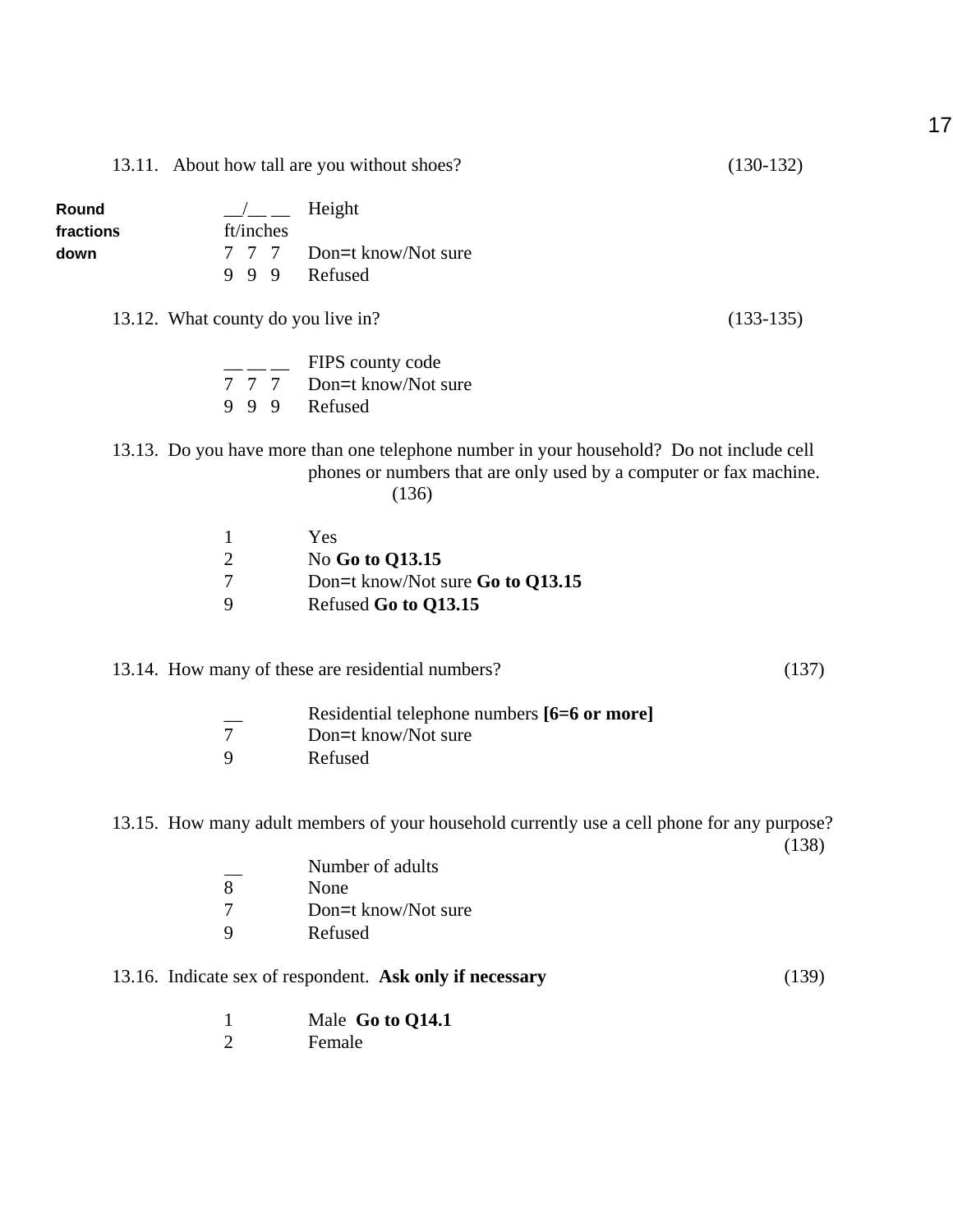# **If respondent 45 years old or older, go to Q14.1**

13.17. To your knowledge, are you now pregnant? (140)

- 1 Yes<br>
2 No<br>
7 Don
- 2 No
- 7 Don=t know/Not sure<br>9 Refused
- Refused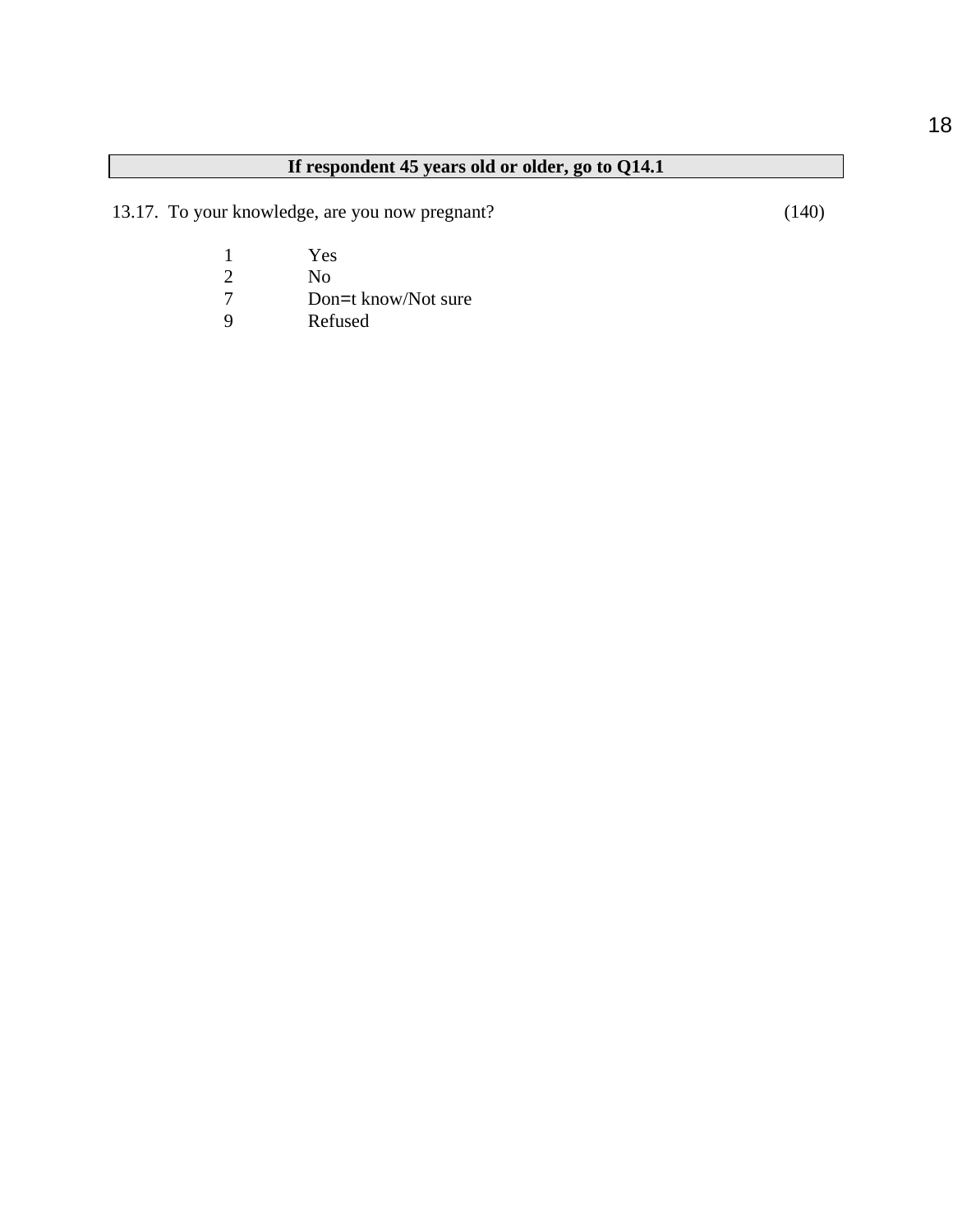# **Section 14: Disability**

The following questions are about health problems or impairments you may have.

- 14.1. Are you limited in any way in any activities because of physical, mental, or emotional problems? (141)
	- 1 Yes 2 No 7 Don=t know/Not sure<br>9 Refused **Refused**
- 14.2. Do you now have any health problem that requires you to use special equipment, such as a cane, a wheelchair, a special bed, or a special telephone? (142)

| Include occa-  |   | Yes                 |
|----------------|---|---------------------|
| sional use or  |   | Nο                  |
| use in certain |   | Don't know/Not sure |
| circumstances  | Q | Refused             |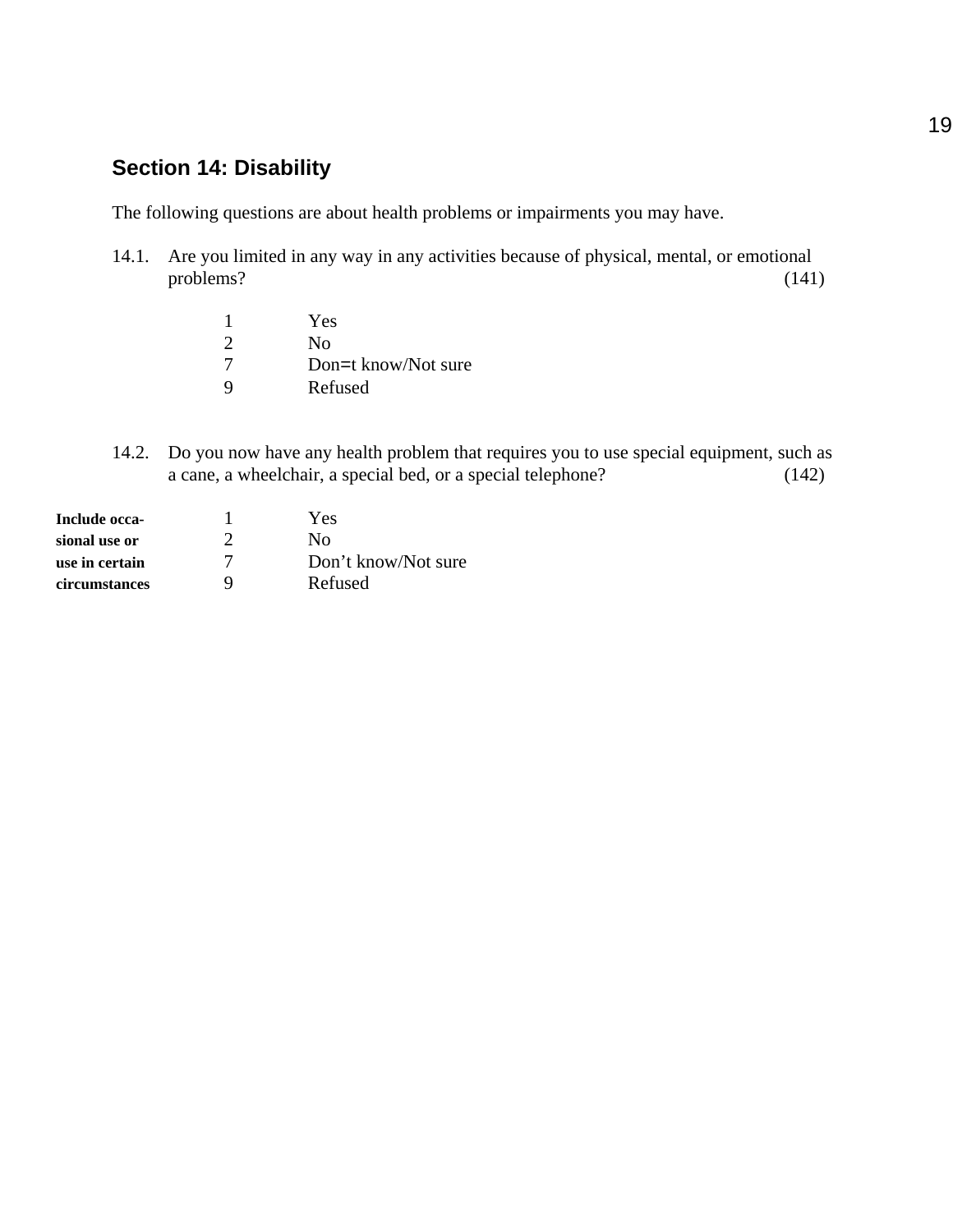## **Section 15: Physical Activity**

### **If "employed" or "self-employed" to core Q13.8, continue. Otherwise go to Q15.2**.

15.1. When you are at work, which of the following best describes what you do?

(143)

### Would you say: **Please Read**

| If respondent has<br>multiple jobs, | 2       | Mostly sitting or standing<br>Mostly walking    |
|-------------------------------------|---------|-------------------------------------------------|
| include all jobs                    | or<br>3 | Mostly heavy labor or physically demanding work |
| Do not read<br>these responses      |         | Don=t know/Not sure<br>Refused                  |

We are interested in two types of physical activity: vigorous and moderate. Vigorous activities cause large increases in breathing or heart rate while moderate activities cause small increases in breathing or heart rate.

15.2. Now, thinking about the moderate physical activities you do **[fill in (when you are not working) if "employed" or "self-employed" to core Q13.8]** in a usual week, do you do moderate activities for at least 10 minutes at a time, such as brisk walking, bicycling, vacuuming, gardening, or anything else that causes small increases in breathing or heart rate?  $(144)$ 

|   | Yes                             |
|---|---------------------------------|
| 2 | No Go to Q15.5                  |
| 7 | Don=t know/Not sure Go to Q15.5 |
| 9 | Refused Go to Q15.5             |

15.3. How many days per week do you do these moderate activities for at least 10 minutes at a time? (145-146)

|    |    | Days per week       |
|----|----|---------------------|
| 77 |    | Don=t know/Not sure |
|    | 99 | Refused             |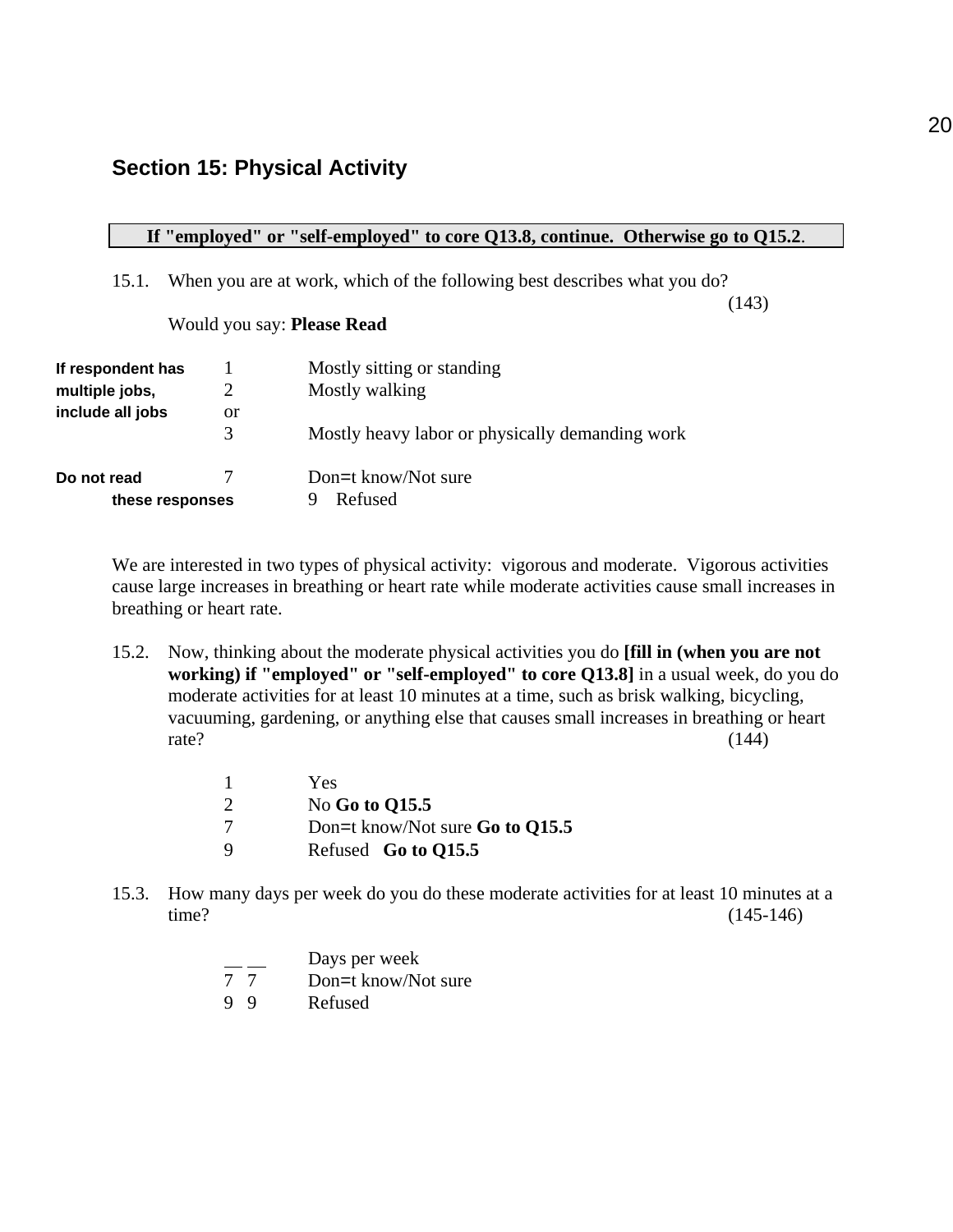- 15.4. On days when you do moderate activities for at least 10 minutes at a time, how much total time per day do you spend doing these activities? (147-149)
	- $\frac{1}{7}$ :  $\frac{1}{7}$  Hours and minutes per day<br>7 7 Don=t know/Not sure Don=t know/Not sure 9 9 9 Refused
- 15.5. Now thinking about the vigorous physical activities you do **[fill in (when you are not working) if "employed" or "self-employed" to core Q13.8]** in a usual week, do you do vigorous activities for at least 10 minutes at a time, such as running, aerobics, heavy yard work, or anything else that causes large increases in breathing or heart rate? (150)

|          | Yes.                            |
|----------|---------------------------------|
| 2        | No Go to Q16.1                  |
|          | Don=t know/Not sure Go to Q16.1 |
| <b>Q</b> | Refused Go to Q16.1             |

- 15.6. How many days per week do you do these vigorous activities for at least 10 minutes at a time? (151- 152)
	-
- Days per week
- 7 7 Don=t know/Not sure
- 9 9 Refused
- 15.7. On days when you do vigorous activities for at least 10 minutes at a time, how much total time per day do you spend doing these activities? (153-155)

 $\frac{1}{7}$  Hours and minutes per day  $\frac{7}{7}$  7 7 7 9 9 9 Refused

## **Section 16: Prostate Cancer Screening**

#### **If respondent is 39 years old or younger, or is female, go to Q17.1**

16.1. A Prostate-Specific Antigen test, also called a PSA test, is a blood test used to check men for prostate cancer. Have you ever had a PSA test? (156)

1 Yes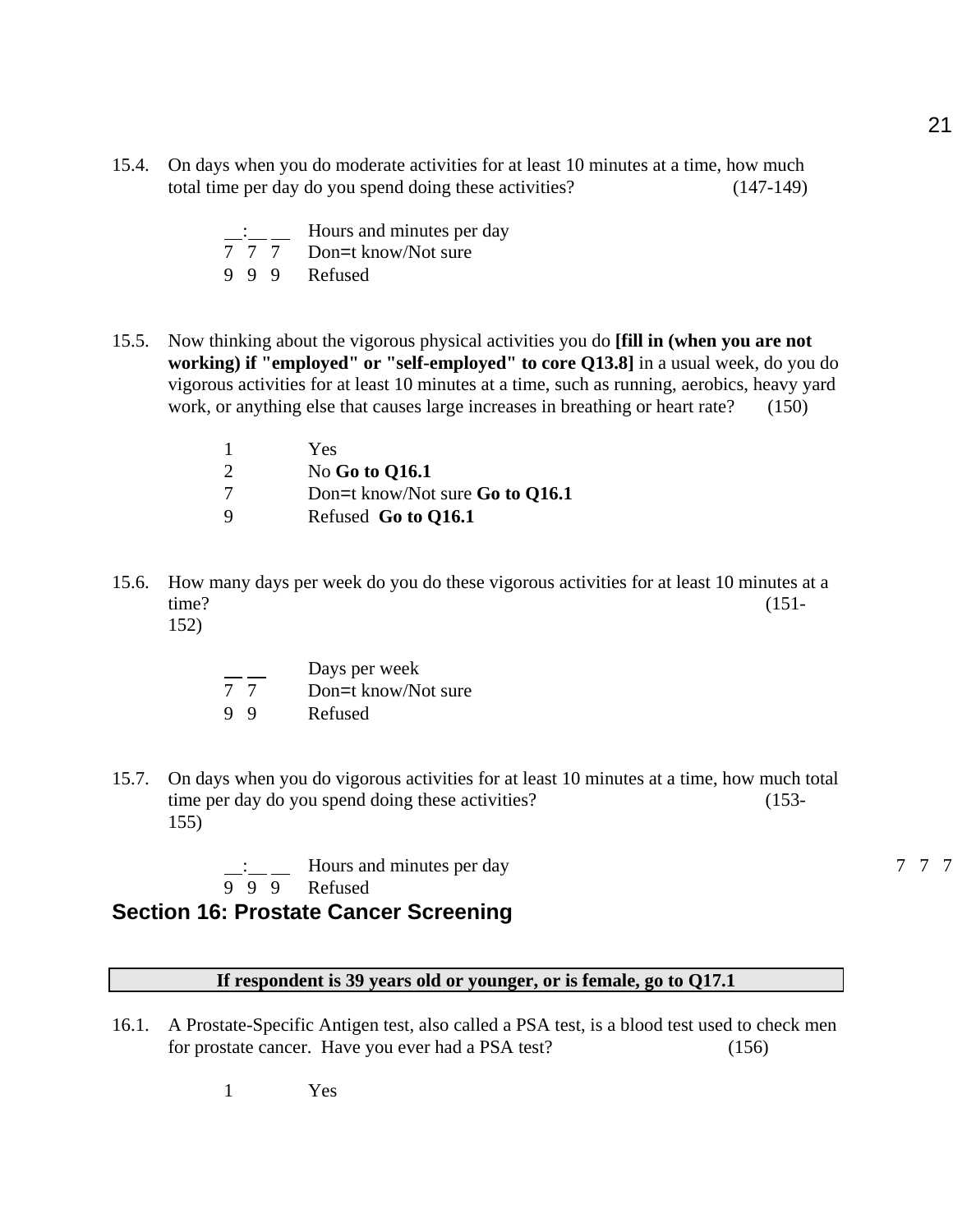| 2 |  |  | No Go to $Q16.3$ |
|---|--|--|------------------|
|---|--|--|------------------|

- 7 Don=t Know/not Sure **Go to Q16.3**<br>9 Refused **Go to O16.3**
- 9 Refused **Go to Q16.3**

### 16.2. How long has it been since you had your last PSA test? (157)

#### **Read Only if Necessary**

|                          | Within the past year $(1 \text{ to } 12 \text{ months ago})$ |
|--------------------------|--------------------------------------------------------------|
|                          | Within the past 2 years $(1 to 2 years)$                     |
|                          | Within the past $3$ years $(2 \text{ to } 3 \text{ years})$  |
|                          | Within the past $5$ years $(3 \text{ to } 5 \text{ years})$  |
| $\overline{\phantom{1}}$ | 5 or more years ago                                          |
|                          | Don=t know                                                   |
|                          | Refused                                                      |

16.3. A digital rectal exam is an exam in which a doctor, nurse, or other health professional places a gloved finger into the rectum to feel the size, shape, and hardness of the prostate gland. Have you ever had a digital rectal exam? (158)

|   | Yes                               |
|---|-----------------------------------|
|   | No Go to Q16.5                    |
|   | Don=t know/Not sure Go to $Q16.5$ |
| Q | Refused Go to Q16.5               |

16.4. How long has it been since your last digital rectal exam? (159)

|                          | Within the past year $(1 \text{ to } 12 \text{ months ago})$ |
|--------------------------|--------------------------------------------------------------|
|                          | Within the past 2 years $(1 \text{ to } 2 \text{ years})$    |
| $\mathcal{R}$            | Within the past $3$ years $(2 \text{ to } 3 \text{ years})$  |
|                          | Within the past $5$ years $(3 \text{ to } 5 \text{ years})$  |
| $\overline{\phantom{1}}$ | 5 or more years ago                                          |
|                          | Don=t know/Not sure                                          |

- 9 Refused
- 16.5. Have you ever been told by a doctor, nurse, or other health professional that you had prostate cancer? (160)

| -1                          | Yes                 |
|-----------------------------|---------------------|
| $\mathcal{D}_{\mathcal{L}}$ | No.                 |
| 7                           | Don=t know/Not sure |
| 9                           | Refused             |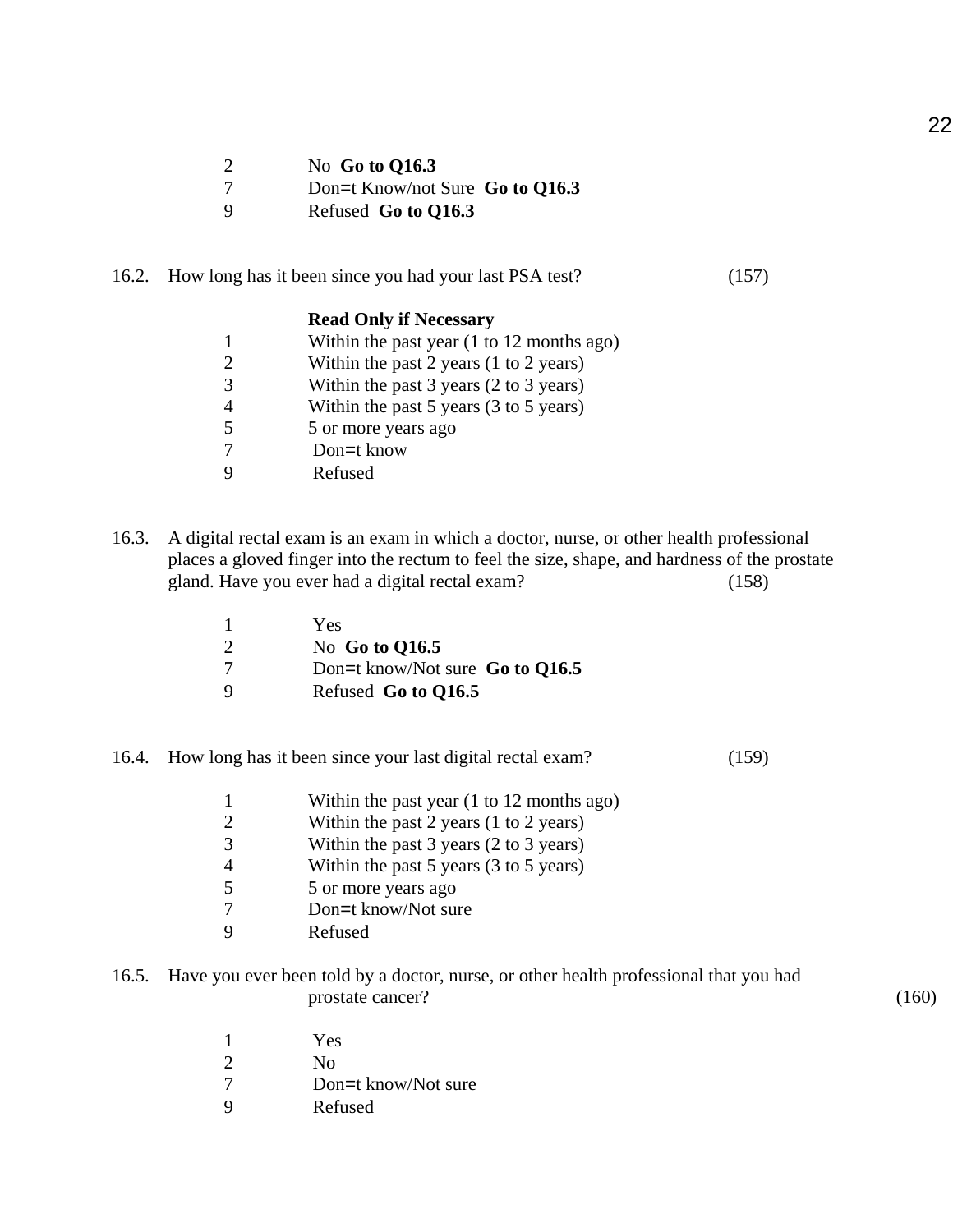- 16.6. Has your father, brother, son, or grandfather ever been told by a doctor, nurse, or health professional that he had prostate cancer? (161)
	- 1 Yes<br>
	2 No<br>
	7 Don
	- No.
	- 7 Don=t know/Not sure<br>9 Refused
	- Refused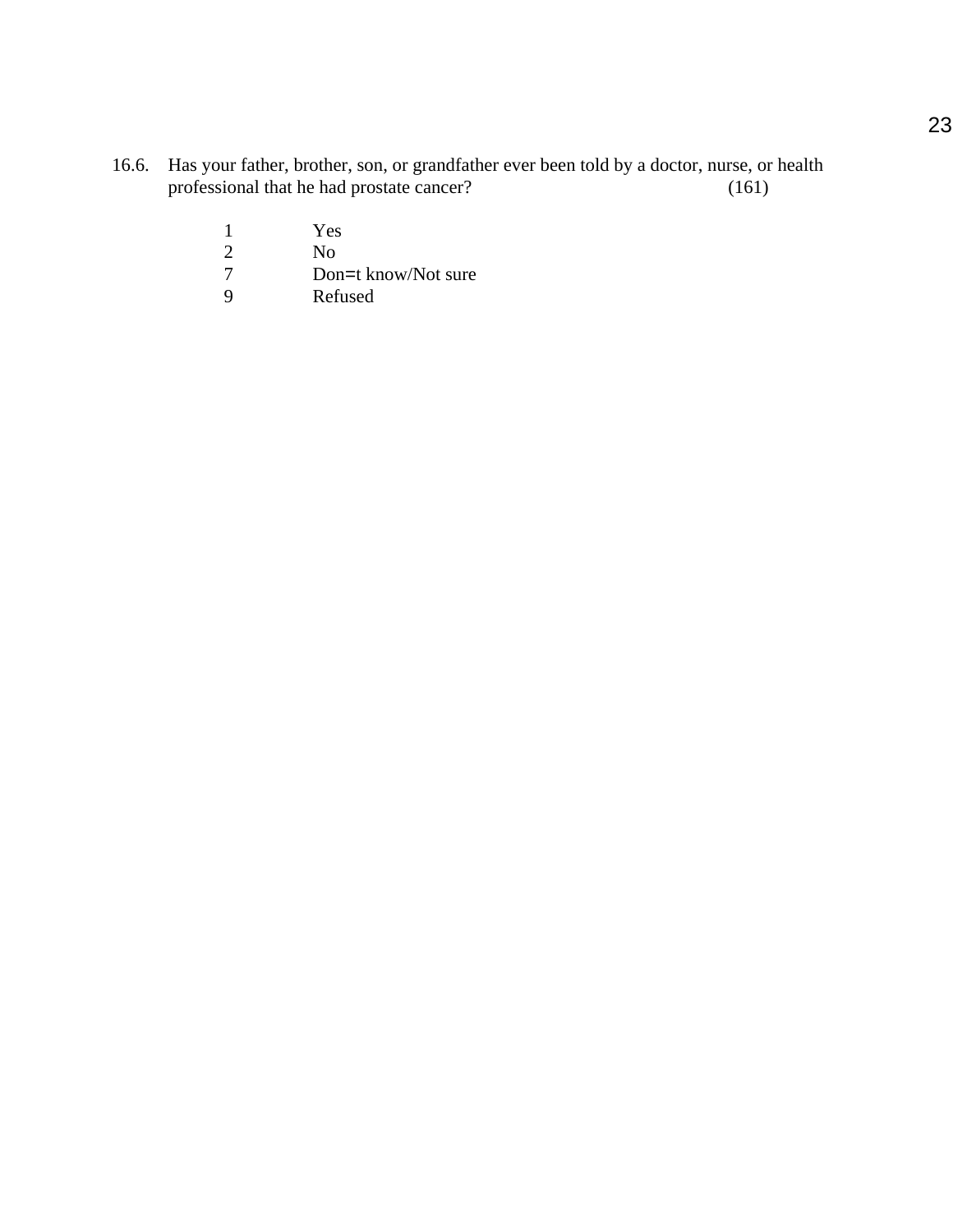#### **If respondent 49 years old or younger, go to HIV/AIDS Section**

- 17.1. A blood stool test is a test that may use a special kit at home to determine whether the stool contains blood. Have you ever had this test using a home kit? (162)
	- 1 Yes 2 No **Go to Q17.3** 7 Don't know/Not sure **Go to Q17.3** 9 Refused **Go to Q17.3**
- 17.2. How long has it been since you had your last blood stool test using a home kit?  $(163)$

|                             | <b>Read Only if Necessary</b>                                |
|-----------------------------|--------------------------------------------------------------|
|                             | Within the past year $(1 \text{ to } 12 \text{ months ago})$ |
| $\mathcal{D}_{\mathcal{L}}$ | Within the past 2 years $(1 to 2 years ago)$                 |
| 3                           | Within the past 5 years (2 to 5 years ago)                   |
|                             | 5 or more years ago                                          |
|                             | Don't know/Not sure                                          |
|                             | Refused                                                      |

17.3. Sigmoidoscopy and colonoscopy are exams in which a tube is inserted in the rectum to view the bowel for signs of cancer or other health problems. Have you ever had either of these exams?  $(164)$ 

| $\mathbf{1}$ | Yes.                                       |
|--------------|--------------------------------------------|
| 2            | No Go to HIV/AIDS Section                  |
| 7            | Don=t know/Not sure Go to HIV/AIDS Section |
| Q            | <b>Refused Go to HIV/AIDS Section</b>      |

17.4. How long has it been since you had your last sigmoidoscopy or colonoscopy?

 $(165)$ 

#### **Read Only if Necessary**

- 1 Within the past year (1 to 12 months ago)
- 2 Within the past 2 years (1 to 2 years ago)
- 3 Within the past 5 years (2 to 5 years ago)
- 4 Within the past 10 years (5 to 10 years ago)
- 5 10 or more years ago
- 7 Don't know/Not sure
- 9 Refused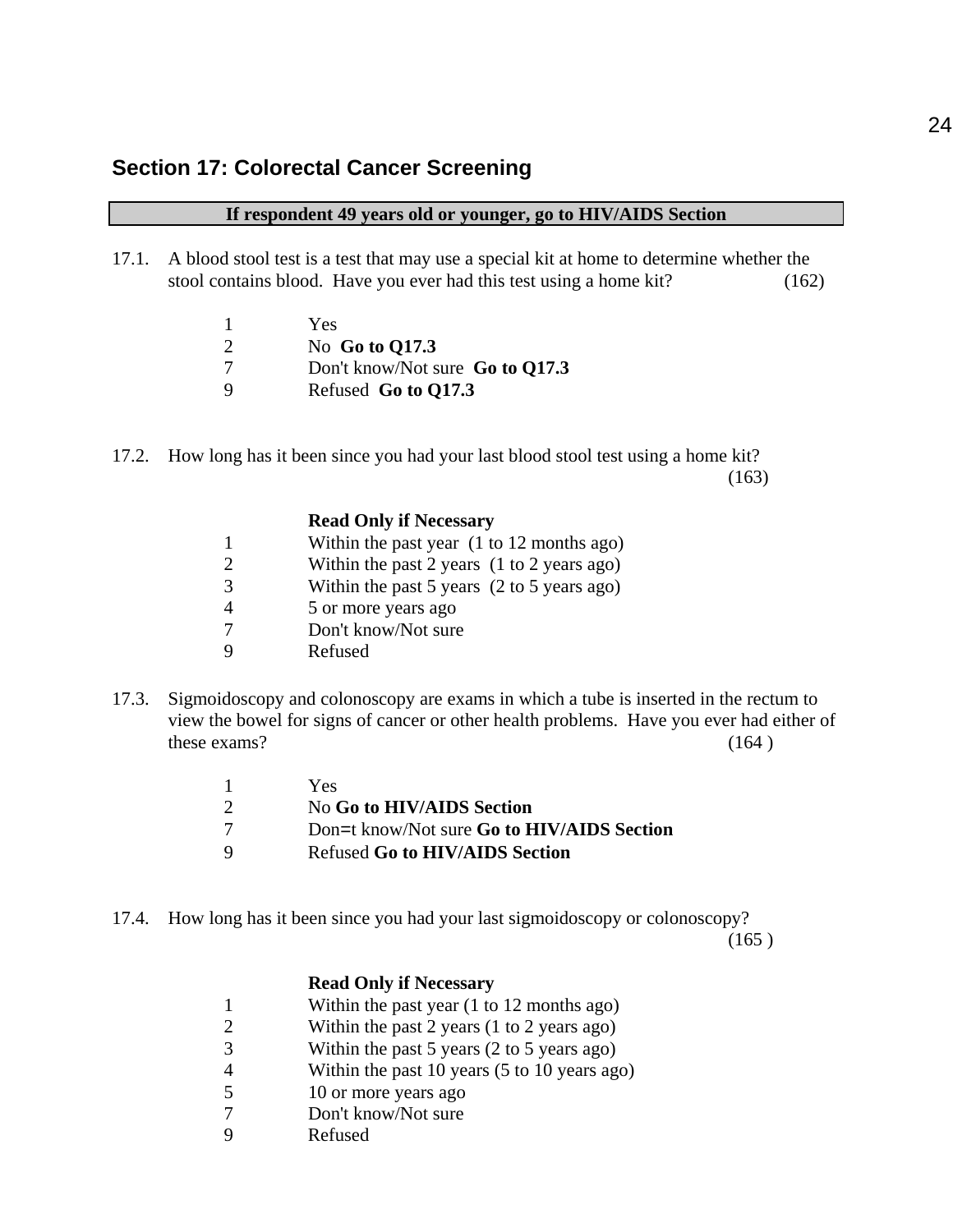## **Section 18: HIV/AIDS**

#### **If respondent is 65 years old or older, go to Closing Statement**

The next few questions are about the national health problem of HIV, the virus that causes AIDS. Please remember that your answers are strictly confidential and that you don't have to answer every question if you don't want to.

I=m going to read two statements about HIV, the virus that causes AIDS. After I read each one, please tell me whether you think it is true or false, or if you don=t know.

- 18.1. A pregnant woman with HIV can get treatment to help reduce the chances that she will pass the virus on to her baby. (166)
	- 1 True 2 False 7 Don't know/Not Sure 9 Refused
- 18.2. There are medical treatments available that are intended to help a person who is infected with HIV to live longer.  $(167)$ 
	- 1 True 2 False **Go to Q18.4** 7 Don't know/Not Sure **Go to Q18.4** 9 Refused **Go to Q18.4**
- 18.3. How effective do you think these treatments are helping persons with HIV to live longer? (168)

Would you say:

**Do not read** these responses

|                             | <b>Please Read</b>             |
|-----------------------------|--------------------------------|
| 1                           | Very effective                 |
| $\mathcal{D}_{\mathcal{A}}$ | Somewhat effective             |
| 3                           | or<br>Not at all effective     |
|                             | Don=t know/Not sure<br>Refused |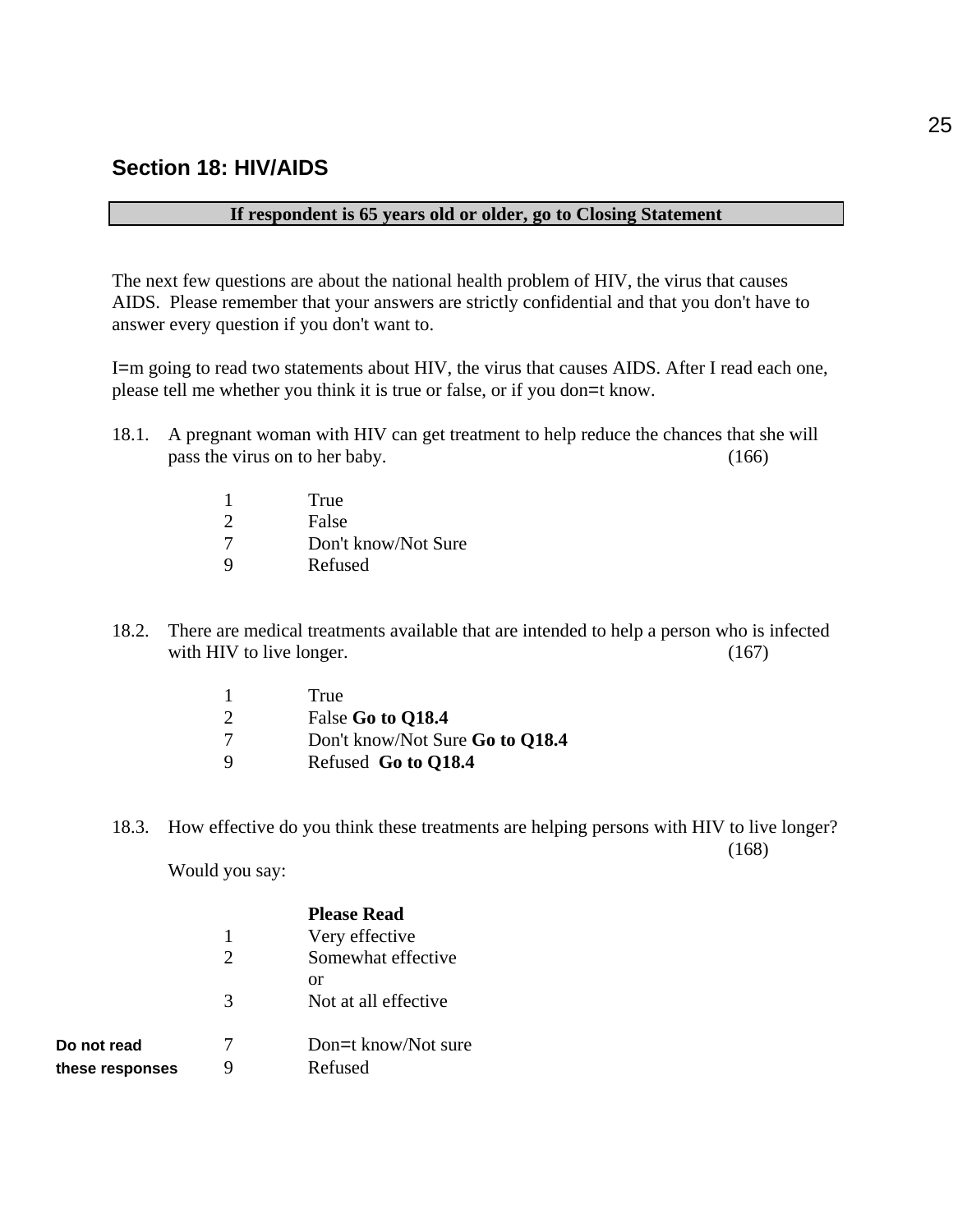18.4. How important do you think it is for people to know their HIV status by getting tested? (169)

Would you say:

|                 |                             | <b>Please Read</b>   |
|-----------------|-----------------------------|----------------------|
|                 |                             | Very important       |
|                 | $\mathcal{D}_{\mathcal{L}}$ | Somewhat important   |
|                 |                             | or                   |
|                 | 3                           | Not at all important |
| Do not read     | 7                           | Don=t know/Not sure  |
| these responses | 9                           | Refused              |

18.5. As far as you know, have you ever been tested for HIV? Do not count tests you may have had as part of a blood donation. (170)

| <b>Include</b> |               | Yes.                              |
|----------------|---------------|-----------------------------------|
| saliva tests   | $\mathcal{D}$ | No Go to Q18.9                    |
|                |               | Don=t know/Not sure Go to $Q18.9$ |
|                | Q             | Refused Go to Q18.9               |

18.6. Not including blood donations, in what month and year was your last HIV test?

(171-174)

| Include      |                      | Code month and year         |
|--------------|----------------------|-----------------------------|
| saliva tests |                      | 7 7 7 7 Don=t know/Not sure |
|              | $6\ 6\ 6\ 6$ Refused |                             |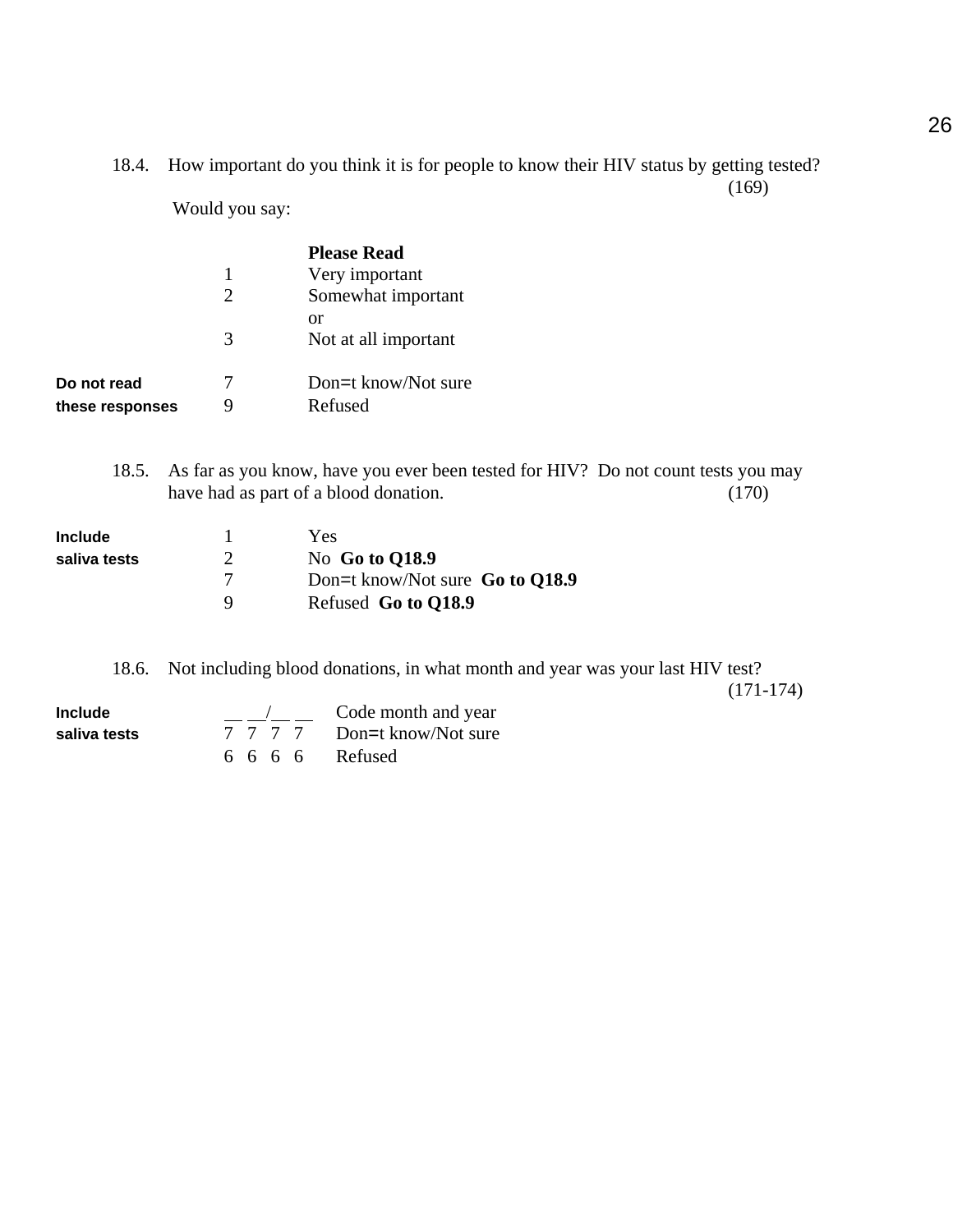## 18.7. What was the main reason you had your test for HIV in **[fill in date from Q18.6]**?

 $(175-176)$ 

|                | Reason code                                |
|----------------|--------------------------------------------|
|                | <b>Read Only if Necessary</b>              |
| 0 <sub>1</sub> | For hospitalization or surgical procedure  |
| 0 <sub>2</sub> | To apply for health insurance              |
| 0 <sub>3</sub> | To apply for life insurance                |
| 04             | For employment                             |
| 0 <sub>5</sub> | To apply for a marriage license            |
| 06             | For military induction or military service |
| 0 7            | For immigration                            |
| 08             | Just to find out if you were infected      |
| 09             | Because of referral by a doctor            |
| 10             | Because of pregnancy                       |
| $1\quad1$      | Referred by your sex partner               |
| 1 3            | For routine check-up                       |
| 14             | Because of occupational exposure           |
| 1 5            | Because of illness                         |
| 16             | Because I am at risk for HIV               |
| 87             | Other                                      |
| <i>—</i>       | $\mathbf{D}$ $\mathbf{I}$ $\mathbf{N}$     |

7 7 Don=t know/Not sure<br>9 9 Refused Refused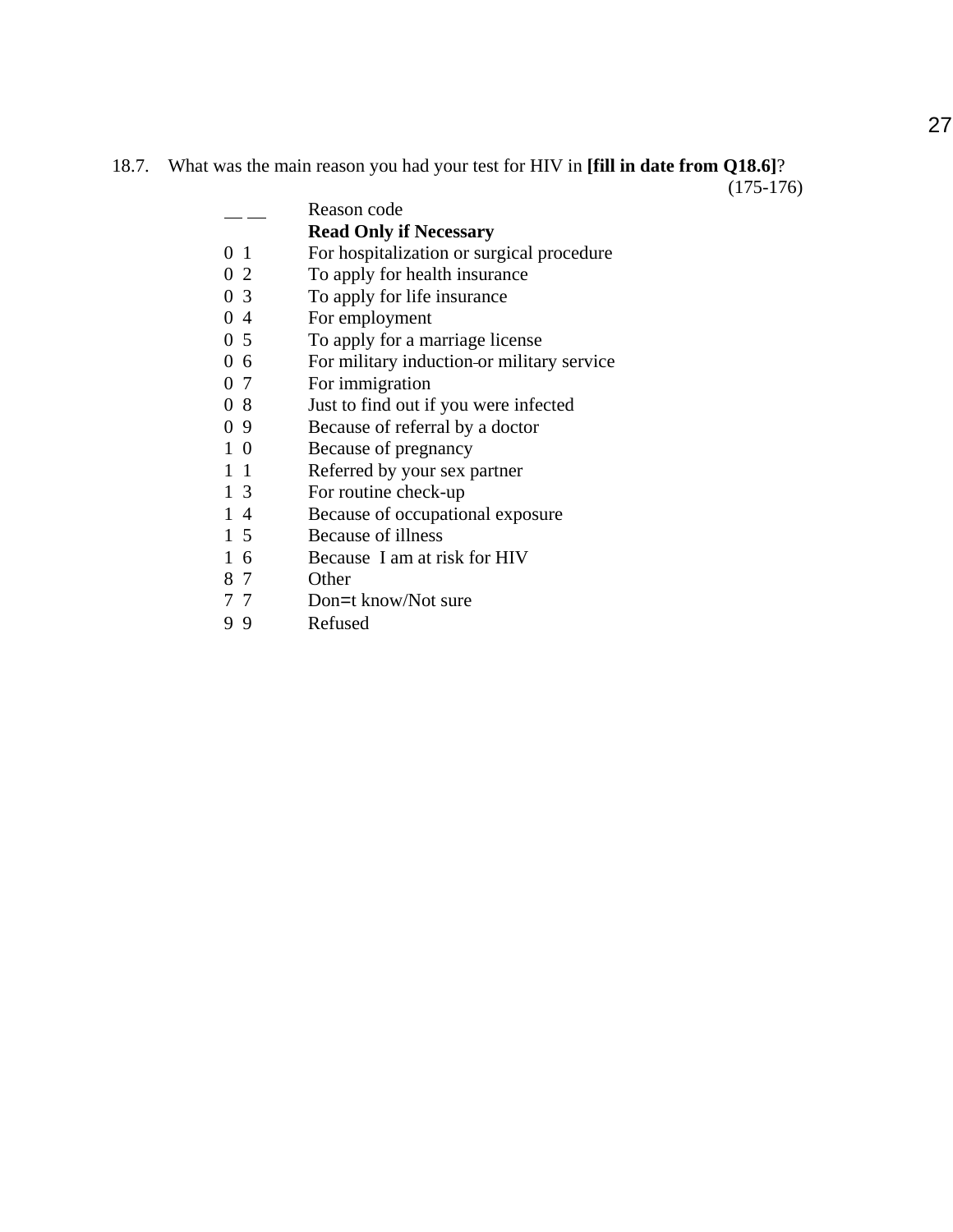#### 18.8. Where did you have the HIV test in **[fill in date from Q18.6]**? (177-178)

|                | <b>Facility code</b>                          |
|----------------|-----------------------------------------------|
|                | <b>Read Only if Necessary</b>                 |
| 0 <sub>1</sub> | Private doctor, HMO                           |
| 0 2            | Blood bank, plasma center, Red Cross          |
| 0 <sub>3</sub> | Health department                             |
| 04             | AIDS clinic, counseling, testing site         |
| $0\,5$         | Hospital, emergency room, outpatient clinic   |
| 06             | Family planning clinic                        |
| 0 7            | Prenatal clinic, obstetrician=s office        |
| 08             | Tuberculosis clinic                           |
| 09             | STD clinic                                    |
| $1\,0$         | Community health clinic                       |
| $1\quad1$      | Clinic run by employer                        |
| $1\,2$         | Insurance company clinic                      |
| $1\,3$         | Other public clinic                           |
| $1\,4$         | Drug treatment facility                       |
| $1\,5$         | Military induction or military service site   |
| $1\text{ }6$   | Immigration site                              |
| $1\,7$         | At home, home visit by nurse or health worker |
| 18             | At home using self-sampling kit               |
| 19             | In jail or prison                             |
| 87             | Other                                         |
| 77             | Don't know/Not sure                           |
| 99             | Refused                                       |

The next question is about sexually transmitted diseases other than HIV, such as syphilis, gonorrhea, chlamydia, or genital herpes.

18.9. In the past 12 months has a doctor, nurse, or other health professional talked to you about preventing sexually transmitted diseases through condom use? (179)

| Yes                 |
|---------------------|
| Nο                  |
| Don't know/Not sure |
| Refused             |

#### **Closing Statement**

That's my last question. Everyone's answers will be combined to give us information about the health practices of people in this state. Thank you very much for your time and cooperation.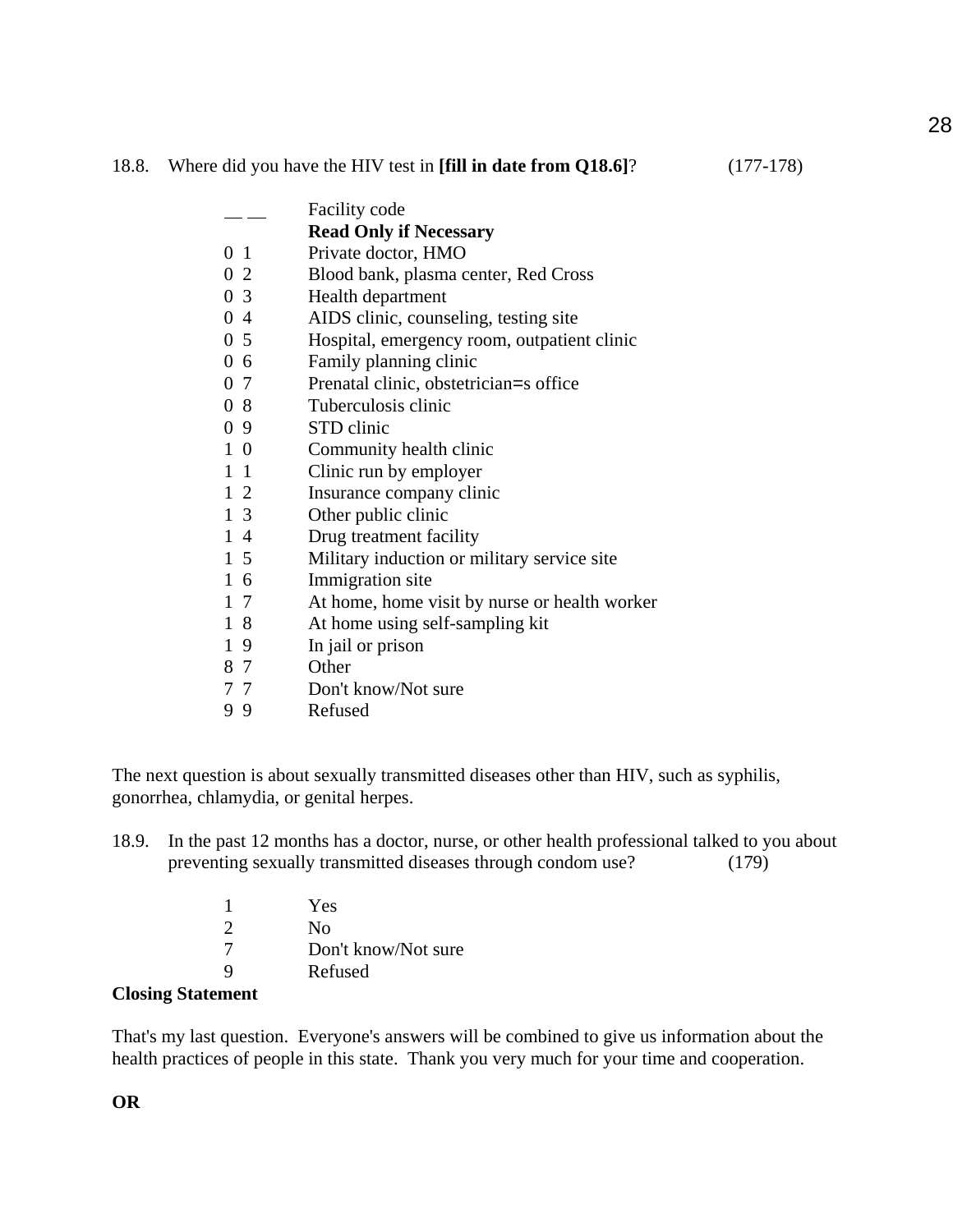## **Transition to Modules and/or State-added Questions**

Finally, I have just a few questions left about some other health topics.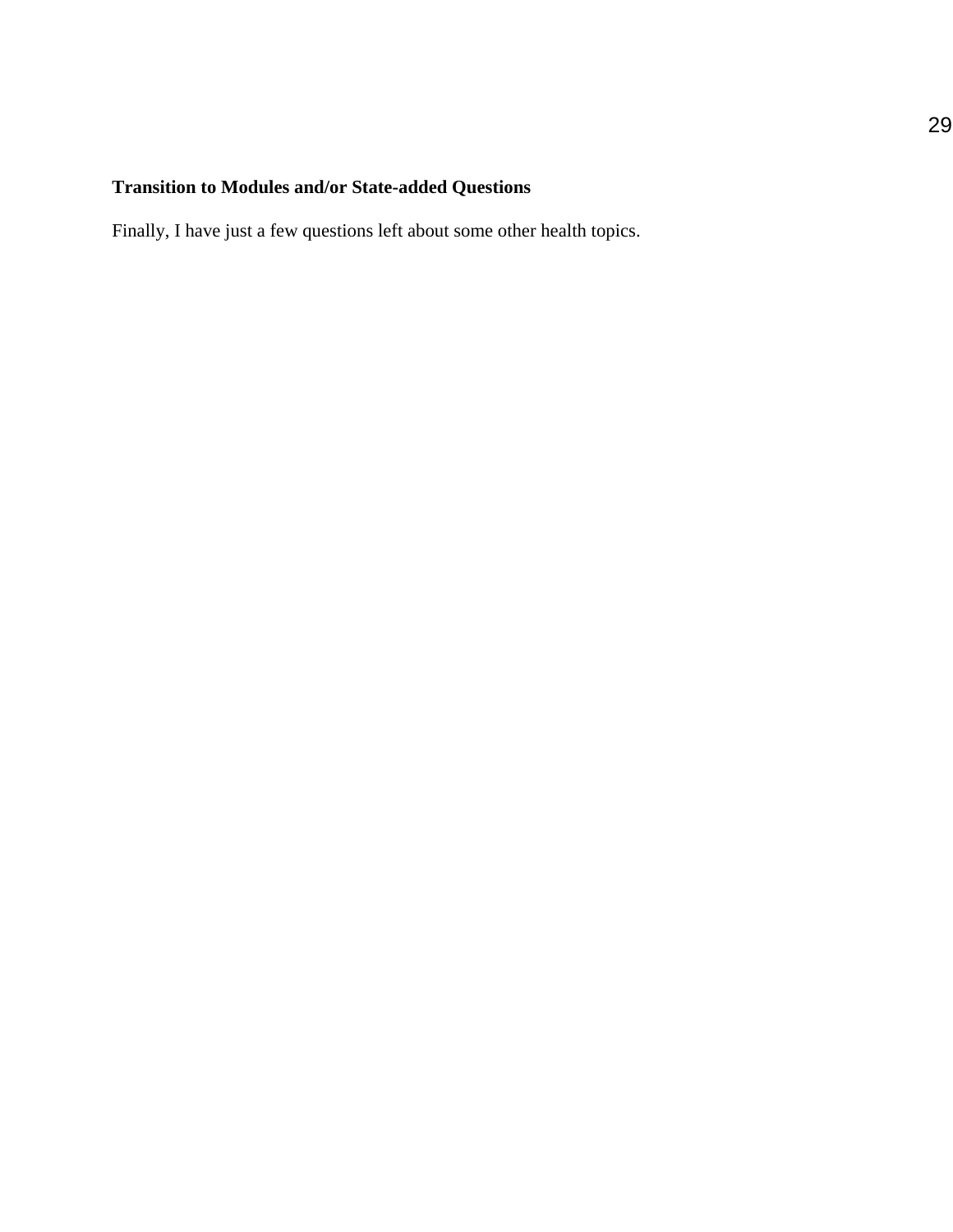## **Module 1: Diabetes**

|    | To be asked following core Q7.1 if response is "yes" |                                                                                                                                                                                                                                                                                                                                            |                        |  |
|----|------------------------------------------------------|--------------------------------------------------------------------------------------------------------------------------------------------------------------------------------------------------------------------------------------------------------------------------------------------------------------------------------------------|------------------------|--|
| 1. |                                                      | How old were you when you were told you have diabetes?                                                                                                                                                                                                                                                                                     | $(180-181)$            |  |
|    | 98<br>99                                             | Code age in years $[97 = 97$ and older]<br>Don=t know/Not sure<br>Refused                                                                                                                                                                                                                                                                  |                        |  |
| 2. | Are you now taking insulin?                          |                                                                                                                                                                                                                                                                                                                                            | (182)                  |  |
|    | $\mathbf 1$                                          | Yes                                                                                                                                                                                                                                                                                                                                        |                        |  |
|    | $\overline{2}$                                       | N <sub>o</sub>                                                                                                                                                                                                                                                                                                                             |                        |  |
|    | 9                                                    | Refused                                                                                                                                                                                                                                                                                                                                    |                        |  |
| 3. |                                                      | Are you now taking diabetes pills?                                                                                                                                                                                                                                                                                                         | (183)                  |  |
|    | $\mathbf{1}$                                         | Yes                                                                                                                                                                                                                                                                                                                                        |                        |  |
|    | $\overline{2}$                                       | N <sub>o</sub>                                                                                                                                                                                                                                                                                                                             |                        |  |
|    | $\overline{7}$                                       | Don=t know/Not sure                                                                                                                                                                                                                                                                                                                        |                        |  |
|    | 9                                                    | Refused                                                                                                                                                                                                                                                                                                                                    |                        |  |
|    |                                                      | $\mathbf{A} \mathbf{1}$ and $\mathbf{A} \mathbf{1}$ and $\mathbf{A} \mathbf{1}$ and $\mathbf{A} \mathbf{1}$ and $\mathbf{A} \mathbf{1}$ and $\mathbf{A} \mathbf{1}$ and $\mathbf{A} \mathbf{1}$ and $\mathbf{A} \mathbf{1}$ and $\mathbf{A} \mathbf{1}$ and $\mathbf{A} \mathbf{1}$ and $\mathbf{A} \mathbf{1}$ and $\mathbf{A} \mathbf{1$ | $\Omega$ T 1 1 $\cdot$ |  |

4. About how often do you check your blood for glucose or sugar? Include times when checked by a family member or friend, but do not include times when checked by a health professional. 186)

|               |    | Times per day       |
|---------------|----|---------------------|
| 2             |    | Times per week      |
| 3             |    | Times per month     |
| 4             |    | Times per year      |
| $\mathsf{\ }$ | 88 | Never               |
|               |    | Don=t know/Not sure |
|               |    | Refused             |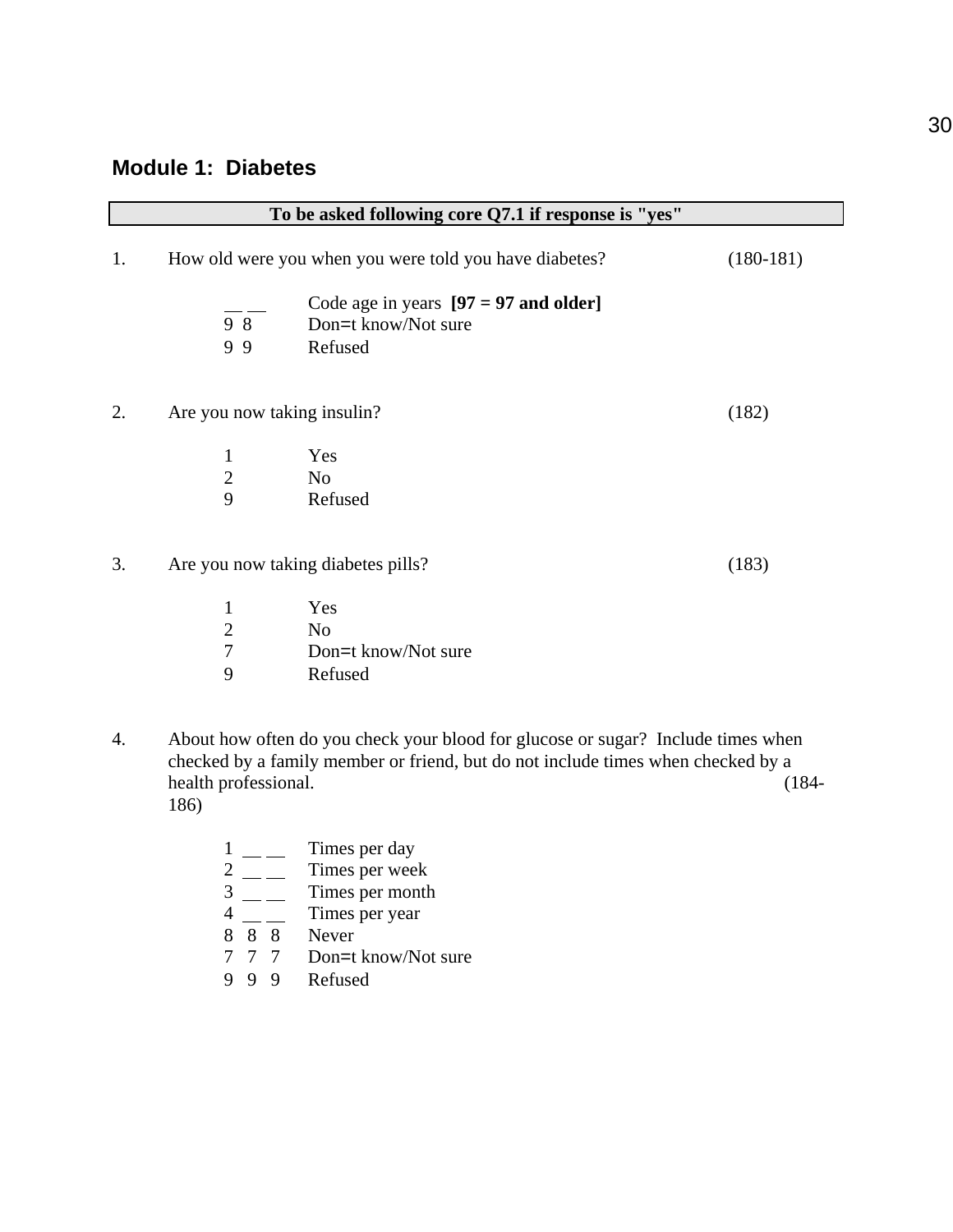- 5. About how often do you check your feet for any sores or irritations? Include times when checked by a family member or friend, but do not include times when checked by a health professional.
	- $1 \_\_\_\_$  Times per day 2 \_\_ Times per week  $\frac{3}{4}$  — Times per month Times per year 8 8 8 Never 5 5 5 No feet 7 7 7 Don=t know/Not sure 9 9 9 Refused
- 6. Have you ever had any sores or irritations on your feet that took more than four weeks to  $\text{heal?}$  (190)
	- 1 Yes 2 No 7 Don=t know/Not sure 9 Refused
- 7. About how many times in the past 12 months have you seen a doctor, nurse, or other health professional for your diabetes? (191-192)
	- Number of times 8 8 None 7 7 Don=t know/Not sure 9 9 Refused
- 8. A test for hemoglobin "A one C" measures the average level of blood sugar over the past three months. About how many times in the past 12 months has a doctor, nurse, or other health professional checked you for hemoglobin "A one C"? (193-194)
	- Number of times **[76 = 76 or more]** 8 8 None 9 8 Never heard of hemoglobin "A one C" test 7 7 Don=t know/Not sure 9 9 Refused

**If "no feet" to Q5, go to Q10**

31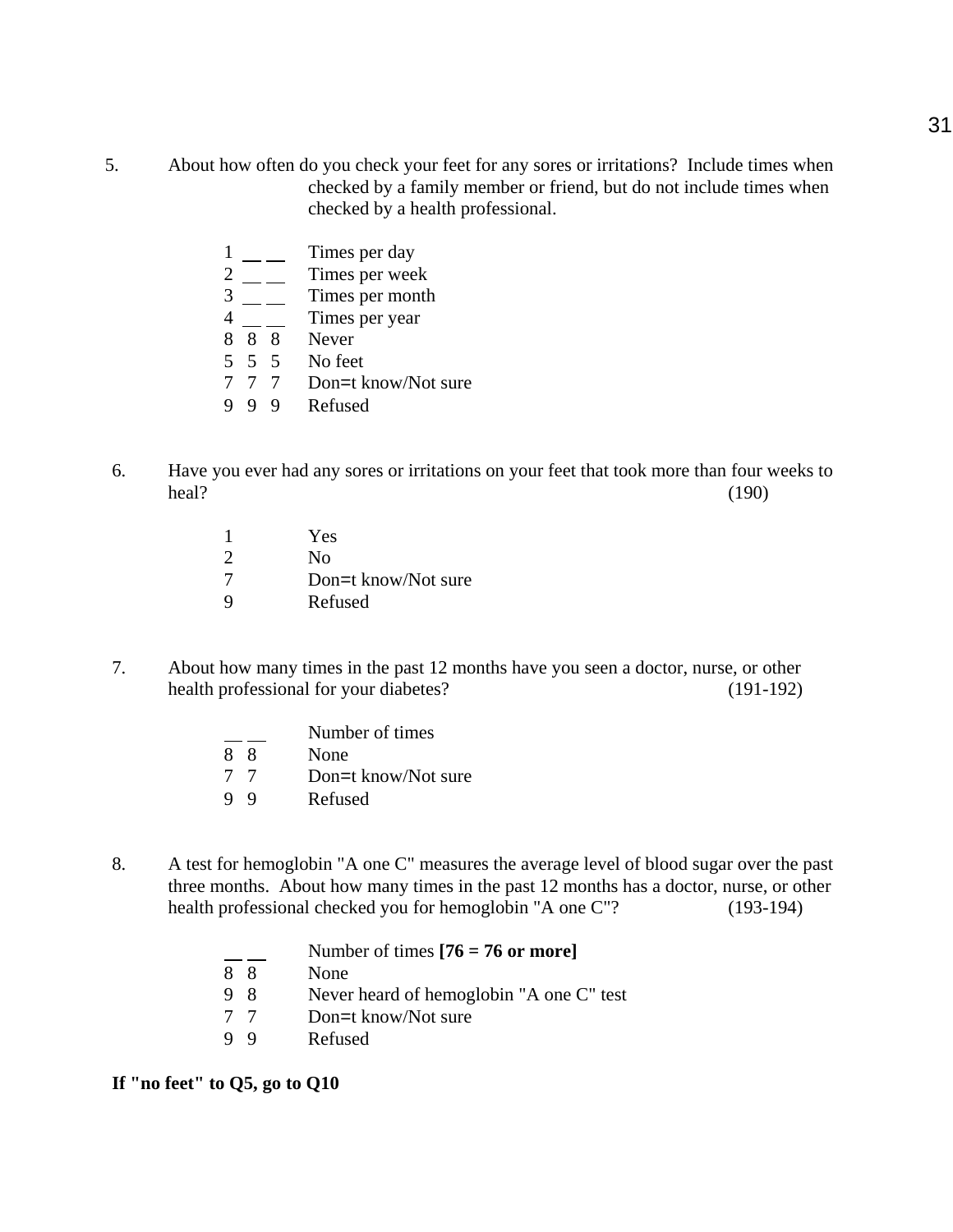- 9. About how many times in the past 12 months has a health professional checked your feet for any sores or irritations? (195-196)
	- $\frac{1}{8}$  Number of times<br>None
	- None
	- 7 7 Don=t know/Not sure<br>9 9 Refused
	- **Refused**
- 10. When was the last time you had an eye exam in which the pupils were dilated? This would have made you temporarily sensitive to bright light. (197)

|               | <b>Read Only if Necessary</b>                                |
|---------------|--------------------------------------------------------------|
|               | Within the past month $(0 \text{ to } 1 \text{ month ago})$  |
| 2             | Within the past year $(1 \text{ to } 12 \text{ months ago})$ |
| $\mathcal{R}$ | Within the past 2 years $(1 to 2 years ago)$                 |
|               | 2 or more years ago                                          |
| 8             | Never                                                        |
|               | Don=t know/Not sure                                          |
|               | Refused                                                      |

- 11. Has a doctor ever told you that diabetes has affected your eyes or that you had retinopathy? (198)
	- 1 Yes 2 No 7 Don=t know/Not sure<br>9 Refused **Refused**
- 12. Have you ever taken a course or class in how to manage your diabetes yourself? (199)
	- 1 Yes 2 No 7 Don't know/Not sure
	- 9 Refused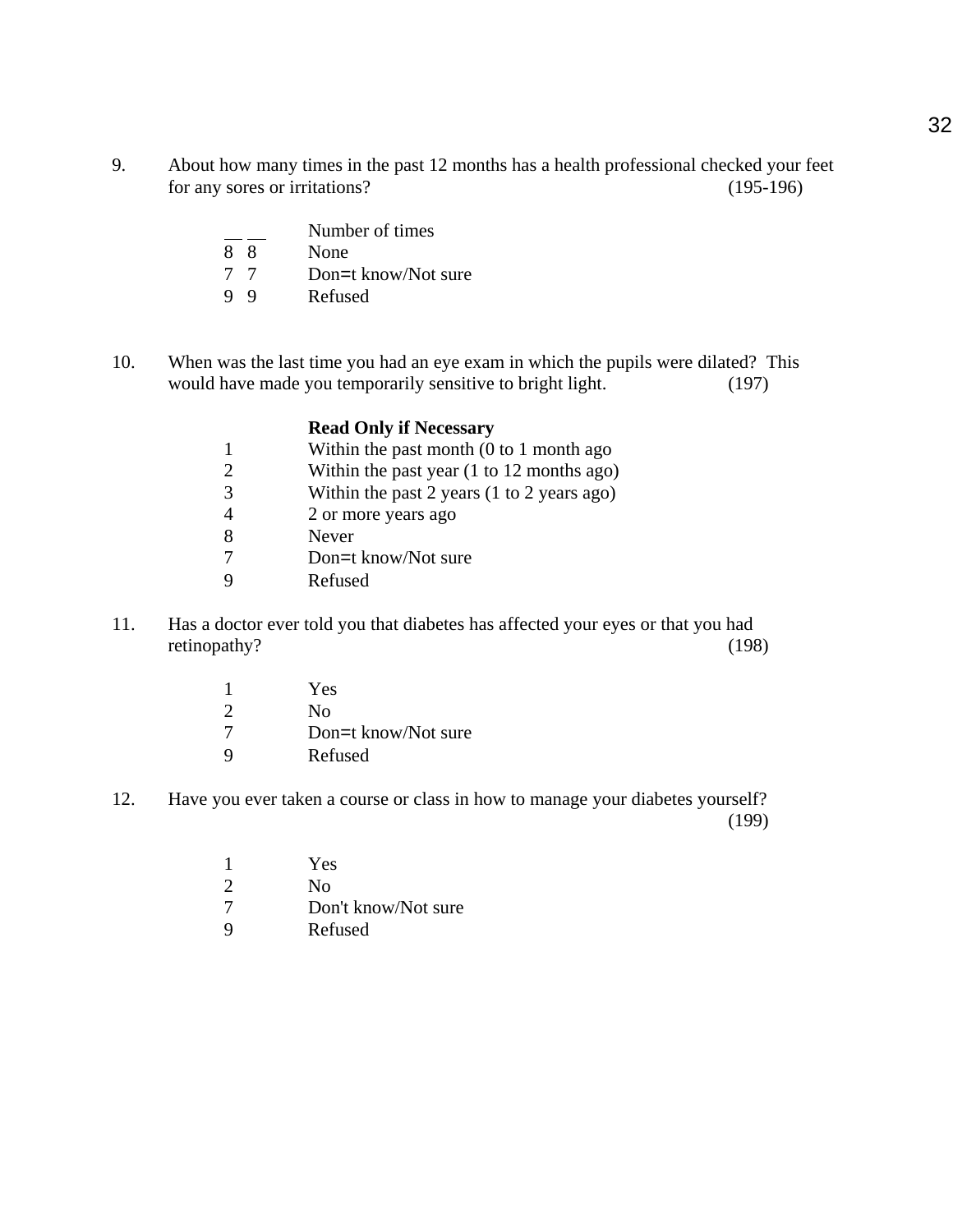|  |  |  |  |  |  | If respondent is male, go to next module |
|--|--|--|--|--|--|------------------------------------------|
|--|--|--|--|--|--|------------------------------------------|

1. A mammogram is an x-ray of each breast to look for breast cancer. Have you ever had a mammogram? (247)

|     | Yes                          |
|-----|------------------------------|
| -2  | No Go to Q4                  |
| - 7 | Don't know/Not sure Go to Q4 |
| -9  | Refused Go to Q4             |

#### 2. How long has it been since you had your last mammogram? (248)

## **Read only if Necessary** 1 Within the past year (1 to 12 months ago) 2 Within the past 2 years (1 to 2 years ago) 3 Within the past 3 years (2 to 3 years ago) 4 Within the past 5 years (3 to 5 years ago)

- 5 5 or more years ago
- 7 Don't know/Not sure
- 9 Refused
- 3. Was your last mammogram done as part of a routine checkup, because of a breast problem other than cancer, or because you've already had breast cancer? (249)

|                | Routine checkup                  |
|----------------|----------------------------------|
| $\overline{2}$ | Breast problem other than cancer |
| -3             | Had breast cancer                |

- 7 Don't know/Not sure<br>9 Refused
- **Refused**
- 4. A clinical breast exam is when a doctor, nurse, or other health professional feels the breast for lumps. Have you ever had a clinical breast exam? (250)
	- 1 Yes 2 No **Go to Q7** 7 Don't know/Not sure **Go to Q7** 9 Refused **Go to Q7**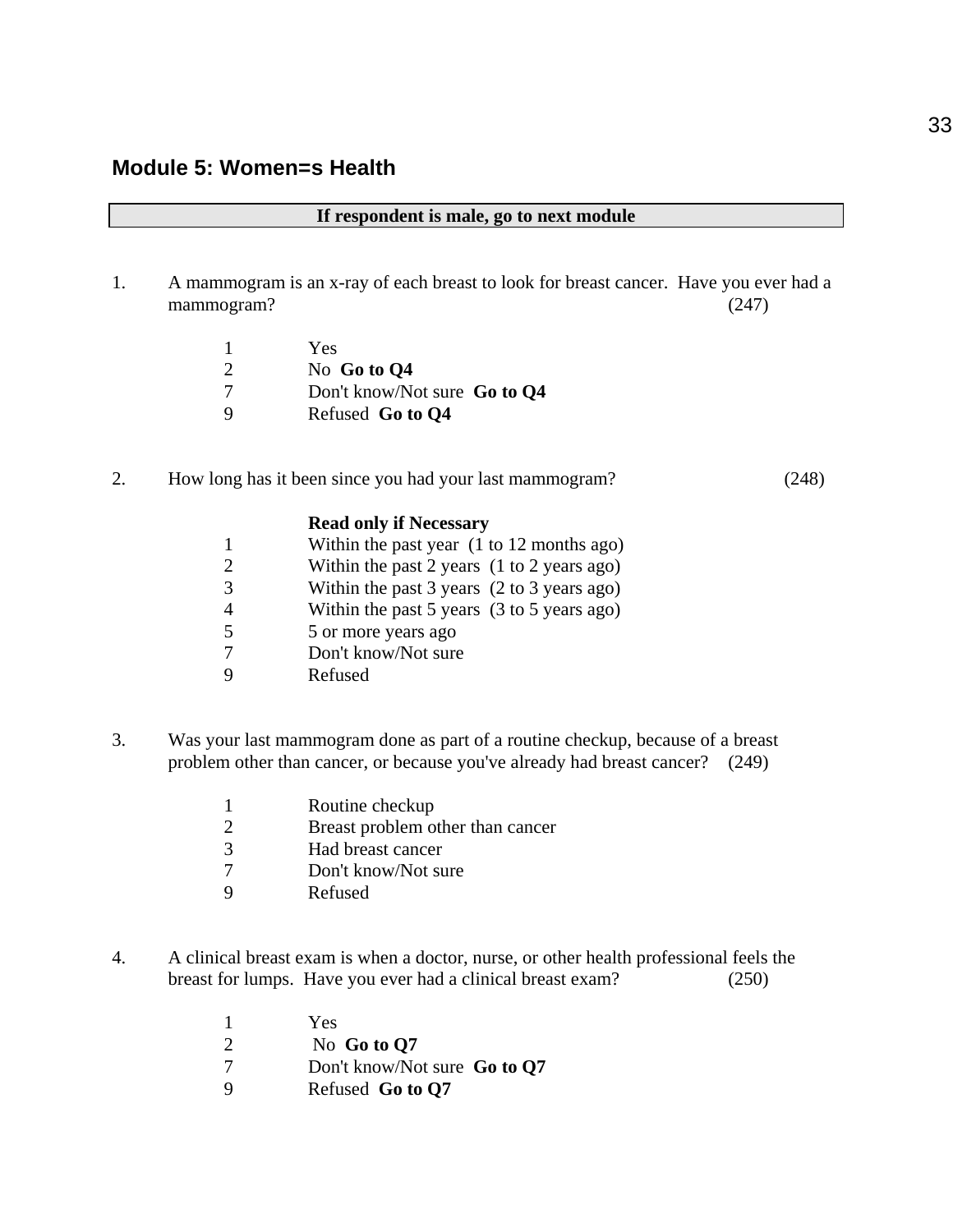5. How long has it been since your last breast exam? (251)

## **Read Only if Necessary**

- 1 Within the past year (1 to 12 months ago)
- 2 Within the past 2 years (1 to 2 years ago)
- 3 Within the past 3 years (2 to 3 years ago)
- 4 Within the past 5 years (3 to 5 years ago)
- 5 5 or more years ago
- 7 Don't know/Not sure
- 9 Refused
- 6. Was your last breast exam done as part of a routine checkup, because of a breast problem other than cancer, or because you've already had breast cancer? (252)
	- 1 Routine checkup
	- 2 Breast problem other than cancer
	- 3 Had breast cancer
	- 7 Don't know/Not sure
	- 9 Refused
- 7. A Pap smear is a test for cancer of the cervix. Have you ever had a Pap smear? (253)
	- 1 Yes 2 No **Go to Q10** 7 Don't know/Not sure **Go to Q10** 9 Refused **Go to Q10**
- 8. How long has it been since you had your last Pap smear? (254)

## **Read Only if Necessary**

- 1 Within the past year (1 to 12 months ago)
- 2 Within the past 2 years (1 to 2 years ago)
- 3 Within the past 3 years (2 to 3 years ago)
- 4 Within the past 5 years (3 to 5 years ago)
- 5 5 or more years ago
- 7 Don't know/Not sure
- 9 Refused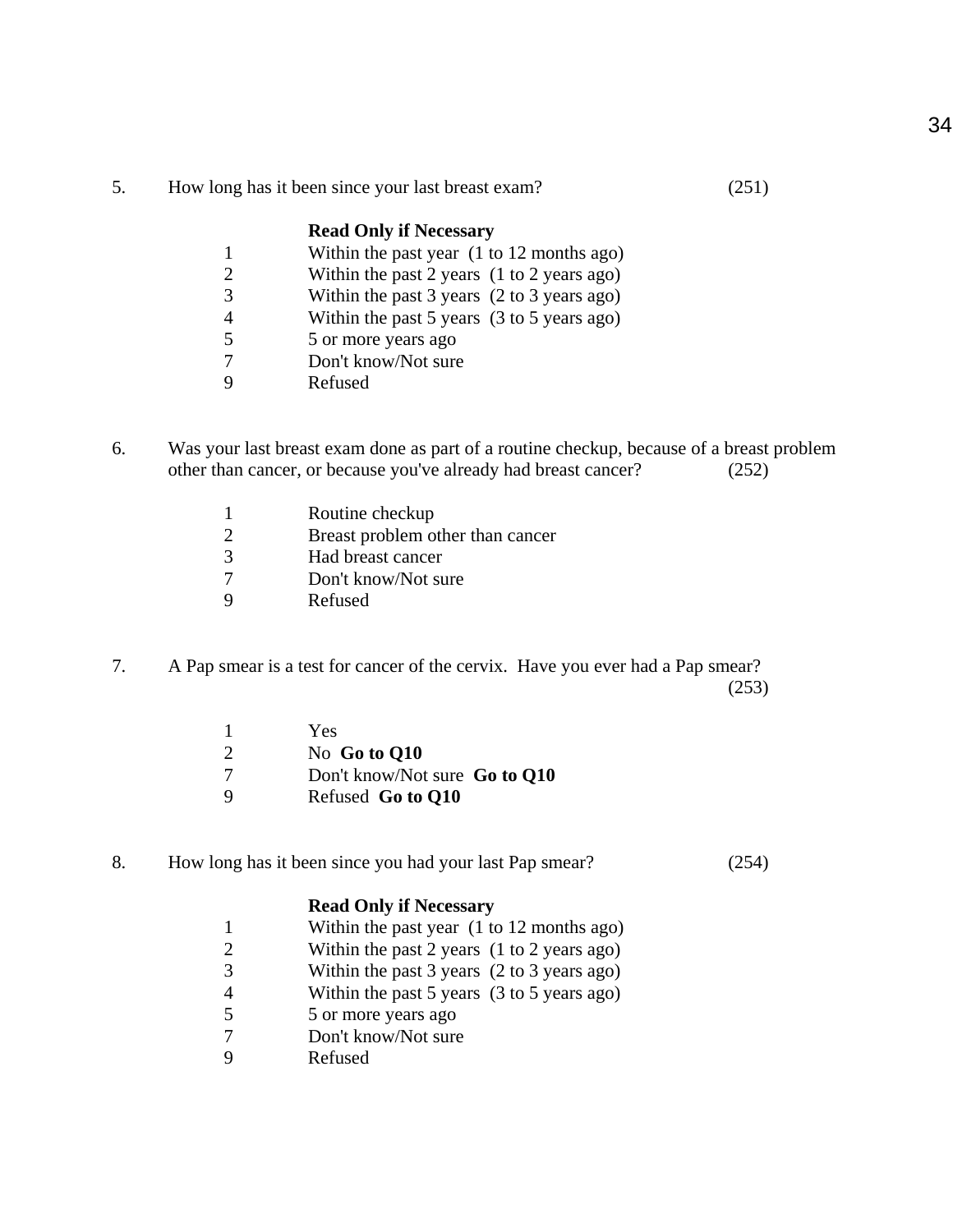- 9. Was your last Pap smear done as part of a routine exam, or to check a current or previous problem? (255)
	- 1 Routine exam<br>2 Check current
	- Check current or previous problem
	- 3 Other<br>7 Don't
	- 7 Don't know/Not sure<br>9 Refused
	- **Refused**
- 10. Have you had a hysterectomy? (256)

1 Yes<br>2 No **A hysterec-** 2 No<br> **bomy is an** 2 Don **tomy is an** 7 Don't know/Not sure **operation** 9 Refused **to remove the uterus (womb)**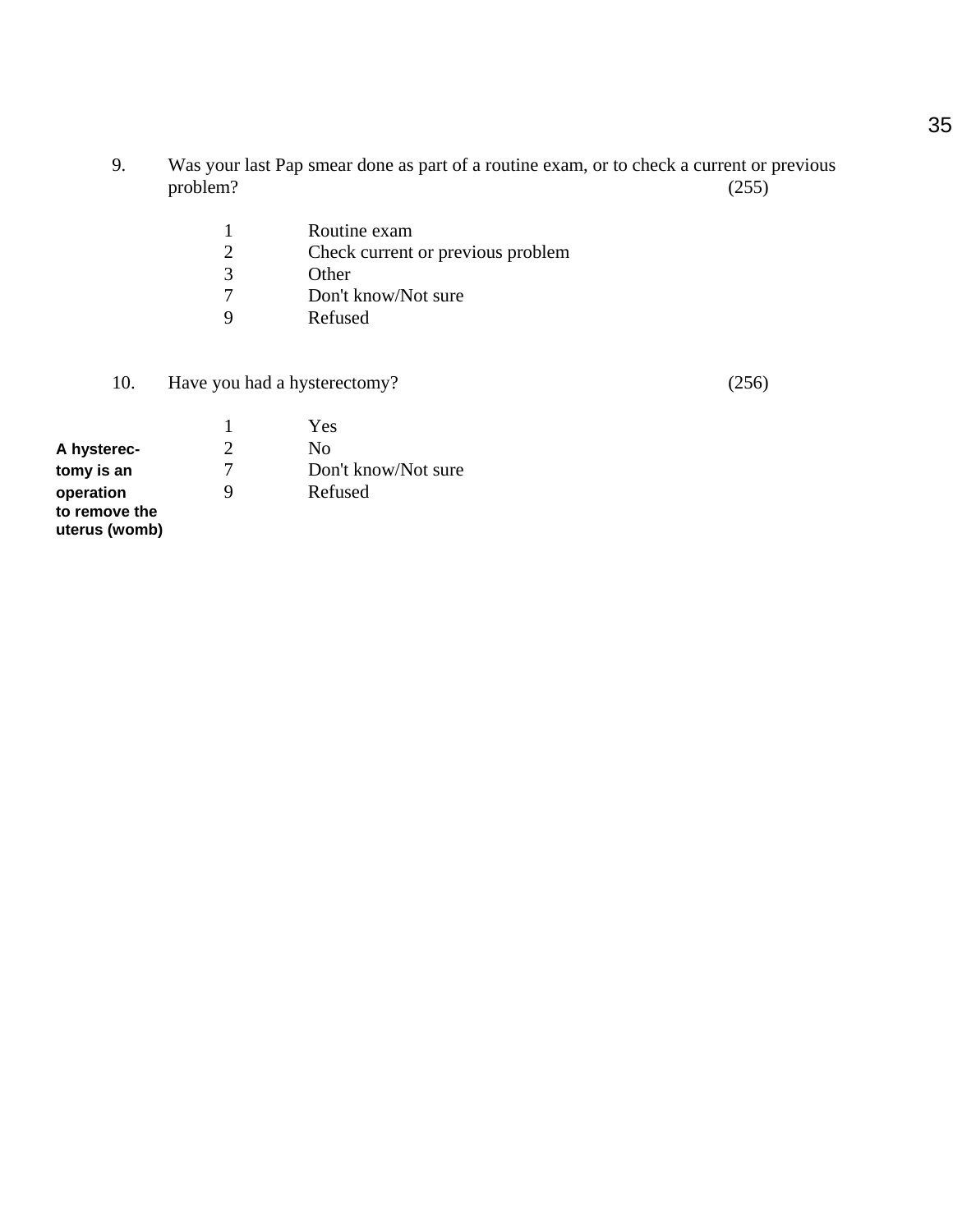## **Module 8: Heart Attack and Stroke**

Now I would like to ask you about your knowledge of the signs and symptoms of a heart attack and stroke.

- 1. Which of the following do you think is a symptom of a heart attack. For each, tell me yes, no, or you=re not sure.
	- a. Do you think pain or discomfort in the jaw, neck, or back are symptoms of a heart attack? (282)
		- 1 Yes 2 No 7 Don=t know/Not sure
		- 9 Refused
	- b. Do you think feeling weak, lightheaded, or faint are symptoms of a heart attack?
		- (283)

- 1 Yes
- 2 No
- 7 Don=t know/Not sure
- 9 Refused
- c. (Do you think) chest pain or discomfort (are symptoms of a heart attack?)

(284)

- 1 Yes
- 2 No
- 7 Don=t know/Not sure
- 9 Refused
- d. (Do you think) sudden trouble seeing in one or both eyes (is a symptom of a heart  $\text{attack?)}$  (285)
	- 1 Yes
	- 2 No
	- 7 Don=t know/Not sure
	- 9 Refused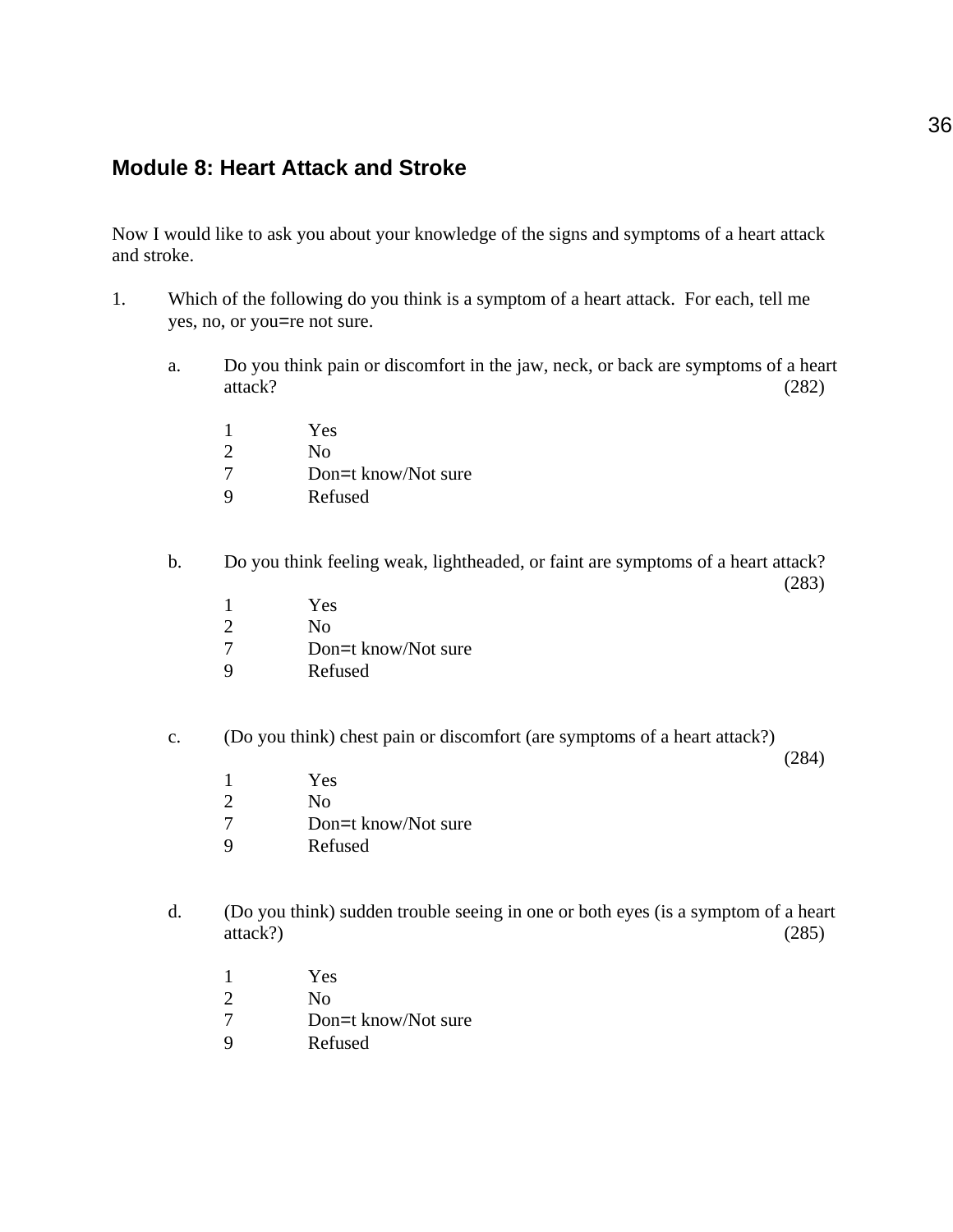- e. (Do you think) pain or discomfort in the arms or shoulder (are symptoms of a heart attack?) (286)
	- 1 Yes
	- 2 No
	- 7 Don=t know/Not sure
	- 9 Refused
- f. (Do you think) shortness of breath (is a symptom of a heart attack?) (287)
	- 1 Yes
	- 2 No
	- 7 Don=t know/Not sure
	- 9 Refused
- 2. Which of the following do you think is a symptom of a stroke. For each, tell me yes, no, or you=re not sure. (288)
	- a. Do you think sudden confusion or trouble speaking are symptoms of a stroke?
		- 1 Yes
		- 2 No
		- 7 Don=t know/Not sure<br>9 Refused
		- **Refused**
	- b. Do you think sudden numbness or weakness of face, arm, or leg, especially on one side, are symptoms of a stroke? (289)
		- 1 Yes
		- 2 No
		- 7 Don=t know/Not sure
		- 9 Refused
	- c. (Do you think) sudden trouble seeing in one or both eyes (is a symptom of a stroke?) (290)
		- 1 Yes
		- 2 No
		- 7 Don=t know/Not sure<br>9 Refused
		- **Refused**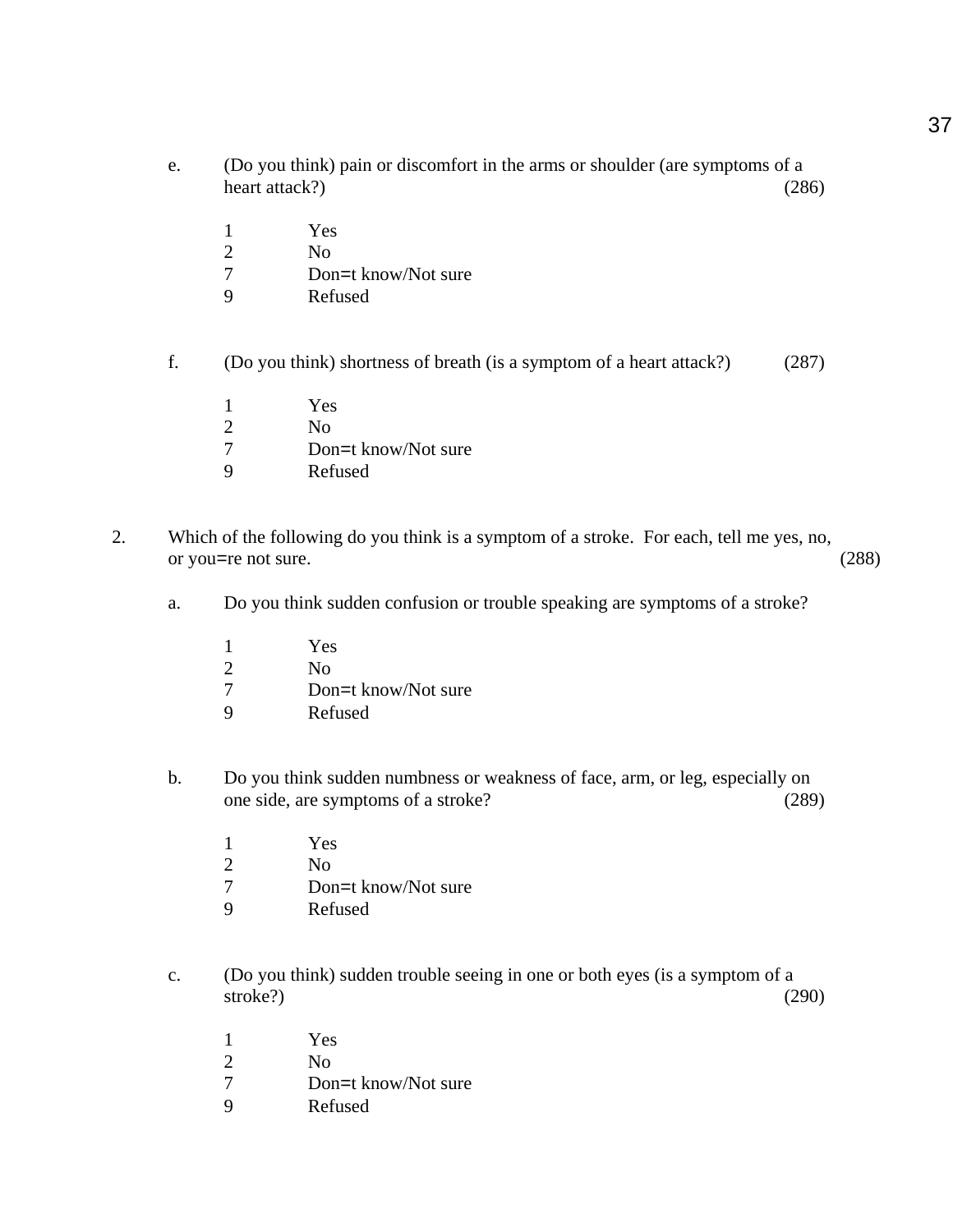- d. (Do you think) sudden chest pain or discomfort (are symptoms of a stroke?)
	- 1 Yes
	- 2 No
	- 7 Don=t know/Not sure
	- 9 Refused
- e. (Do you think) sudden trouble walking, dizziness, or loss of balance (are symptoms of a stroke?) (292)
	- 1 Yes
	- 2 No
	- 7 Don=t know/Not sure
	- 9 Refused
- f. (Do you think) severe headache with no known cause (is a symptom of a stroke?)

(293)

(291)

- 1 Yes 2 No 7 Don=t know/Not sure
- 9 Refused
- 3. If you thought someone was having a heart attack or a stroke, what is the first thing you would do? (294)

|                | <b>Please Read</b>                   |
|----------------|--------------------------------------|
| 1              | Take them to the hospital            |
| $\overline{2}$ | Tell them to call their doctor       |
| 3              | Call 911                             |
|                | Call their spouse or a family member |
|                | or                                   |
| 5              | Do something else                    |
|                |                                      |
|                |                                      |

| Do not read     |  |
|-----------------|--|
| these responses |  |

7 Don=t know/Not sure **9** Refused

38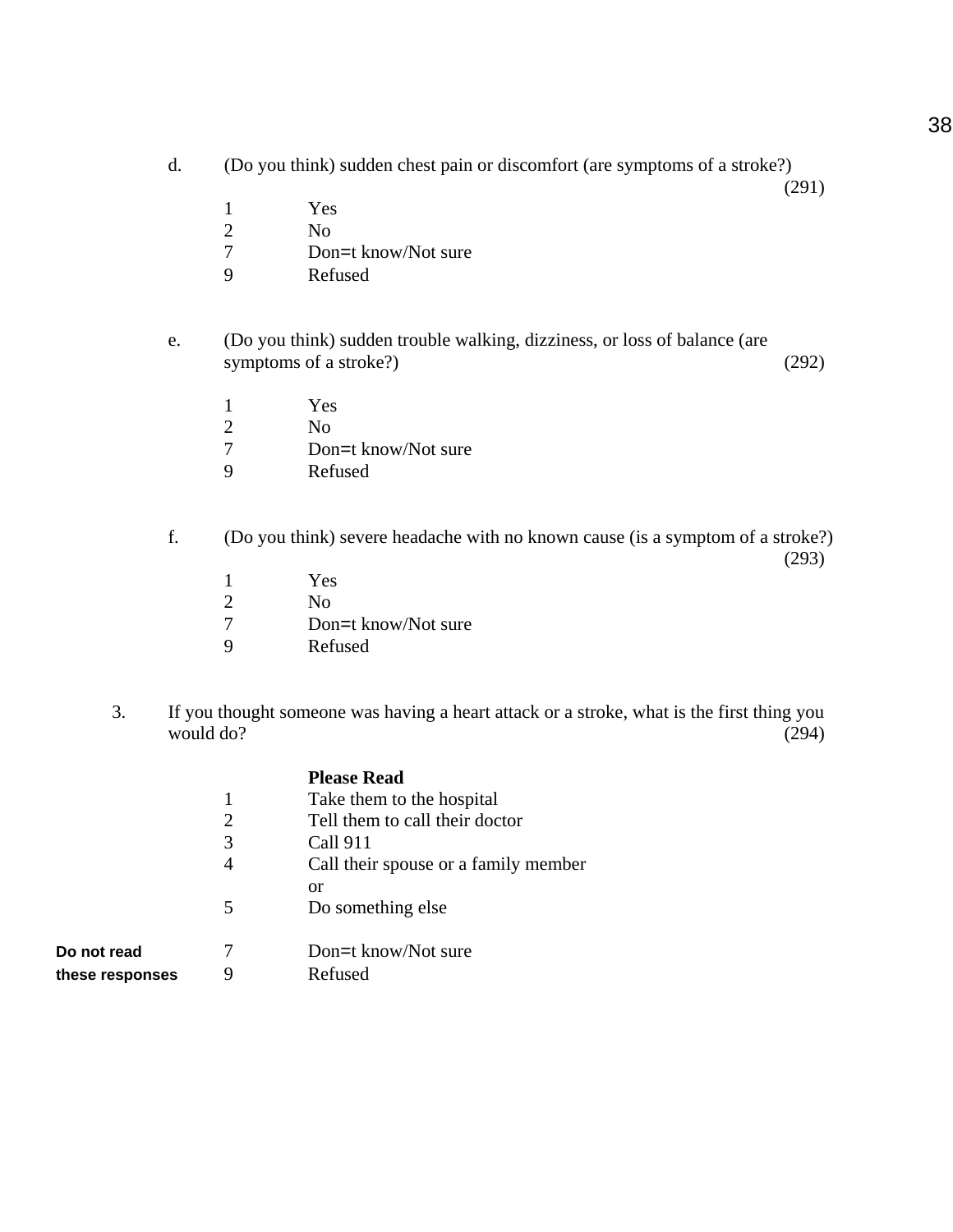## **Module 10: Fruits and Vegetables**

These next questions are about the foods you usually eat or drink. Please tell me how often you eat or drink each one, for example, twice a week, three times a month, and so forth. Remember, I am only interested in the foods you eat. Include all foods you eat, both at home and away from home.

- 1. How often do you drink fruit juices such as orange, grapefruit, or tomato? (314-316)
- $1 \_\_\_\_\$  Per day  $\frac{2}{3}$  - Per week<br>Per month Per month  $4 \_\_\_\_\$  Per year 5 5 5 Never 7 7 7 Don't know/Not sure 9 9 9 Refused

### 2. Not counting juice, how often do you eat fruit? (317-319)

- $1 \_\_\_\_\$  Per day  $\frac{2}{3}$  — Per week<br>Per month Per month  $4 \equiv$  Per year 5 5 5 Never 7 7 7 Don't know/Not sure 9 9 9 Refused
- 3. How often do you eat green salad? (320-322)
	- $1 \_\_\_\_$ Per day
	- $2 \equiv$  Per week
	- $3 \frac{2}{\pi}$  Per month
	- $4 \_$  Per year
	- $5\overline{5}5$  Never
	- 7 7 7 Don't know/Not sure
	- 9 9 9 Refused
- 4. How often do you eat potatoes not including french fries, fried potatoes, or potato chips? (323-325)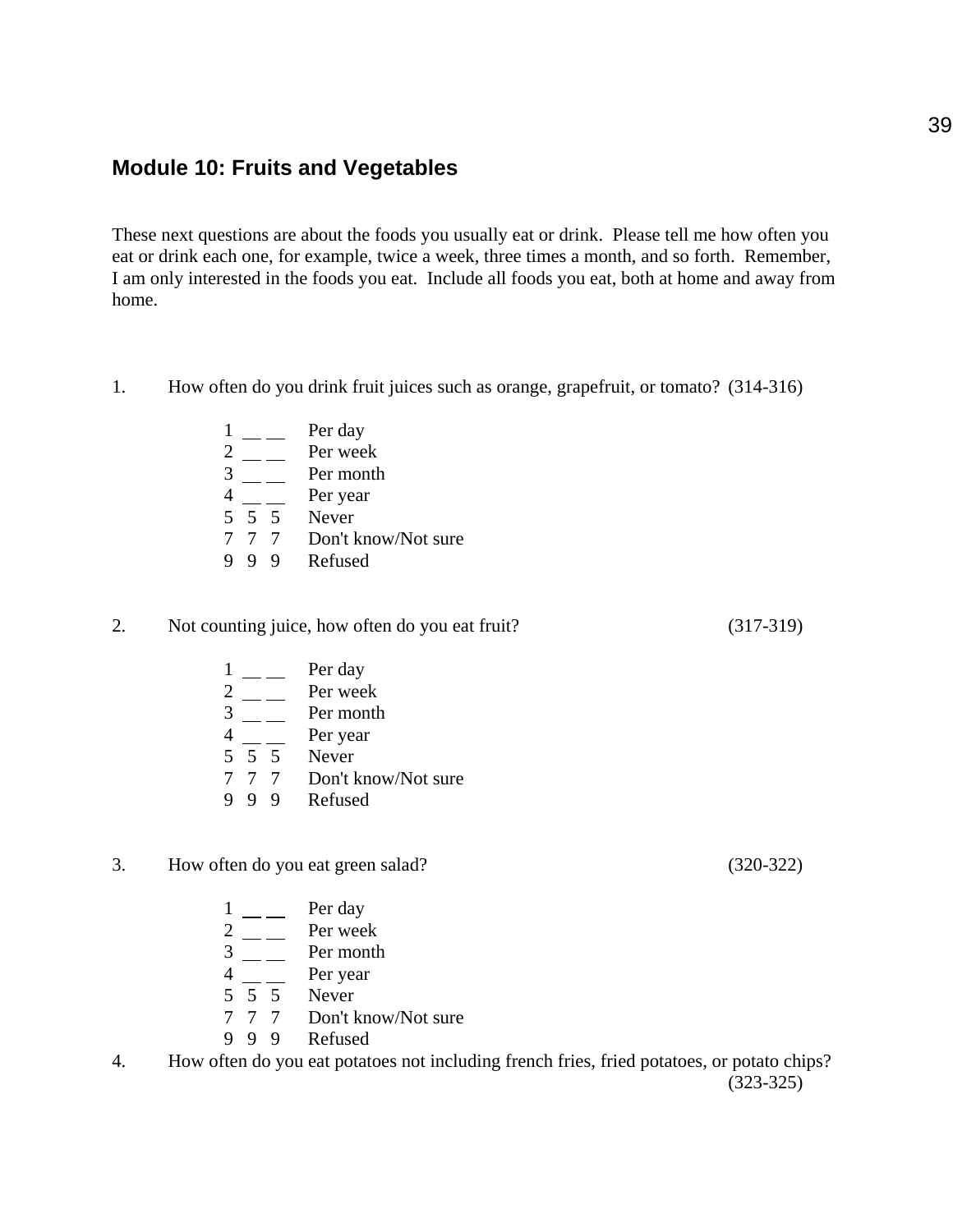- $\frac{1}{2}$  Per day<br>Per weel
- 
- $\frac{2}{3}$  Per week<br>Per month Per month
- 4 Per year
- $5\overline{5}$   $\overline{5}$  Never
- 7 7 7 Don't know/Not sure
- 9 9 9 Refused
- 5. How often do you eat carrots? (326-328)

- $1 \_\_$  Per day  $\frac{2}{3}$   $\frac{2}{\frac{1}{2}}$  Per week<br>Per month Per month  $4 \_\_\_\_\$  Per year  $5\overline{5}$  5 Never 7 7 7 Don't know/Not sure<br>9 9 9 Refused
- **Refused**
- 6. Not counting carrots, potatoes, or salad, how many servings of vegetables do you usually eat? (329-331)

| Example:      |       | Per day             |
|---------------|-------|---------------------|
| A serving of  |       | Per week            |
| vegetables at | 3     | Per month           |
| both lunch    |       | Per year            |
| and dinner    | 5 5 5 | Never               |
| would be two  |       | Don't know/Not sure |
| servings      |       | Refused             |

40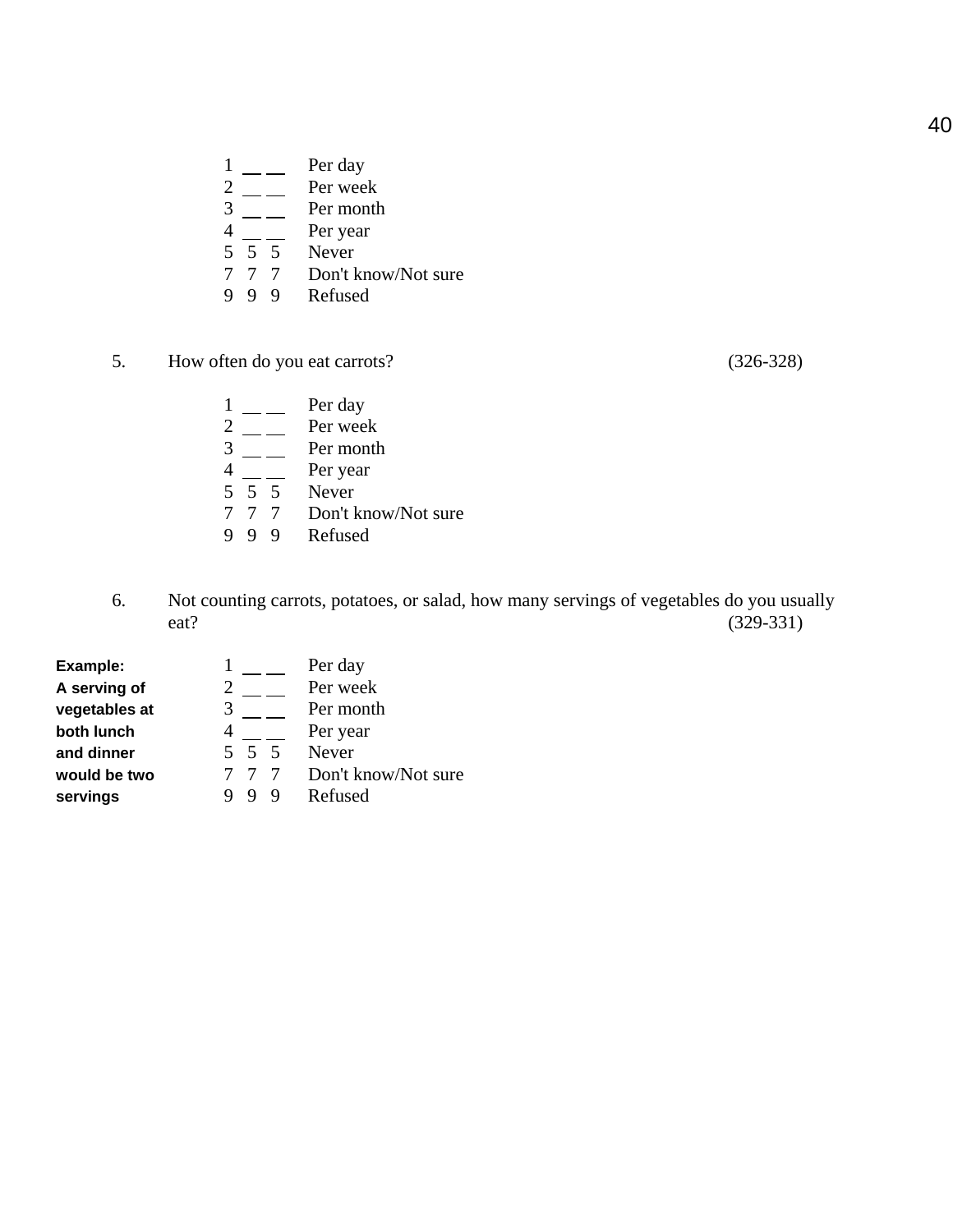# **Module 11: Weight Control**

1. Are you now trying to lose weight? (332)

|    | Yes Go to Q3        |
|----|---------------------|
| 2  | No                  |
| -7 | Don't know/Not sure |

- 9 Refused
- 2. Are you now trying to maintain your current weight, that is to keep from gaining weight? (333)

|   | Yes                          |
|---|------------------------------|
|   | No Go to $Q6$                |
|   | Don't know/Not sure Go to Q6 |
| Q | Refused Go to Q6             |

3. Are you eating either fewer calories or less fat to...

lose weight? **[if "Yes" on Q1]**

|  | keep from gaining weight? [if "Yes" on Q2] | (334) |
|--|--------------------------------------------|-------|
|--|--------------------------------------------|-------|

| <b>Probe</b> |   | Yes, fewer calories              |
|--------------|---|----------------------------------|
| for          | 2 | Yes, less fat                    |
| which        | 3 | Yes, fewer calories and less fat |
|              |   | No                               |
|              |   | Don't know/Not sure              |
|              |   | Refused                          |

4. Are you using physical activity or exercise to...

### lose weight? **[if "Yes" on Q1]**

keep from gaining weight? **[if "Yes" on Q2]** (335)

|    | Yes                 |
|----|---------------------|
| 2  | Nο                  |
| -7 | Don't know/Not sure |
| -9 | Refused             |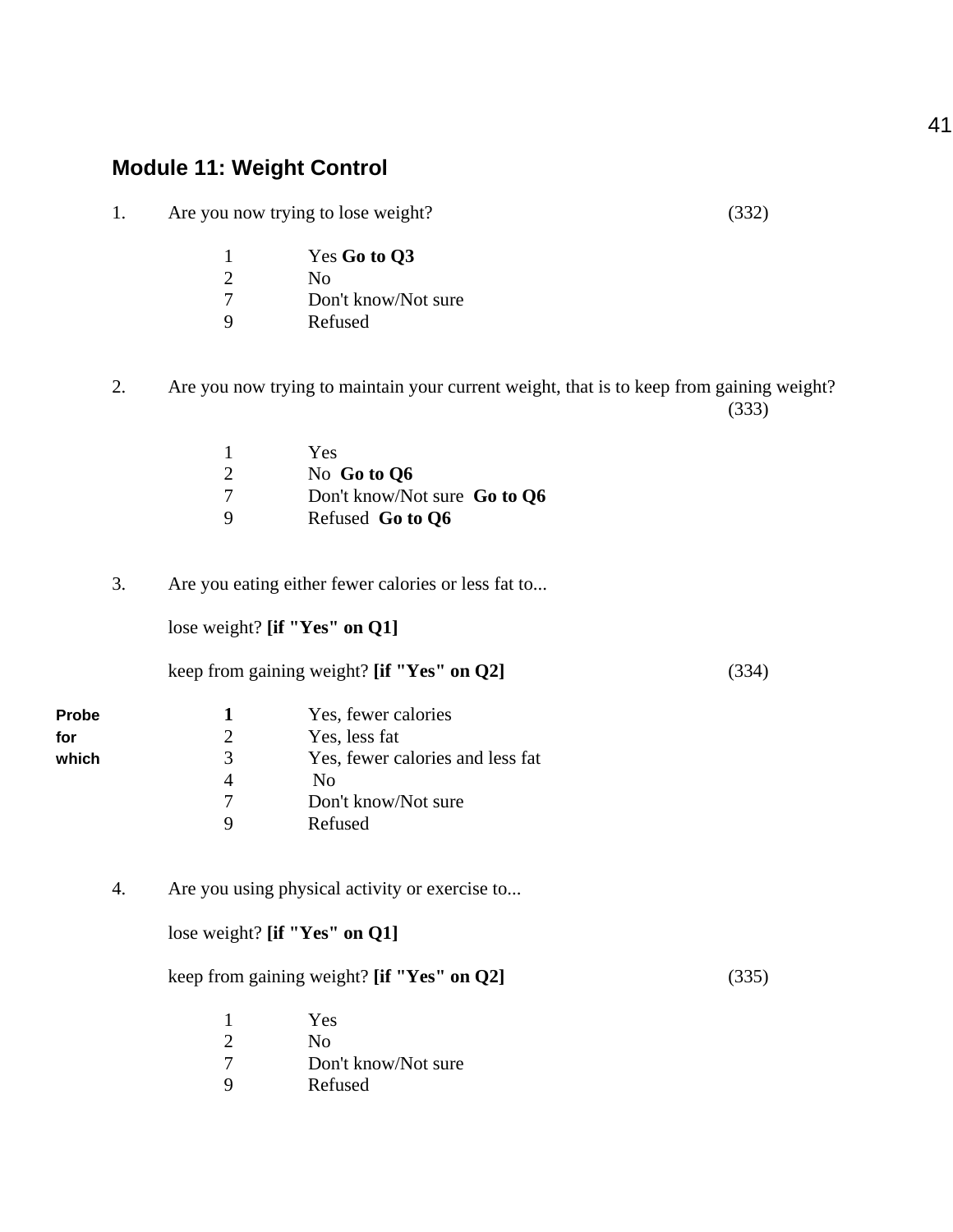5. How much would you like to weigh? (336-338)

|        | Weight              |
|--------|---------------------|
| pounds |                     |
| 777    | Don't know/Not sure |
| 999    | Refused             |

6. In the past 12 months, has a doctor, nurse, or other health professional given you advice about your weight?

| <b>Probe</b> |   | Yes, lose weight             |
|--------------|---|------------------------------|
| for          | 7 | Yes, gain weight             |
| which        | 3 | Yes, maintain current weight |
|              |   | Nο                           |
|              |   | Don't know/Not sure          |
|              |   | Refused                      |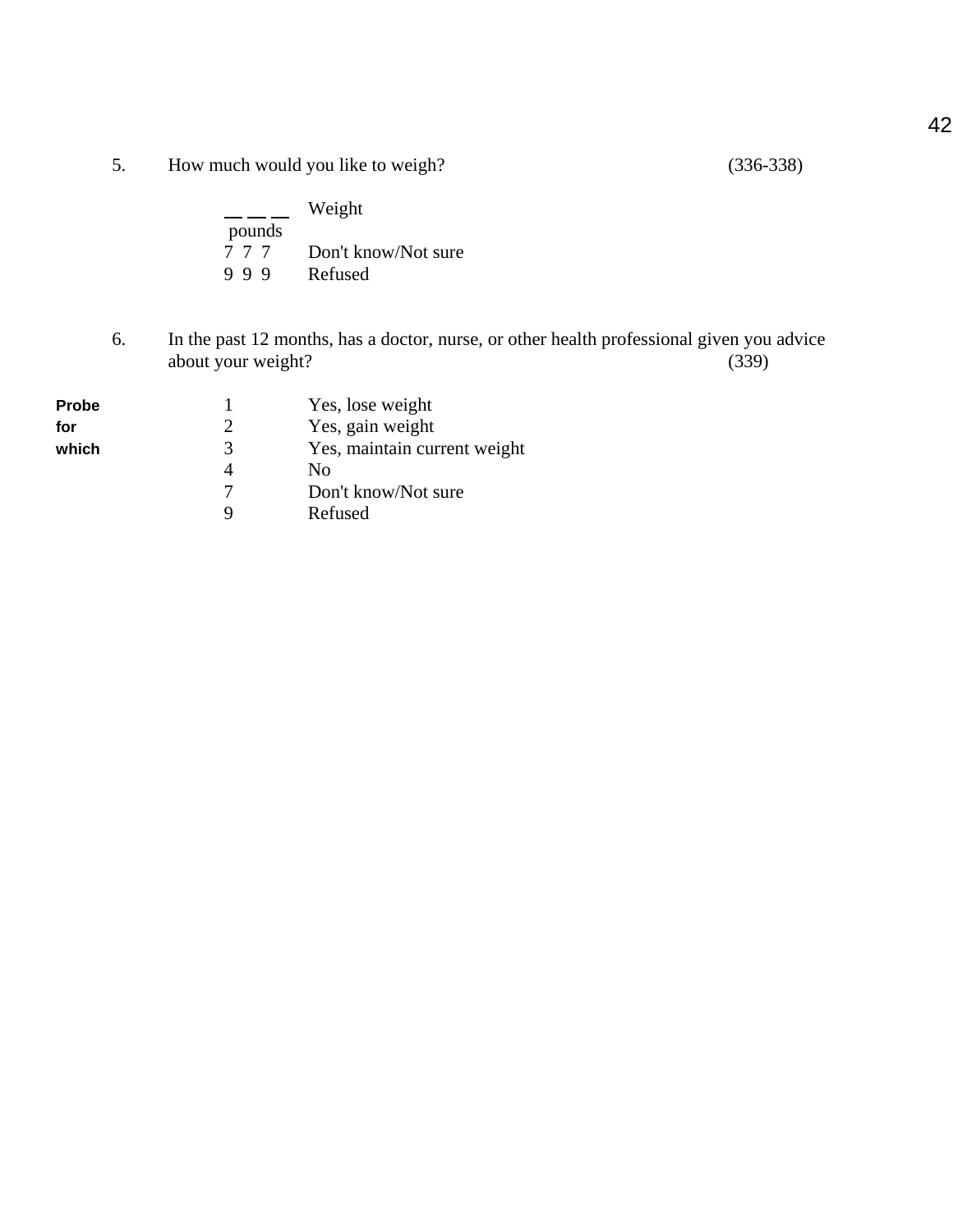## **Module 12: Folic Acid**

| 1.                               |                                                  | Do you currently take any vitamin pills or supplements?                                                                                 | (340)       |
|----------------------------------|--------------------------------------------------|-----------------------------------------------------------------------------------------------------------------------------------------|-------------|
| Include<br>liquid<br>supplements | 1<br>$\overline{2}$<br>$\overline{7}$<br>9       | Yes<br>No Go to Q5<br>Don't know/Not sure Go to Q5<br>Refused Go to Q5                                                                  |             |
| 2.                               |                                                  | Do any of the vitamin pills or supplements you take contain folic acid?                                                                 | (342)       |
|                                  | $\mathbf{1}$<br>$\sqrt{2}$<br>$\tau$<br>9        | Yes<br>No Go to Q5<br>Don't know/Not sure Go to Q5<br>Refused Go to Q5                                                                  |             |
| 3.                               |                                                  | How often do you take this vitamin pill or supplement?                                                                                  | $(343-345)$ |
|                                  | $1$ — —<br>999                                   | Times per day<br>$\frac{2}{3}$ Times per week<br>$\frac{2}{7}$ Times per month<br>Times per month<br>The Don't know/Not sure<br>Refused |             |
| 4.                               | birth defects?                                   | Have you ever heard or read that taking the vitamin folic acid can help prevent some<br>(346)                                           |             |
| Do not read                      | $\mathbf{1}$<br>$\overline{2}$<br>$\overline{7}$ | Yes<br>N <sub>o</sub><br>Don't know/Not sure                                                                                            |             |

these responses 9 Refused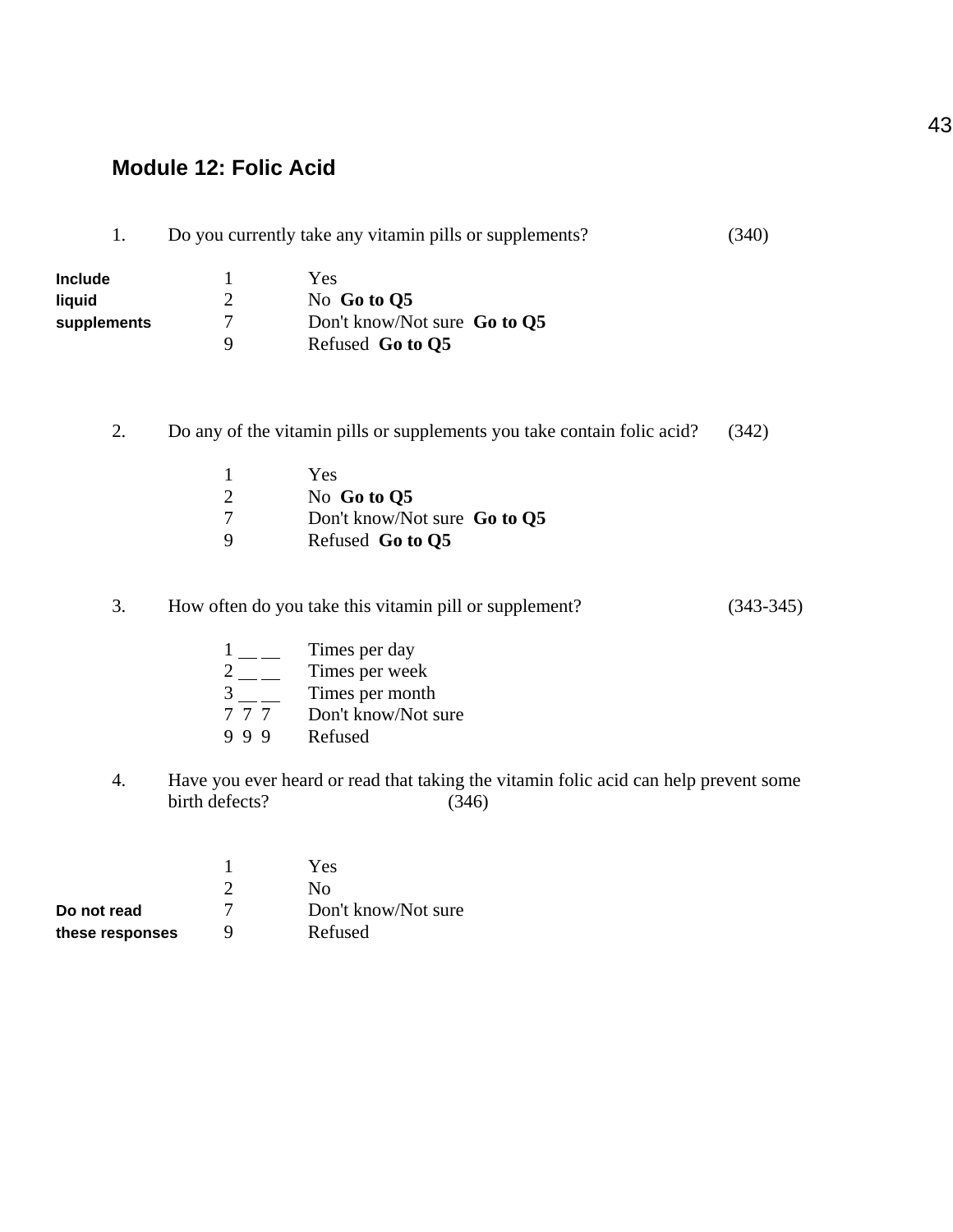# **Module 13: Tobacco Indicators**

## **If "yes" to core Q10.1, continue. Otherwise, go to Q7.**

Previously you said you have smoked cigarettes.

- 5. In the past 12 months, has a doctor, nurse, or other health professional advised you to quit smoking? (354)
	- 1 Yes
	- 2 No<br>7 Dor 7 Don=t know/Not sure<br>9 Refused
	- **Refused**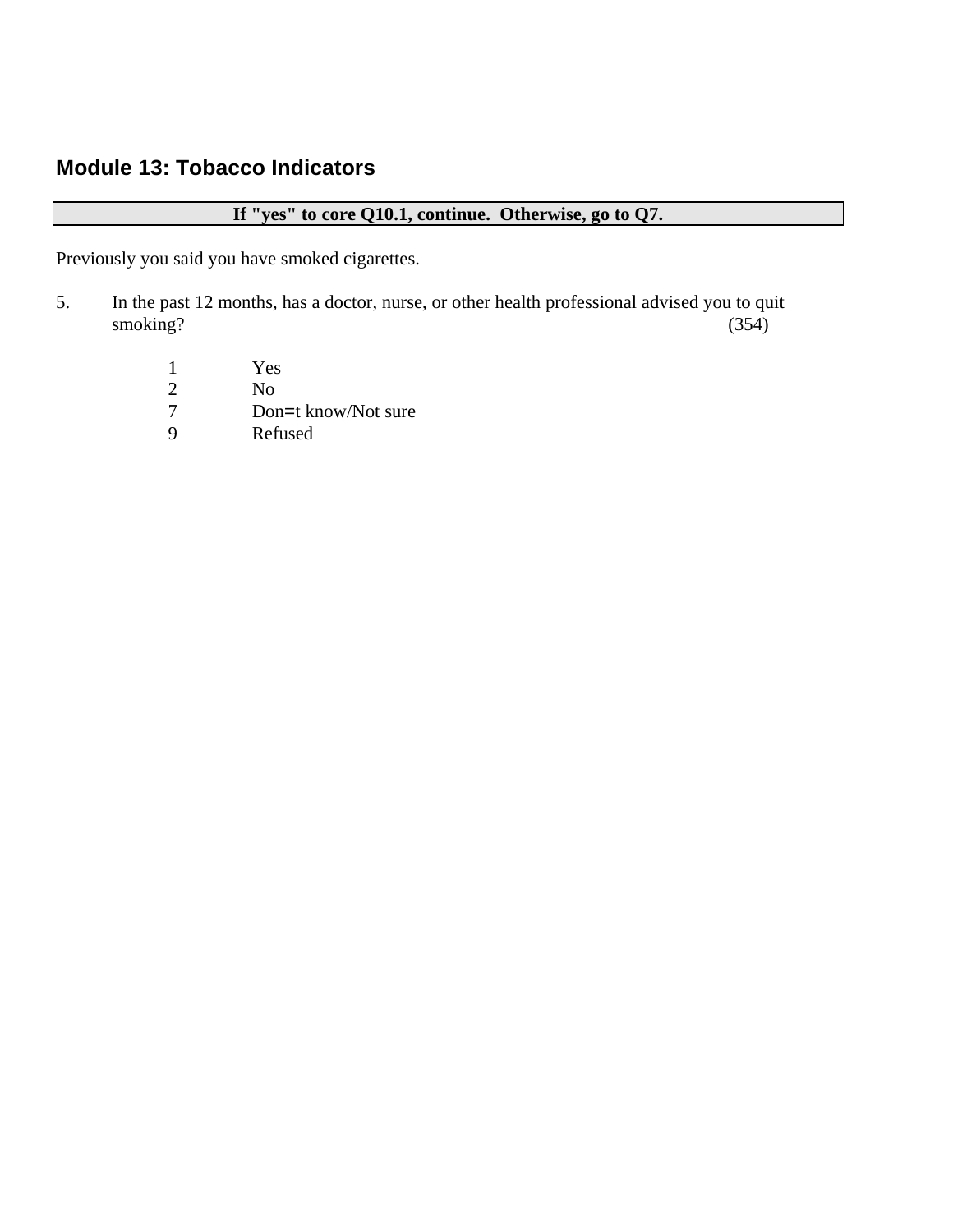#### **Module 3: Family Planning**

#### **If respondent is male or age 45 years old or older, go to next module.**

The next few questions ask about pregnancy and ways to prevent pregnancy.

### **If pregnant now ("Yes" to core Q10.11), go to Q2a.**

| 1. | Have you been pregnant in the last 5 years? | (222) |
|----|---------------------------------------------|-------|
|    | a. Yes                                      |       |
|    | b. No Go to Q3                              | 2     |
|    | Don't know/Not sure Go to Q3                | 7     |
|    | Refused Go to Q3                            | Q     |

2. Thinking back to your last pregnancy, just before you got<br>pregnant, how did you feel about becoming pregnant? (223) pregnant, how did you feel about becoming pregnant?

Would you say: **Please Read**

|    | a. You wanted to be pregnant sooner <b>Go to Q3</b>                               |   |
|----|-----------------------------------------------------------------------------------|---|
|    | b. You wanted to be pregnant later <b>Go to Q3</b>                                |   |
|    | c. You wanted to be pregnant then <b>Go to Q3</b>                                 | 3 |
| d. | You didn't want to be pregnant then or<br>at anytime in the future Go to Q3<br>оr |   |
|    | e. You don't know <b>Go to Q3</b>                                                 | 7 |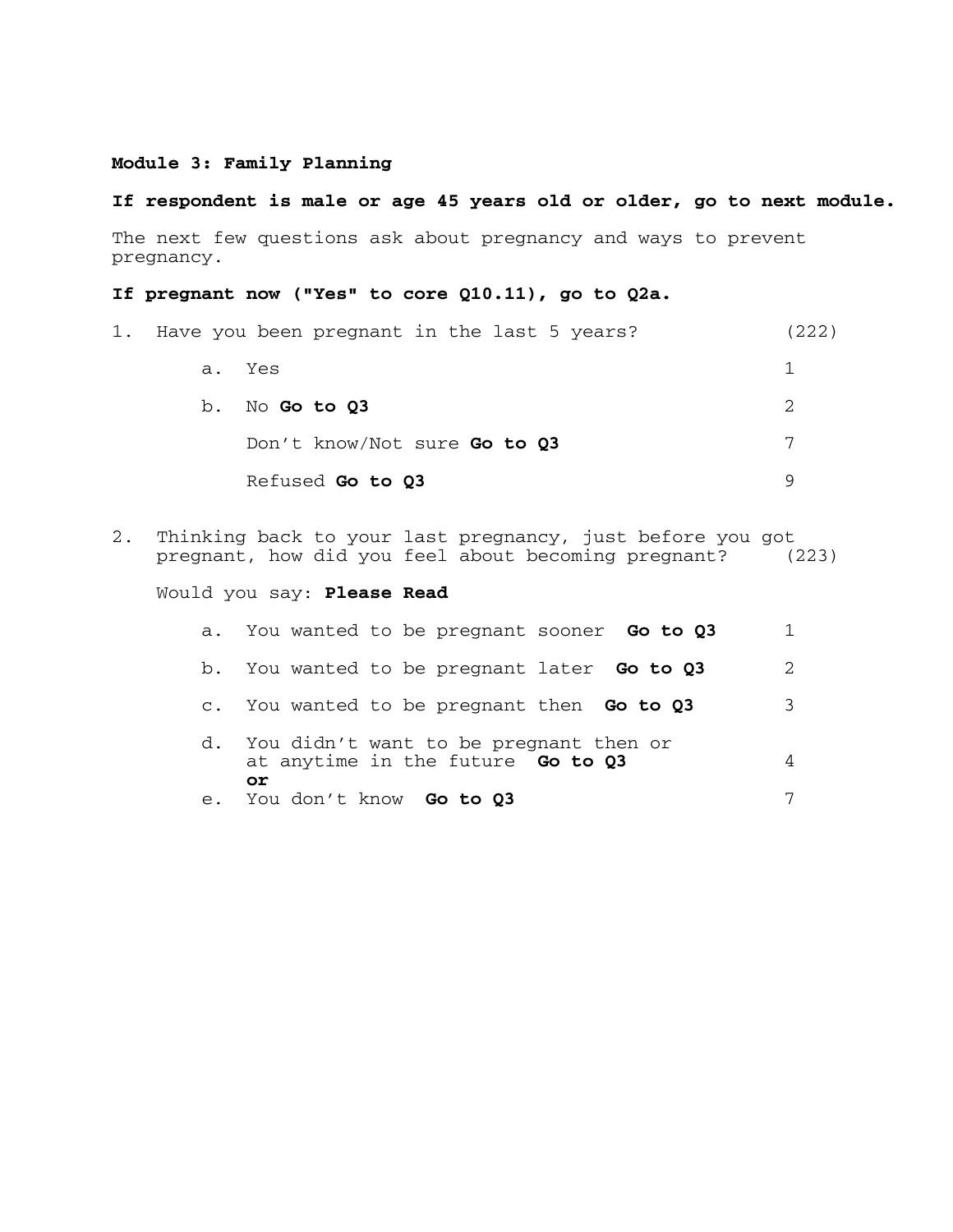|             | Do not read Refused Go to Q3<br>3. Thinking back to just before you got pregnant with your current<br>pregnancy, how did you feel about becoming pregnant? | 9<br>(224)            |
|-------------|------------------------------------------------------------------------------------------------------------------------------------------------------------|-----------------------|
|             | Would you say: Please Read                                                                                                                                 |                       |
|             | a. You wanted to be pregnant sooner                                                                                                                        |                       |
|             | b. You wanted to be pregnant later                                                                                                                         | $\mathcal{D}_{\cdot}$ |
|             | c. You wanted to be pregnant then                                                                                                                          | 3                     |
|             | d. You didn't want to be pregnant then or at any<br>time in the future<br>or<br>e. You don't know                                                          | 4<br>7                |
| Do not read | Refused                                                                                                                                                    | 9                     |

**If respondent had hysterectomy ("Yes" to core Q11.10) or is pregnant now ("Yes" to core Q11.11), go to Q6. If respondent has no sex partners ("None" to Q1 in Sexual Behavior module), go to Q6.** 

4. Are you or your **[fill in (husband/partner) from core Q10.4]** using any kind of birth control now? Birth control means having your tubes tied, vasectomy, the pill, condoms, diaphragm, foam, rhythm, Norplant, shots (Depo-provera) or any other way to keep from<br>getting pregnant. (225) getting pregnant.

|                | a. Yes                       |   |
|----------------|------------------------------|---|
| b.             | No Go to Q5                  |   |
| $\mathsf{C}$ . | Not sexually active Go to Q6 | ર |
|                | Don't know/Not sure Go to Q6 | 7 |
|                | Refused <b>Go to Q6</b>      |   |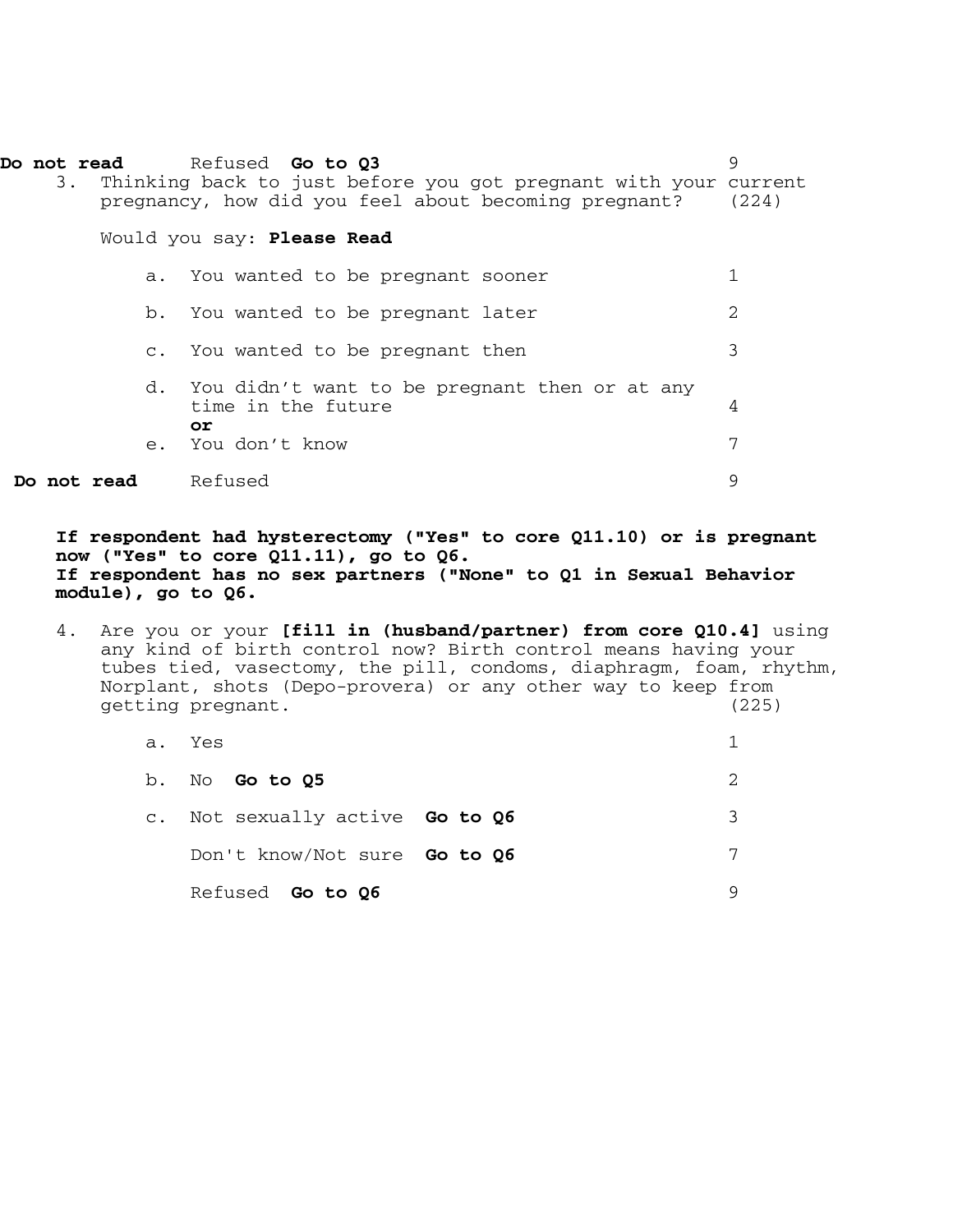| 227)                                   |                | (husband/partner) from core Q10.4] using now? | $(226 -$       |
|----------------------------------------|----------------|-----------------------------------------------|----------------|
|                                        |                | Kind Code                                     |                |
|                                        |                | Read Only if Necessary                        |                |
|                                        |                | a. Tubes tied (sterilization) Go to Q6        | 0 <sub>1</sub> |
|                                        |                | b. Vasectomy (sterilization) Go to Q6         | 0 <sub>2</sub> |
|                                        |                | If more than c. Pill Go to Q6                 | 0 <sup>3</sup> |
| one, code<br>other and<br>specify each |                | d. Condoms Go to Q6                           | 04             |
| method code $e$ .                      |                | Foam, jelly, cream Go to Q6                   | 0 <sub>5</sub> |
|                                        |                | f. Diaphragm Go to Q6                         | 0 <sub>6</sub> |
|                                        | $\sigma$ .     | Norplant Go to Q6                             | 0 <sub>7</sub> |
|                                        | h.             | Shots (Depo-Provera) Go to Q6                 | 0 <sub>8</sub> |
|                                        | $\mathbb{I}$ . | Withdrawal Go to Q6                           | 0 <sup>9</sup> |
|                                        |                |                                               | 8 7            |
|                                        |                | Don't know/Not sure Go to Q6                  | 7 7            |
|                                        |                | Refused Go to Q6                              | 99             |

5. What kinds of birth control are you or your **[fill in**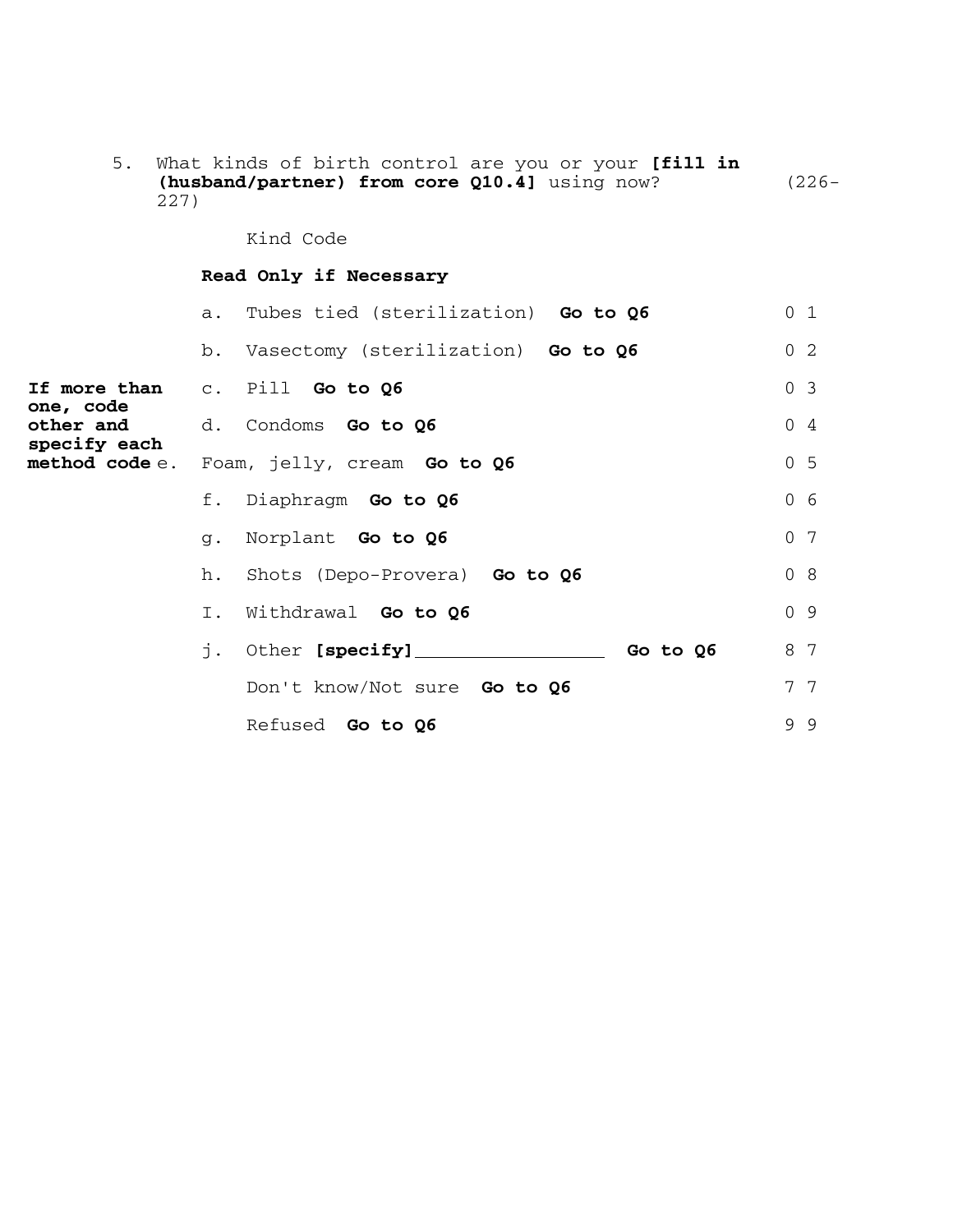6. What are your reasons for not using any birth control now? (228- 229)

Reason Code

## **Read Only if Necessary**

| <b>If more than</b><br>one, code | a. I am not having sex                                     | 0 <sub>1</sub> |
|----------------------------------|------------------------------------------------------------|----------------|
| other and<br>specify each        | b. I want to get pregnant                                  | 0 <sub>2</sub> |
| method code c.                   | I don't want to use birth control                          | 0 <sup>3</sup> |
| d.                               | My husband or partner doesn't want to use<br>birth control | $0\quad 4$     |
| $e_{\cdot}$                      | I don't think I can get pregnant                           | 0 <sub>5</sub> |
| f.                               | I can't pay for birth control                              | 0 <sub>6</sub> |
| $\alpha$ .                       | Other [specify]                                            | 8 7            |
|                                  | Don't know/Not sure                                        | 77             |
|                                  | Refused                                                    | 99             |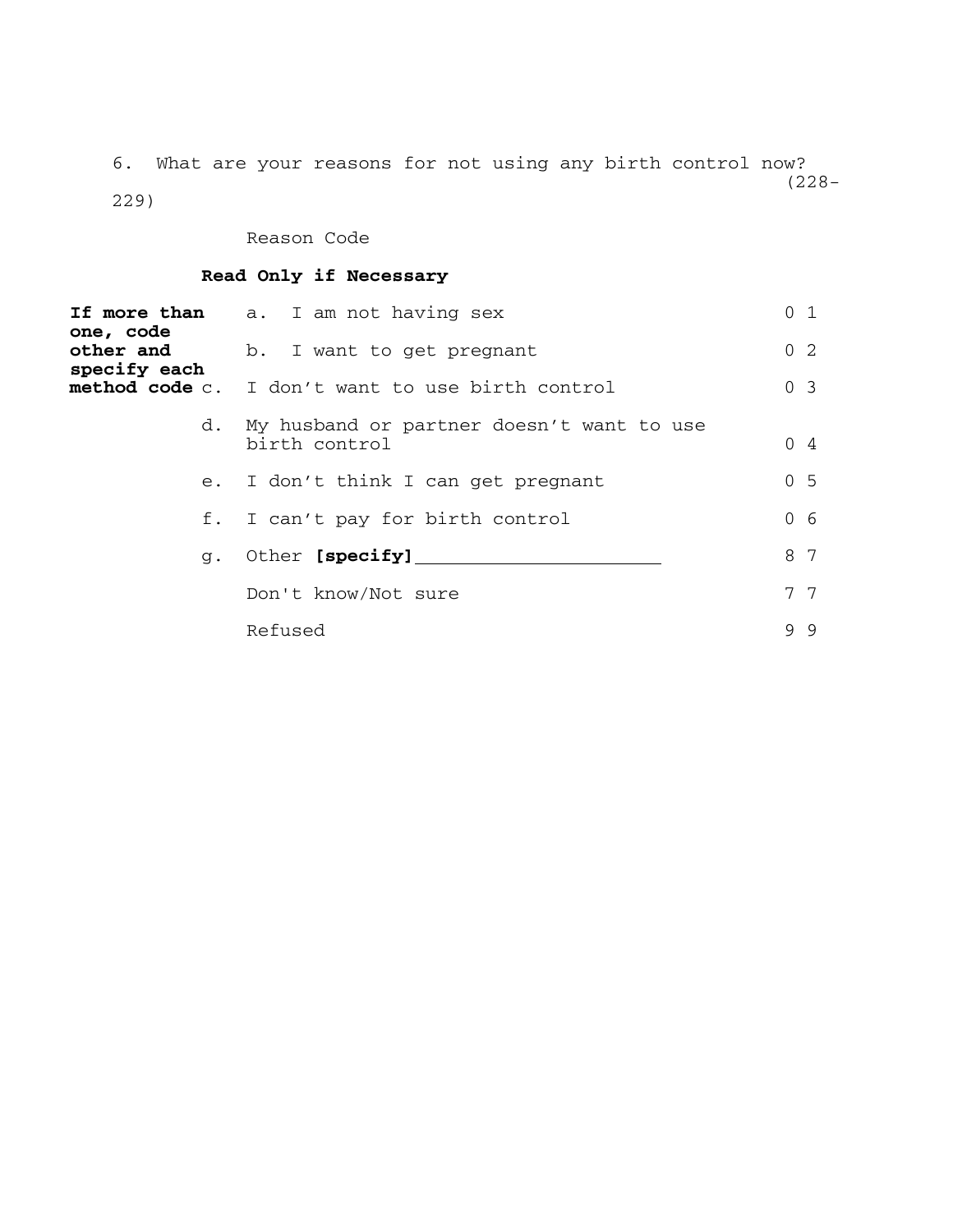7. Where is your usual source of services for female health concerns, such as family planning, annual exams, breast exams, tests for sexually transmitted diseases, and other female health concerns?

(230)

#### Would you say: **Please Read**

|                      | a.    | A family planning clinic [Example: a<br>Planned Parenthood clinic] Go to Q8 |               |
|----------------------|-------|-----------------------------------------------------------------------------|---------------|
|                      |       | b. A health department clinic                                               | $\mathcal{L}$ |
|                      |       | c. A community health center                                                | 3             |
|                      | d.    | A private gynecologist                                                      | 4             |
|                      | $e$ . | A general or family physician                                               | 5             |
|                      | f.    | оr<br>Some other kind of place                                              | 8             |
| Do not<br>read these |       | Don't know/not sure                                                         | 7             |
| responses            |       | Refused                                                                     | 9             |

8. Have you ever used the services at a family planning clinic? (231)

| Example: a. Yes<br>a Planned |                                       |   |
|------------------------------|---------------------------------------|---|
| clinic                       | Parenthood b. No Go to Next Module    |   |
|                              | Don't know/not sure Go to Next Module | 7 |
|                              | Refused Go to Next Module             |   |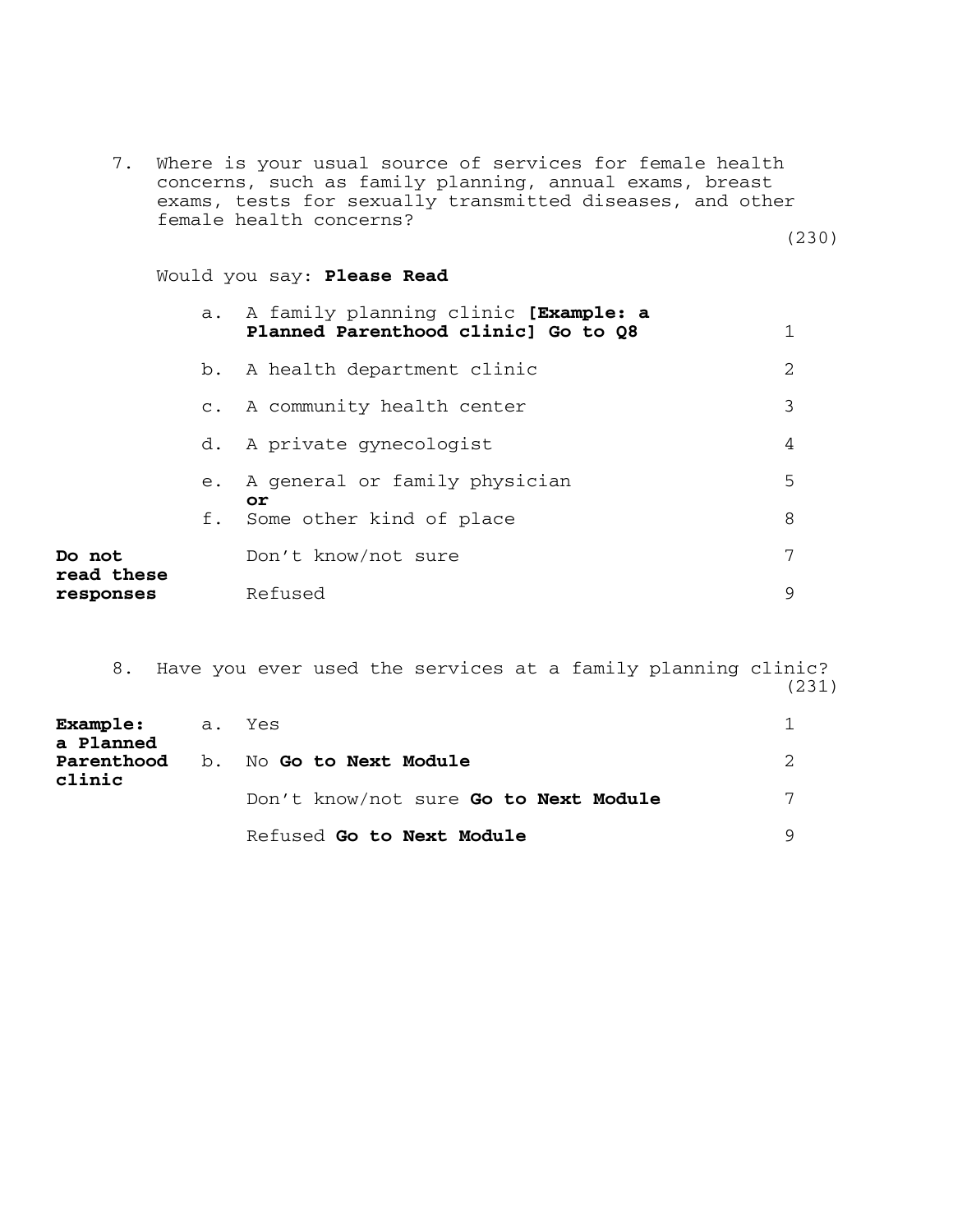9. How long has it been since you used the services at a family planning clinic? (232)

## **Read Only if Necessary**

| a. Within the past year (1 to 12 months ago)  |   |
|-----------------------------------------------|---|
| b. Within the past 2 years (1 to 2 years ago) | 2 |
| c. Within the past 3 years (2 to 3 years ago) | 3 |
| d. Within the past 5 years (3 to 5 years ago) | 4 |
| e. 5 or more years ago                        | 5 |
| Don't know/Not sure                           | 7 |
| Refused                                       | 9 |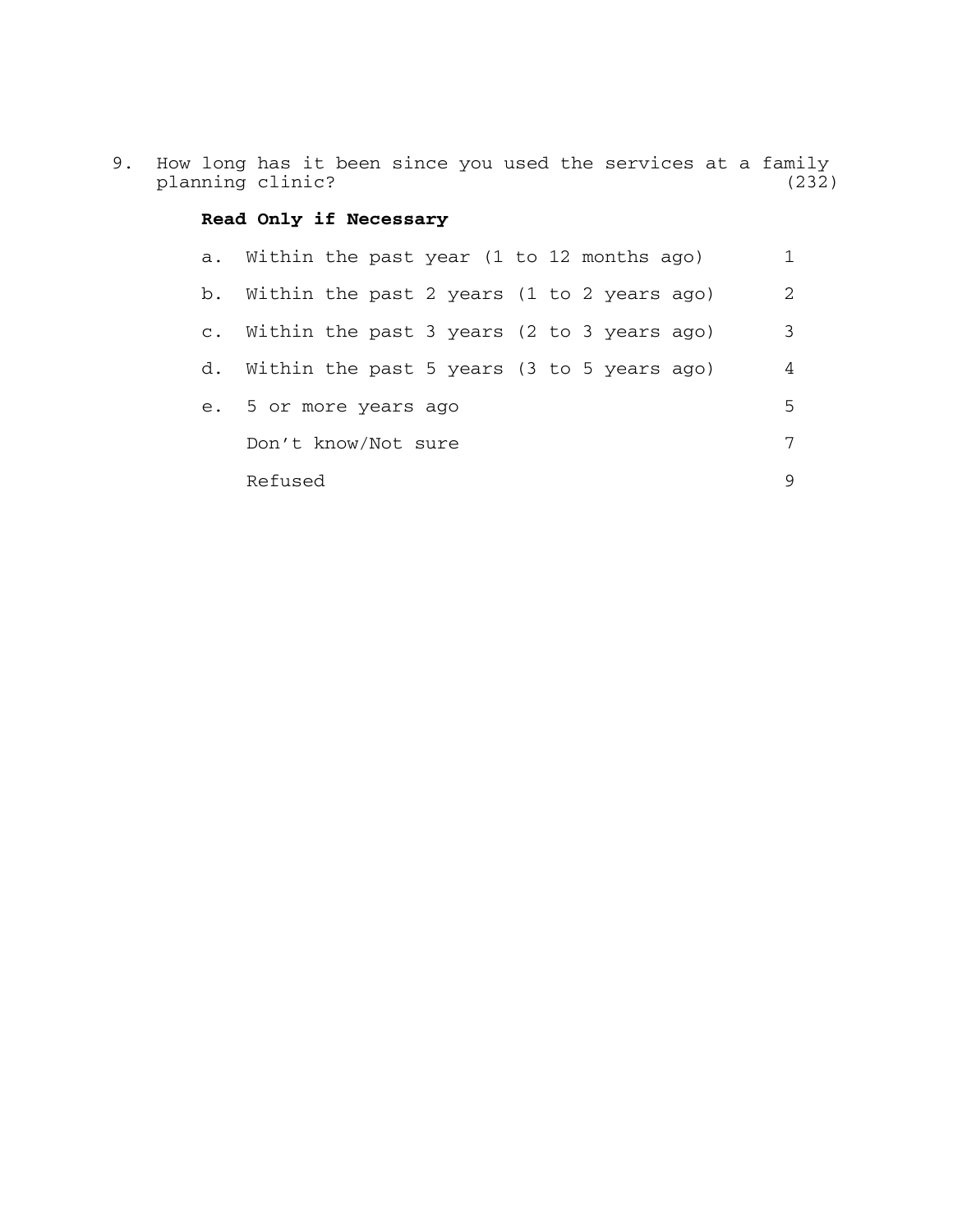#### **Immunization module question:**

#### **State-added:**

SA1. You may have already answered this question, but did you receive a flu shot between September and December of LAST year, between January and May of THIS year, both times, or neither?

| September-December 2000 Go to SA3 |                     |   |
|-----------------------------------|---------------------|---|
| January-May 2001                  |                     |   |
| Neither                           | Go to SA2, SKIP SA3 | 2 |
| <b>Both</b>                       | Go to SA3           |   |
| Don't know/Not sure               | Go to next topic    |   |
| Refused                           | Go to next topic    |   |

**SA2.** What is the main reason you didn't get a flu shot between September and December of LAST year?

Record response:

READ THE FOLLOWING ONLY IF RESPONDENT DOESN'T KNOW

- a. Didn't know I needed it
- b. Doctor didn't recommend it
- c. Didn't think of it/forgot/missed it
- d. Tried to get a flu shot, but no flu shots were available
- e. Tried to get a flu shot, but my doctor said I didn't need it
- f. Didn't think it would work
- g. Don't need a flu shot/not at risk/flu not serious
- h. Shot could give me the flu/allergic reaction/other health problem
- i. Doctor recommended against getting the shot/allergic to shot/medical reasons
- j. Don't like shots or needles / don't want it
- k. Other [specify} \_\_\_\_\_\_\_\_\_\_\_\_\_\_\_\_\_

Record prompted response: \_\_\_\_\_\_\_\_\_\_\_\_\_\_\_\_\_\_\_\_\_\_\_\_\_\_\_\_\_\_\_\_\_\_\_\_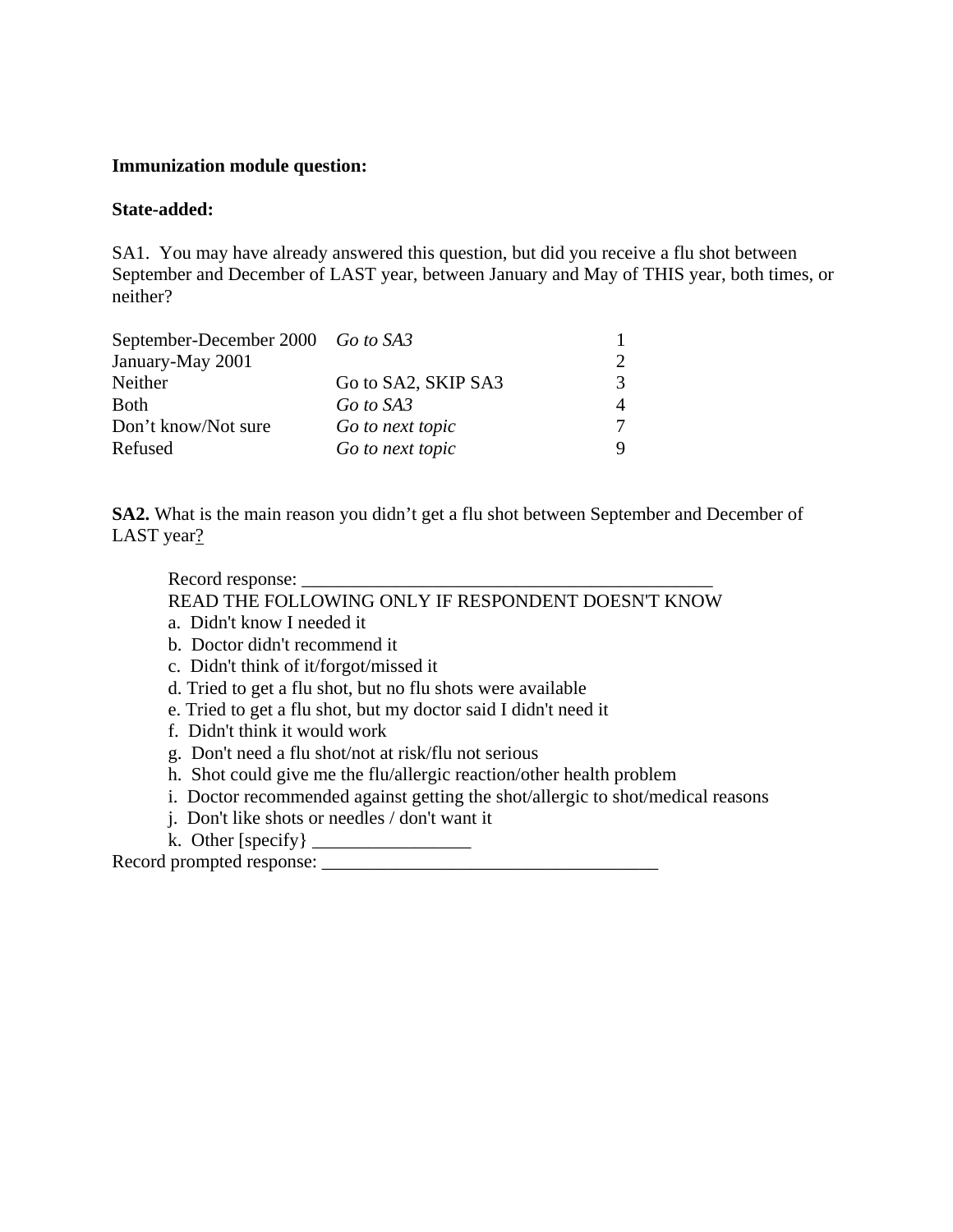**SA3.** At what kind of place did you get your last flu shot {before June 2001}?

Place  $code$  \_\_\_\_ \_\_\_\_

## *Read Only if Necessary*

- a. A doctor's office or health maintenance organization
- b. A health department
- c. Another type of clinic or health center

 *[Example: a community health center]*

- d. A senior, recreation, or community center
- e. A store *[Examples: supermarket, drug store]*
- f. A hospital or emergency room
- g. Workplace
- h. Other *[specify]*\_\_\_\_\_\_\_\_\_\_\_\_\_\_\_\_\_\_\_

 Don't know/Not sure Refused

If S8.5 is yes,

SA1. Do you use any complimentary healing practices to help manage your pain of arthritis?

|                 |   | Yes                 |
|-----------------|---|---------------------|
|                 |   | Nο                  |
| Do not read     |   | Don't know/Not sure |
| these responses | Q | Refused             |

### **If "no children" to core Q13.6, go to next module**

- SAQ10. Earlier you said there were **[fill in number from core Q13.6]** children age 17 or younger living in your household. How many of these children have ever been diagnosed with asthma? (278-279)
	- Number of children
	- 8 8 None **Go to Next Module**
	- 7 7 Don=t know **Go to Next Module**
	- 9 9 Refused **Go to Next Module**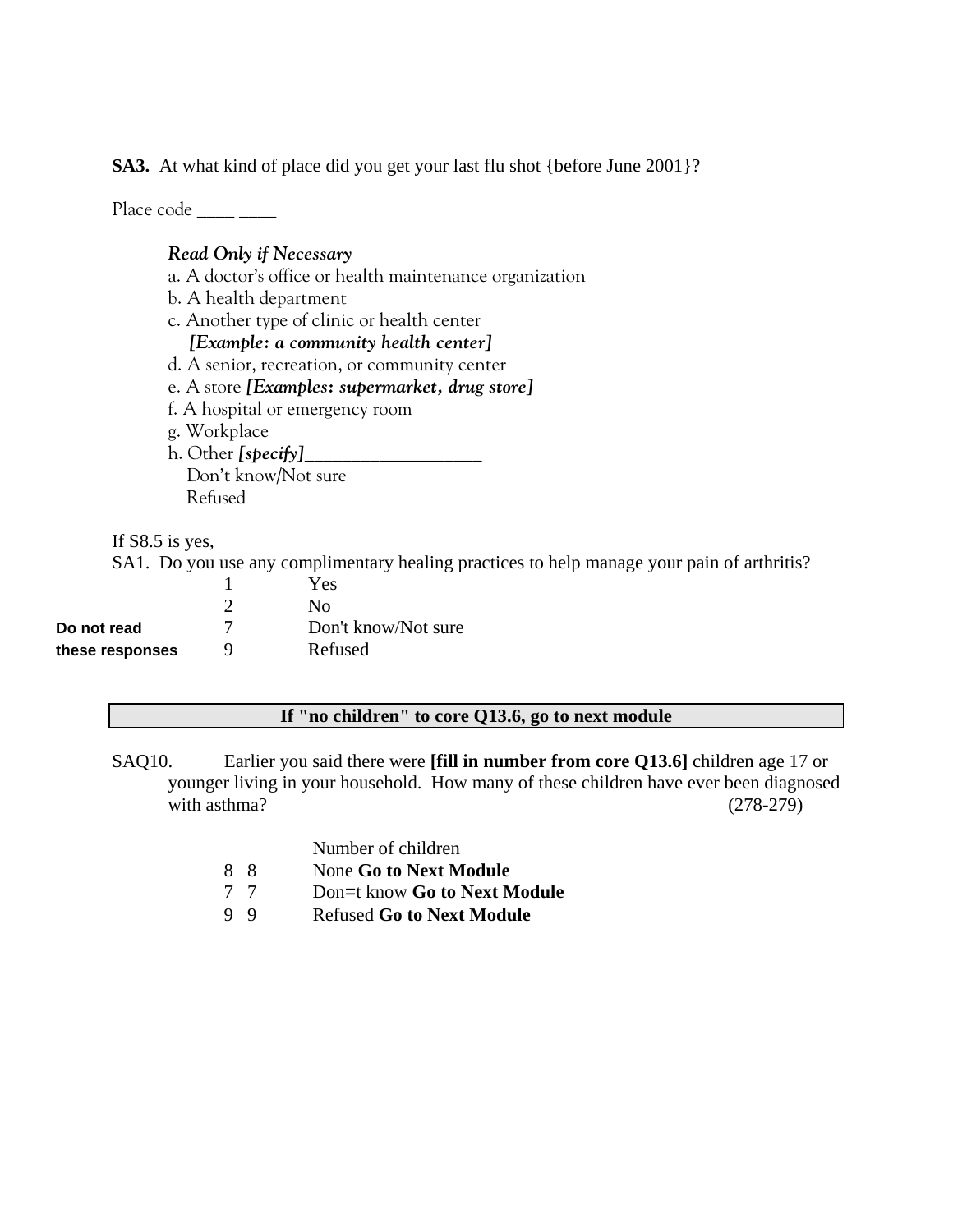#### SAQ11. **[Fill in (Does this child/How many of these children) from Q10]** still have asthma?

(280-281)

- Number of children
- 8 8 None
- 7 7 Don=t know
- **Refused**

Health Insurance

If yes to Q2.1

2.2. Medicare is a coverage plan for people 65 or over and for certain disabled people. Do you have Medicare?

> a. Yes  $N<sub>O</sub>$

#### 2.3. What type of health care coverage do you use to pay for most of your medical care?

- a. Your employer **Go to HIPLAN**
- b. Someone else's employer **Go to HIPLAN**
- c. A plan that you or someone else buys on your own **Go to HIPLAN**
- 
- d. Medicare **Go to HIPLAN**
- e. Medicaid or Medical Assistance **Go to HIPLAN** f. The military, CHAMPUS, TriCare, or the VA **Go to HIPLAN**
- g. The Indian Health Service **Go to HIPLAN**
- h. Some other source **Go to HIPLAN**

None **Go to HINOCOV**

If  $q2.1$  is no,

- 2.3a. There are some types of coverage you may not have considered. Please tell me if you have any of the following:
	- a. Your employer
	- b. Someone else's employer
	- c. A plan that you or someone else buys on
	- d. Medicare
	- e. Medicaid or Medical Assistance
	- f. The military, CHAMPUS, TriCare, or the VA
	- g. The Indian Health Service
	- h. Some other source
	- i. None **Go to HINOCOV**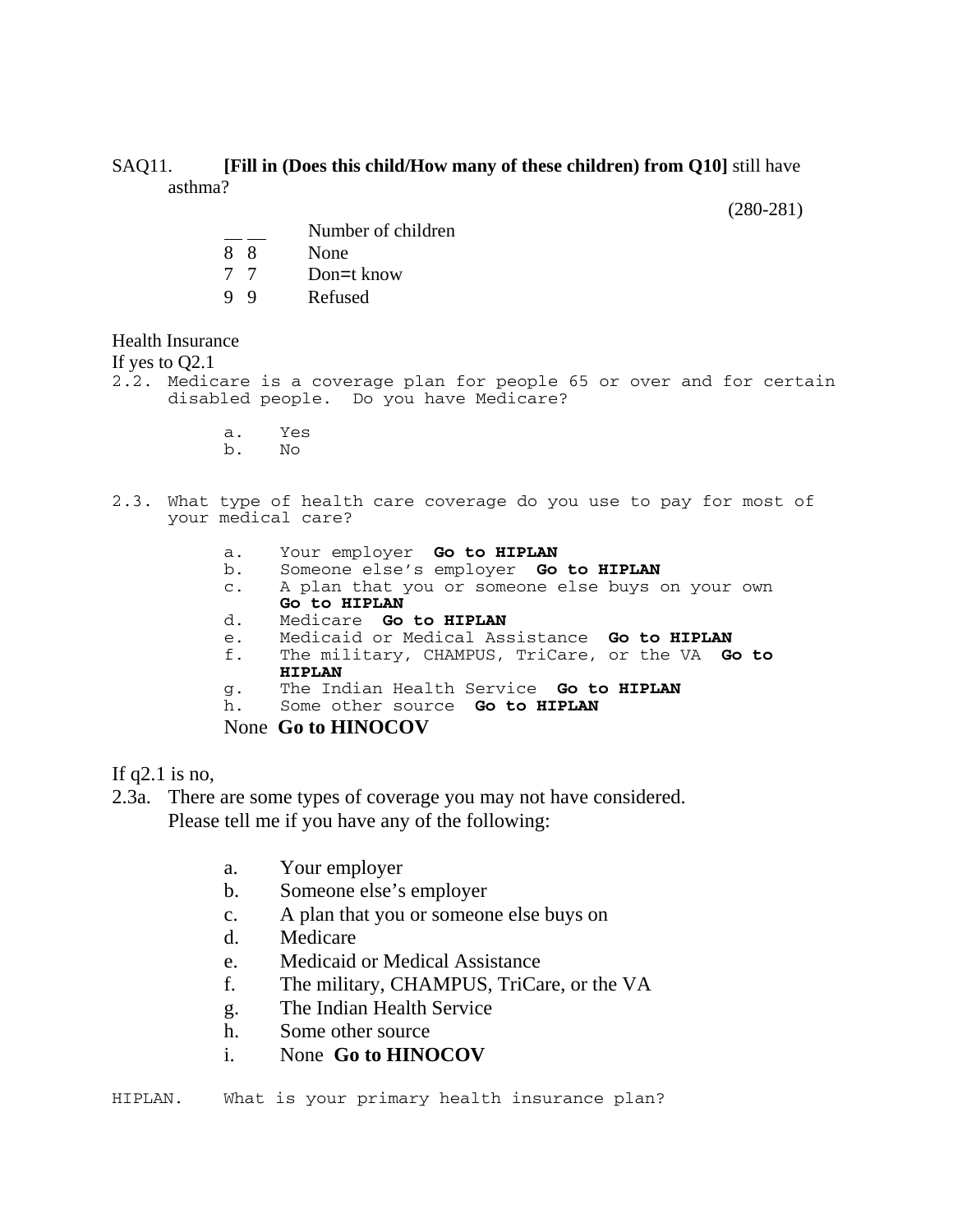If response is COBRA, then ask what Cobra plan they are under. If response is QUEST, then ask what Quest plan they are under.

Aetna Aloha Care - Quest Blue Cross/Blue Shield ChampUS/TriCare **HMSA** HMSA Quest Island Care Kaiser Kaiser Quest Kapiolani Health Kapiolani Quest Medicaid Medicare Prudential Queen's Queen's Quest **Quest** Straub Straub Quest University Health Alliance Other (specify)

COVERAGE. Which of the following care plans are covered by your medical insurance? a. basic medical care? (Y/N)<br>b. prescription drugs and me

- prescription drugs and medicine? (Y/N)
- c. dental care? (Y/N)
- d. vision and eye care? (Y/N)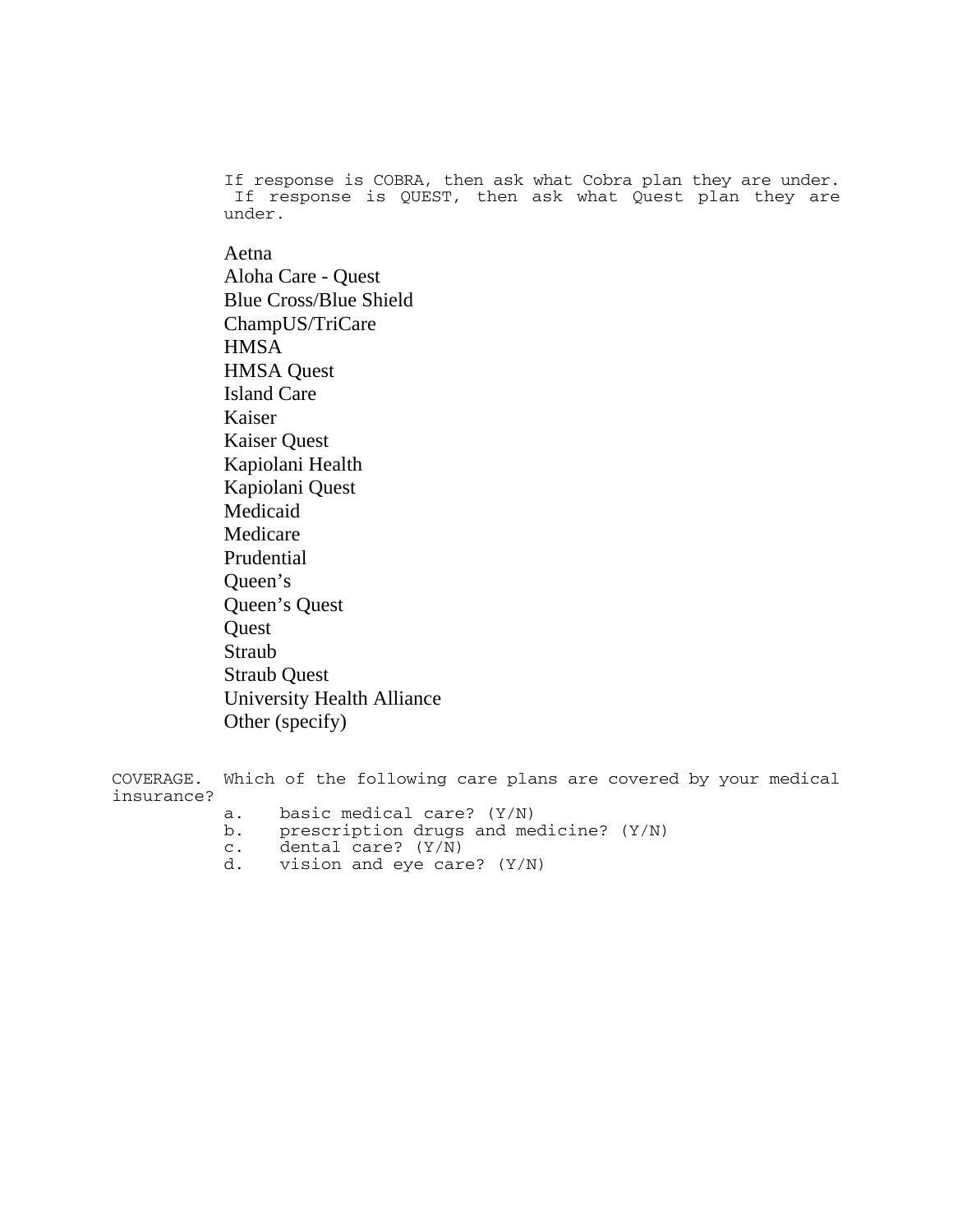HINOCOV. Why are you not covered by health insurance?

Lost job or changed employers **Go to Q 2.5** Spouse or parent lost job or changed employer **Go to Q 2.5** Became ineligible because of age or left school **Go to Q 2.5** Employer stopped offering coverage **Go to Q 2.5** Employment cutback to part time **Go to Q 2.5** Couldn't afford to pay premiums **Go to Q 2.5** Insurance company refused coverage **Go to Q 2.5** Other (specify) **Go to Q 2.5**

2.5. About how long has it been since you had health care coverage?

a. Within the past 6 months (1 to 6 months ago) b. Within the past year (6 to 12 months ago) c. Within the past 2 years (1 to 2 years ago) d. Within the past 5 years (2 to 5 years ago) e. 5 or more years ago Never

- 2.6. Was there a time during the last 12 months when you needed to see a doctor, but could not because of the cost?
	- a. Yes
	- b. No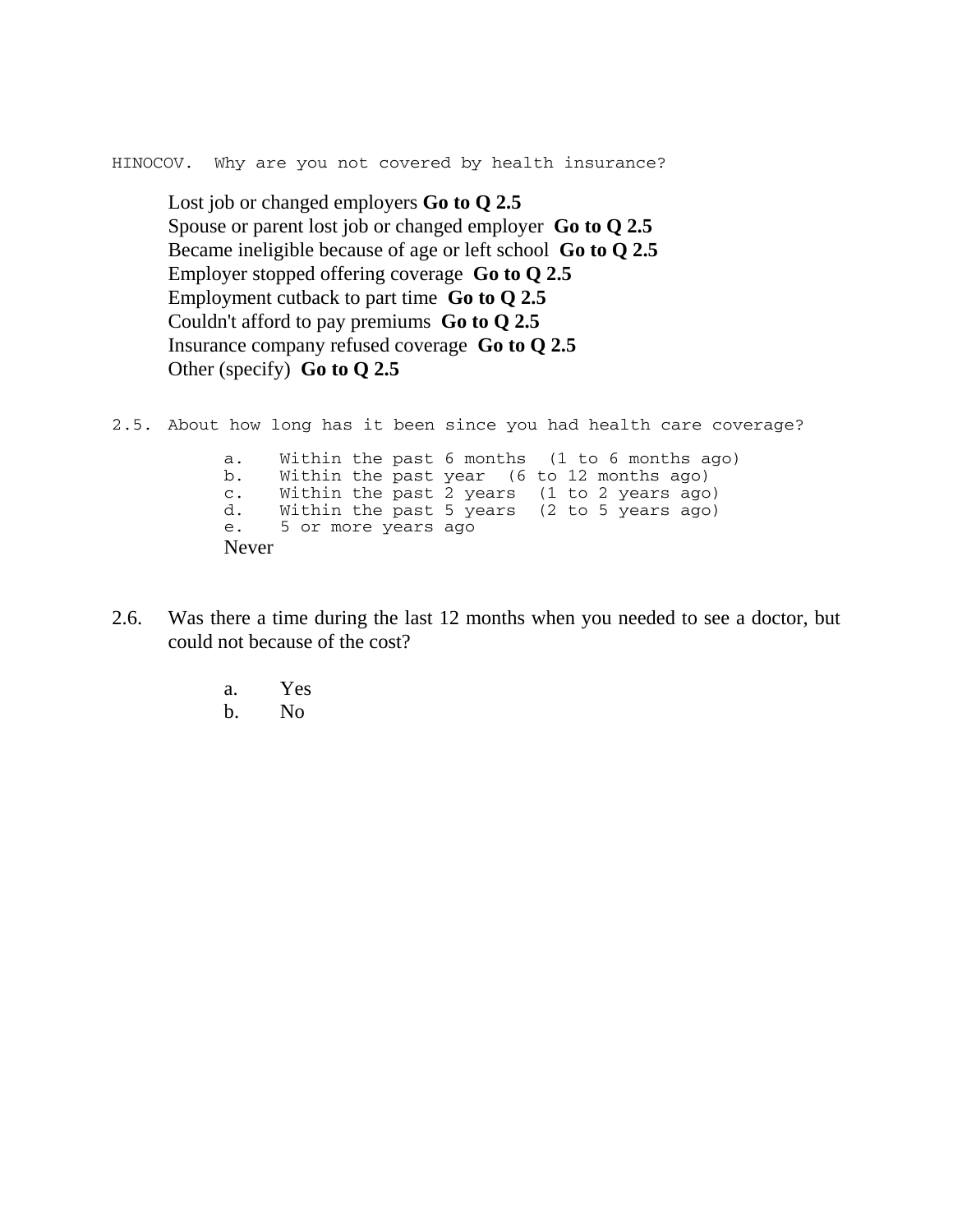#### SIRACE. What is your race?

 English) 2 Hawaiian/Part 3 Chinese 4 Filipino 5 Japanese 6 Korean 7 Samoan 8 Black 9 American Indian/Alaska Native 10 Vietnamese 11 Asian Indian 12 Portuguese 13 Guamanian/Chamorro 14 Puerto Rican 15 Mexican 16 Tongan 17 Laotian 18 Cambodian 19 Malaysian 20 Fijian 21 Other Pacific Islander 22 Other Asian 23 Other specify 24 Don't know

1 Caucasian (includes European, German, Irish, Italian,

- 
- 25 Refused
- 77 Don't know
- 99 Refused

#### MRACE1-4. Of what race is your mother? Accepts up to 4 answers If answer is "part" or "mixed", probe for all of the "parts".

- 1 Caucasian (includes European, German, Irish, Italian, English)
- 2 Hawaiian/Part
- 3 Chinese
- 4 Filipino
- 5 Japanese
- 6 Korean
- 7 Samoan
- 8 Black
- 9 American Indian/Alaska Native
- 10 Vietnamese
- 11 Asian Indian
- 12 Portuguese
- 13 Guamanian/Chamorro
- 14 Puerto Rican
- 15 Mexican
- 16 Tongan
- 17 Laotian
- 18 Cambodian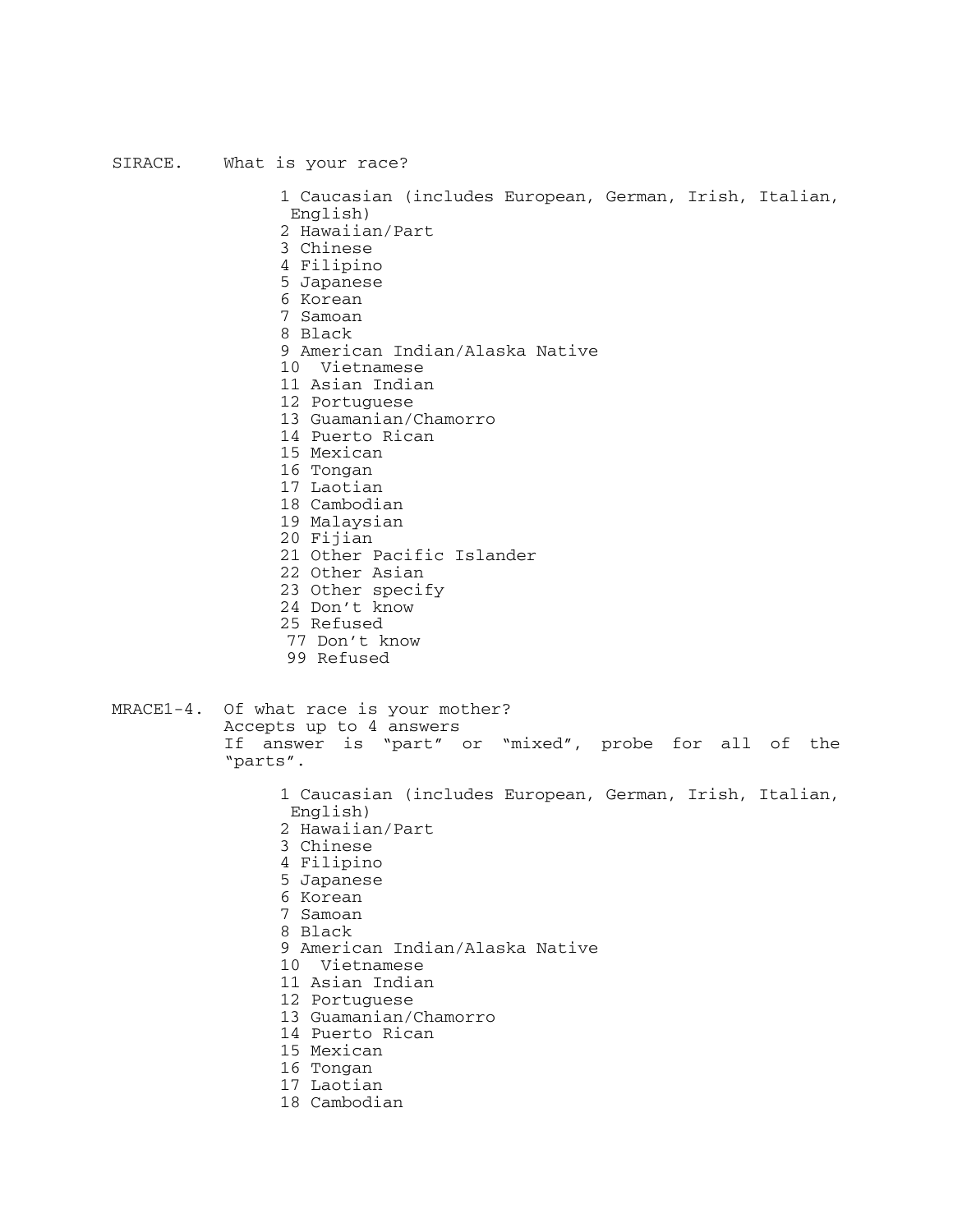- 19 Malaysian 20 Fijian 21 Other Pacific Islander 22 Other Asian 23 Other specify 24 Don't know 25 Refused 77 Don't know
- 99 Refused
- FRACE1-4. Of what race is your father? Accepts up to 4 answers If answer is "part" or "mixed", probe for all of the "parts".

 English) 2 Hawaiian/Part 3 Chinese 4 Filipino 5 Japanese 6 Korean 7 Samoan 8 Black 9 American Indian/Alaska Native 10 Vietnamese 11 Asian Indian 12 Portuguese 13 Guamanian/Chamorro 14 Puerto Rican 15 Mexican 16 Tongan 17 Laotian 18 Cambodian 19 Malaysian 20 Fijian 21 Other Pacific Islander 22 Other Asian 23 Other specify 24 Don't know 25 Refused 77 Don't know 99 Refused

1 Caucasian (includes European, German, Irish, Italian,

If county is Maui,<br>Island 60 what island do you What island do you live on?

Island code

ZIPCODE. What is your residential zip code?